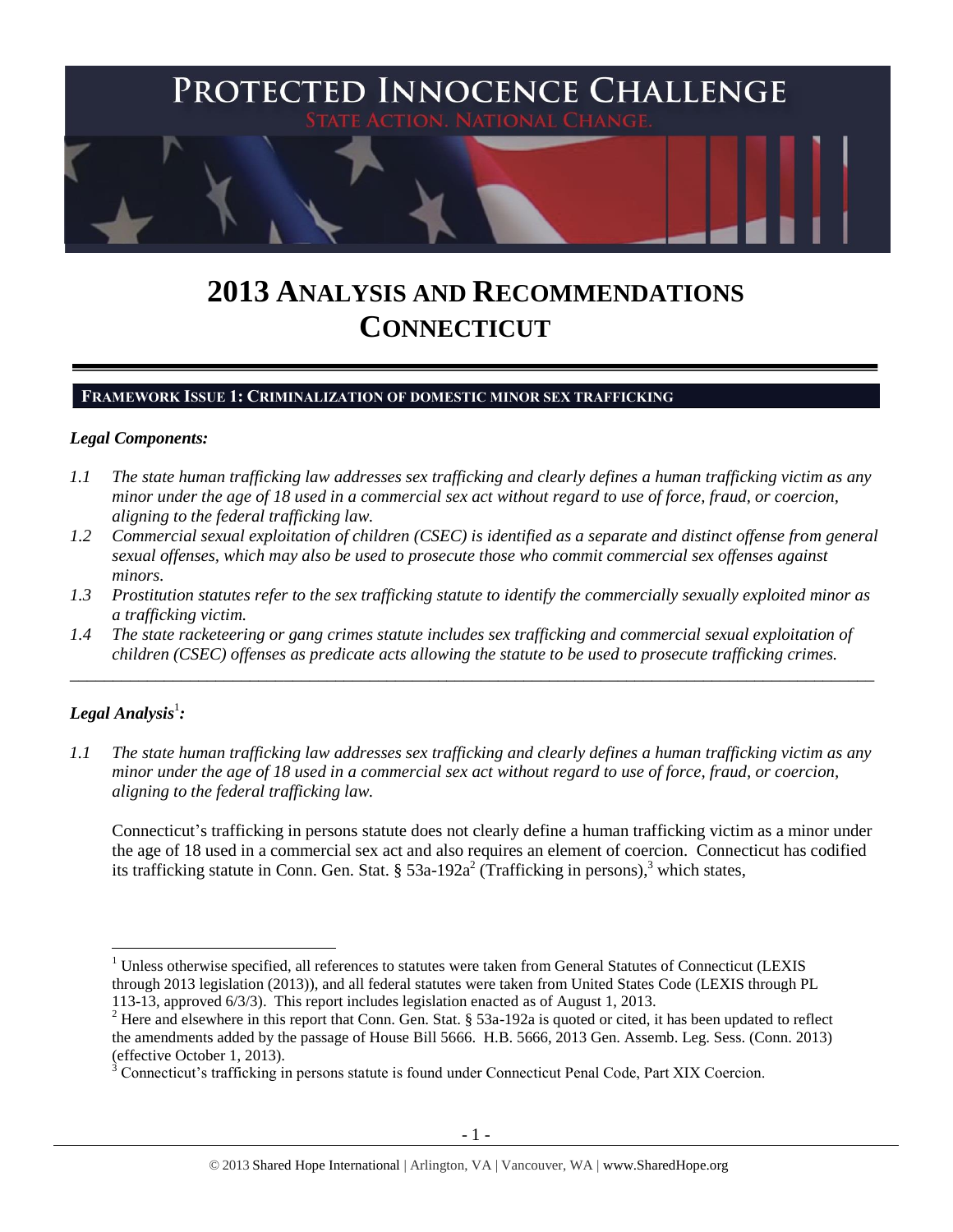A person is guilty of trafficking in persons when such person compels or induces another person to engage in conduct involving more than one occurrence of sexual contact<sup>4</sup> with one or more third persons, or provide labor or services<sup>5</sup> that such person has a legal right to refrain from providing, by means of (1) the use of force against such other person or a third person, or by the threat of use of force against such other person or a third person, (2) fraud, or (3) coercion, as provided in section 53a-192. . .

Conn. Gen. Stat. § 53a-192a(a). A conviction under this statute is punishable as a Class B felony by imprisonment for 1–20 years, 6 a fine not to exceed \$15,000, or both. Conn. Gen. Stat. §§ 53a-192a(b), 53a-35a(6), 53a-41(2), 53a-28(b)(4), (6).

A conviction for trafficking in persons requires the use of force or threat of use of force, fraud, or coercion. According to Conn. Gen. Stat. § 53a-65(7), "'Use of force' means: (A) use of a dangerous instrument; or (B) use of actual physical force or violence or superior physical strength against the victim." Under, Conn. Gen. Stat. § 53a-192(a),

A person is guilty of coercion when he compels or induces another person to engage in conduct which such other person has a legal right to abstain from engaging in, or to abstain from engaging in conduct in which such other person has a legal right to engage, by means of instilling in such other person a fear that, if the demand is not complied with, the actor or another will: (1) Commit any criminal offense; or (2) accuse any person of a criminal offense; or (3) expose any secret tending to subject any person to hatred, contempt or ridicule, or to impair any person's credit or business repute; or (4) take or withhold action as an official, or cause an official to take or withhold action.

1.1.1 Recommendation: Amend Conn. Gen. Stat. § 53a-192a (Trafficking in persons) to eliminate the requirement of proving use of force or threat of use of force, fraud, or coercion in the sex trafficking of a minor under the age of 18.<sup>7</sup>

 $\overline{a}$ 

Except as provided in section 53a-46a [Imposition of sentence for capital felony], when a person is convicted of an offense, the court shall impose one of the following sentences: (1) A term of imprisonment; or (2) a sentence authorized by section 18-65a [Confinement of young and teenage women] or 18-73 [Confinement of male children and youths]; or (3) a fine; or (4) a term of imprisonment and a fine; or (5) a term of imprisonment, with the execution of such sentence of imprisonment suspended, entirely or after a period set by the court, and a period of probation or a period of conditional discharge; or (6) a term of imprisonment, with the execution of such sentence of imprisonment suspended, entirely or after a period set by the court, and a fine and a period of probation or a period of conditional discharge; or (7) a fine and a sentence authorized by section 18-65a or 18-73; or (8) a sentence of unconditional discharge; or (9) a term of imprisonment and a period of special parole as provided in section 54-125e [Special parole].

Therefore, it should be presumed throughout this report that the penalty of imprisonment may be wholly or partially suspended unless specifically stated to the contrary.

 $<sup>7</sup>$  Subsequent recommendations in this report referring to the state human trafficking law are predicated upon the</sup> recommendation contained in Section 1.1 being previously or simultaneously implemented.

 $4$  Conn. Gen. Stat. § 53a-192a(a) explains that "[f]or the purposes of this subsection, "sexual contact" means any contact with the intimate parts of another person."

<sup>&</sup>lt;sup>5</sup> The terms "labor" or "services" are not defined.

 $6$  If an offender is sentenced to imprisonment, however, the court may suspend any or all portions of imprisonment, unless the convicting statute expressly provides otherwise. Specifically, Conn. Gen. Stat. § 53a-28(b) states,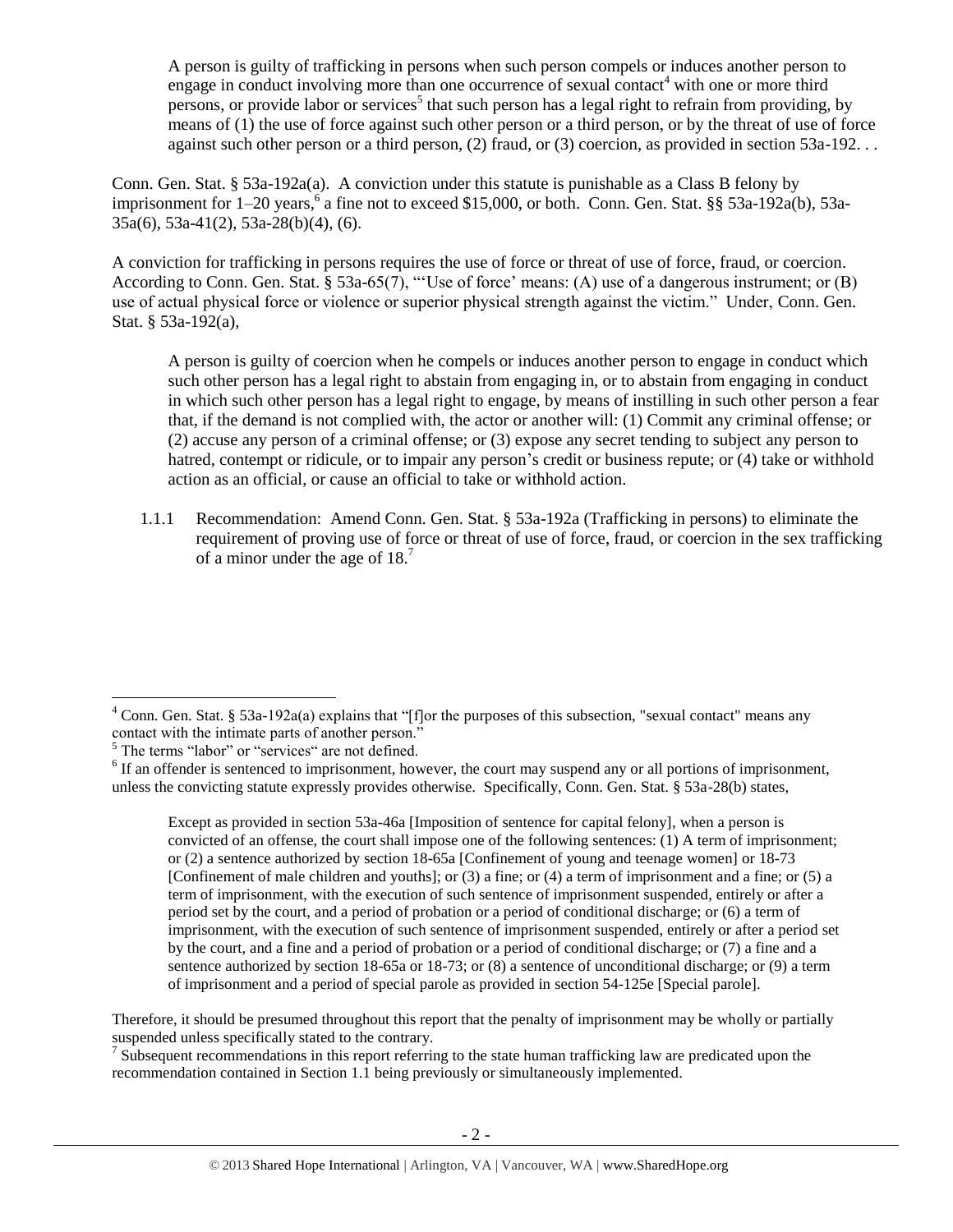*1.2 Commercial sexual exploitation of children (CSEC) is identified as a separate and distinct offense from general sexual offenses, which may also be used to prosecute those who commit commercial sex offenses against minors.*

Connecticut has several statutes specifically criminalizing CSEC, including the following:

- 1. Conn. Gen. Stat. § 53a-86(a)(2) (Promoting prostitution in the first degree) makes it a crime if a person knowingly "advances<sup>8</sup> or profits from prostitution<sup>9</sup> of a person less than eighteen years old." A conviction under this statute is punishable as a Class B felony by imprisonment for 1–20 years, of which all but 9 months may be suspended, and a possible fine not to exceed \$15,000. Conn. Gen. Stat. §§ 53a-86(b), 53a-35a(6), 53a-41(2), 53a-28(b)(4).
- 2. Conn. Gen. Stat. § 53a-196a(a) (Employing a minor in an obscene performance) states,

<span id="page-2-5"></span><span id="page-2-4"></span><span id="page-2-3"></span><span id="page-2-2"></span><span id="page-2-1"></span><span id="page-2-0"></span>A person is guilty of employing a minor in an obscene performance when such person (1) employs any minor, whether or not such minor receives any consideration, for the purpose of promoting<sup>10</sup> any material<sup>11</sup> or performance<sup>12</sup> which is obscene as to minors,<sup>13</sup> notwithstanding that such material or performance is intended for an adult audience, or (2) permits any such minor to be [so] employed . . . and such person is the parent or guardian of such minor or otherwise responsible for the general supervision of such minor's welfare.

 $10$  Conn. Gen. Stat. § 53a-193(12) states, "Promote' means to manufacture, issue, sell, give, provide, lend, mail, deliver, transfer, transmit, publish, distribute, circulate, disseminate, present, exhibit, advertise, produce, direct or participate in."

 $11$  Pursuant to Conn. Gen. Stat. § 53a-193(10),

 $\overline{a}$ 

"Material" means anything tangible which is capable of being used or adapted to arouse prurient, shameful or morbid interest, whether through the medium of reading, observation, sound or in any other manner. Undeveloped photographs, molds, printing plates, and the like, may be deemed obscene notwithstanding that processing or other acts may be required to make the obscenity patent or to disseminate it.

<sup>12</sup> "Performance" is defined as "any play, motion picture, dance or other exhibition performed before an audience." Conn. Gen. Stat. § 53a-193(11).

 $13$  Pursuant to Conn. Gen. Stat.  $\frac{13}{2}$  53a-193(2),

Material or a performance is "obscene as to minors "if it depicts a prohibited sexual act and, taken as a whole, it is harmful to minors. For purposes of this subdivision: (A) "Minor" means any person less than seventeen years old as used in section 53a-196 [Obscenity as to minors] and less than sixteen years old as used in sections 53a-196a and 53a-196b [Promoting a minor in an obscene performance], and (B) "harmful to minors" means that quality of any description or representation, in whatever form, of a prohibited sexual act, when (i) it predominantly appeals to the prurient, shameful or morbid interest of minors, (ii) it is patently offensive to prevailing standards in the adult community as a whole with respect to what is suitable material for minors, and (iii) taken as a whole, it lacks serious literary, artistic, educational, political or scientific value for minors.

 $8$  Conn. Gen. Stat. § 53a-85(1) (Promoting prostitution: Definitions) states,

A person "advances prostitution" when, acting other than as a prostitute or as a patron thereof, he knowingly causes or aids a person to commit or engage in prostitution, procures or solicits patrons for prostitution, provides persons or premises for prostitution purposes, operates or assists in the operation of a house of prostitution or a prostitution enterprise, or engages in any other conduct designed to institute, aid or facilitate an act or enterprise of prostitution.

<sup>&</sup>lt;sup>9</sup> Conn. Gen. Stat. § 53a-85(2) states, "A person 'profits from prostitution' when acting other than as a prostitute receiving compensation for personally rendered prostitution services, he accepts or receives money or other property pursuant to an agreement or understanding with any person whereby he participates or is to participate in the proceeds of prostitution activity."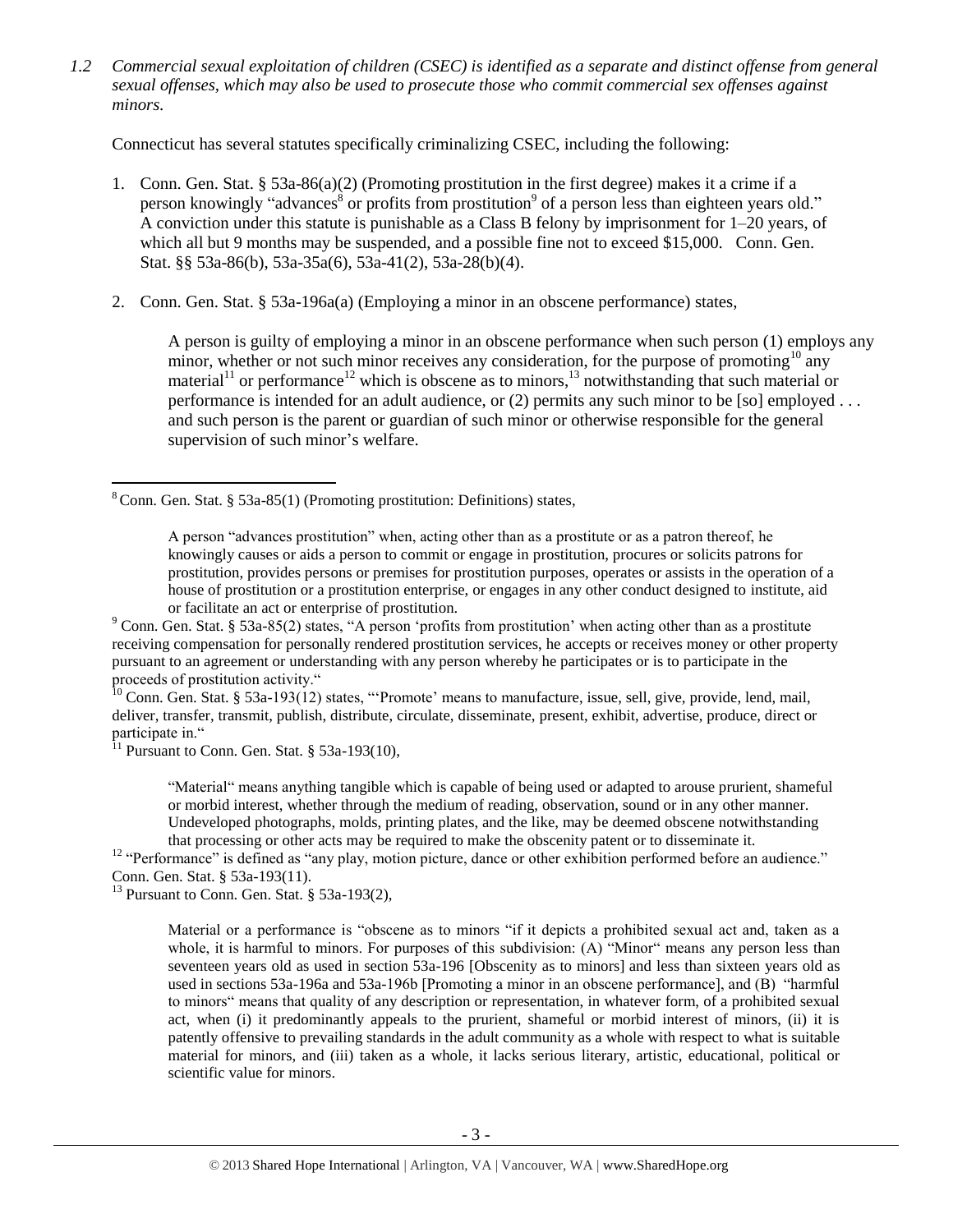<span id="page-3-0"></span>A conviction under this statute is punishable as a Class A felony by imprisonment for 10–25 years, of which all but 10 years may be suspended, and a possible fine not to exceed \$20,000. Conn. Gen. Stat. §§ 53a-196a(b), 53a-35a(4), 53a-41(1), 53a-28(b)(4).

- 3. Conn. Gen. Stat. § 53a-83 <sup>14</sup> (Patronizing a Prostitute) makes buying commercial sex with a minor a class C felony, if the buyer knew or should have known at the time of the purchase that the minor was either under the age of 18 or the victim of human trafficking. A violation is a class C felony.
- 4. Conn. Gen. Stat. § 53a-90a(a) (Enticing a minor. Penalties) makes it a crime if a person "uses an interactive computer service<sup>15</sup> to knowingly persuade, induce, entice or coerce any person under sixteen years of age to engage in prostitution or sexual activity for which the actor may be charged with a criminal offense."

<span id="page-3-1"></span>A first conviction under this statute is punishable as a Class D felony by imprisonment for 1–5 years, a fine not to exceed \$5,000, or both; a second conviction is punishable as a Class C felony by imprisonment for 1–10 years, a fine not to exceed \$10,000, or both, while third and subsequent convictions are punishable as Class B felonies by imprisonment for 1–20 years, a fine not to exceed \$15,000, or both. Conn. Gen. Stat. §§ 53a-90a(b)(1), 53a-41(2)–(4), 53a-35a(6)–(8), 53a-28(b)(4), (6). If the victim is under the age of 13, however, a first conviction is punishable as a Class B felony by imprisonment for 5–20 years, of which all but 5 years may be suspended, and a possible fine not to exceed \$15,000, while subsequent convictions are punishable as a Class B felony by imprisonment for 10–20 years, of which all but 10 years may be suspended, and a possible fine not to exceed \$15,000. Conn. Gen. Stat. §§ 53a-90a(b)(2), 53a-41(2), 53a-35a(6), 53a-28(b)(4).

5. Conn. Gen. Stat. § 53a-70c(a) (Aggravated sexual assault of a minor) states,

A person is guilty of aggravated sexual assault of a minor when such person commits a violation of subdivision (2) of subsection (a) of section 53-21 [Injury or risk of injury to, or impairing morals of, children. Sale of children] or section 53a-70 [Sexual assault in the first degree], section 53a-70a [Aggravated sexual assault in the first degree], section 53a-71 [Sexual assault in the second degree], section 53a-86 [Promoting prostitution in the first degree], Conn. Gen. Stat § 53a-87 [Promoting prostitution in the second degree] or section 53a-196a [Employing a minor in an obscene performance] and the victim of such offense is under thirteen years of age, and (1) such person kidnapped or illegally restrained the victim, (2) such person stalked the victim, (3) such person used violence to commit such offense against the victim, (4) such person caused serious physical injury to or disfigurement of the victim, (5) there was more than one victim of such offense under thirteen years of age, (6) such person was not known to the victim, or (7) such person has previously been convicted of a violent sexual assault.

A first conviction under this statute is punishable as a Class A felony by imprisonment for 25–50 years, of which all but 25 years may be suspended, and a possible fine not to exceed \$20,000. Conn. Gen. Stat. §§ 53a-70c(b), 53a-35a(3), 53a-41(1), 53a-28(b)(4). Subsequent convictions, however, are punishable by imprisonment for 50 years, none of which may be suspended, and a possible fine not to exceed \$20,000. Conn. Gen. Stat. §§ 53a-70c(b), 53a-35a(3), 53a-41(1), 53a-28(b)(4).

 $\overline{a}$ <sup>14</sup> Here and elsewhere in this report that Conn. Gen. Stat.  $\S$  53a-83 is quoted or cited, it has been updated to reflect the amendments added by the passage of House Bill 5666. H.B. 5666, 2013 Gen. Assemb. Leg. Sess. (Conn. 2013) (effective October 1, 2013).

<sup>&</sup>lt;sup>15</sup> "Interactive computer service" is defined as "any information service, system or access software provider that provides or enables computer access by multiple users to a computer server, including specifically a service or system that provides access to the Internet and such systems operated or services offered by libraries or educational institutions." Conn. Gen. Stat. § 53a-90a(a).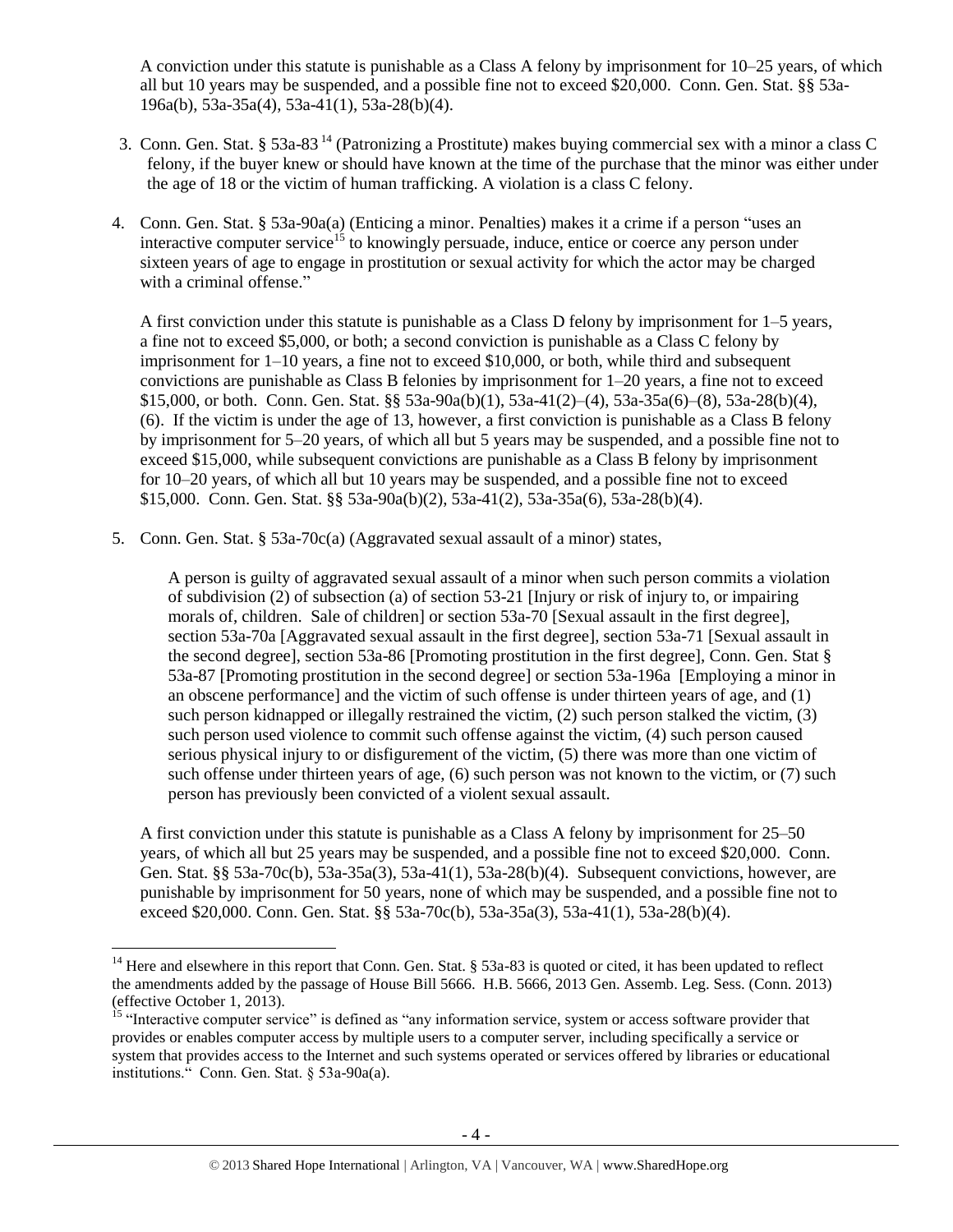Several other sexual offenses, while not expressly commercial in nature, may also apply in cases involving the commercial sexual exploitation of a child. Some of those statutes are as follows:

1. Conn. Gen. Stat. § 53-21(a)(2) (Injury or risk of injury to, or impairing morals of, children. Sale of children) makes it a crime if a person

has contact with the intimate parts, as defined in section 53a-65, of a child under the age of sixteen years or subjects a child under sixteen years of age to contact with the intimate parts of such person, in a sexual and indecent manner likely to impair the health or morals of such child . . . .

A conviction under Conn. Gen. Stat.  $\S 53-21(a)(2)$  is punishable as a Class B felony by imprisonment for 1–20 years, a fine not to exceed \$15,000, or both, but if the victim is under the age of 13, a conviction is punishable by imprisonment for 5–20 years, of which all but 5 years may be suspended, and a possible fine not to exceed \$15,000. Conn. Gen. Stat. §§ 53-21(a), 53a-35a(6), 53a-41(2), 53a-28(b)(4), (6).

2. Conn. Gen. Stat. § 53a-70(a)(2) (Sexual assault in the first degree) makes it a crime if a person "engages in sexual intercourse<sup>16</sup> with another person and such other person is under thirteen years of age and the actor is more than two years older than such person."

A conviction under Conn. Gen. Stat. § 53a-70(a)(2) is punishable as a Class A felony by imprisonment for 10–25 years, a fine not to exceed \$20,000, or both. Conn. Gen. Stat. §§ 53a-70(b)(2), 53a-35a(4), 53a-41(1), 53a-28(b)(4), (6). If the victim is under 10 years of age, however, a conviction is punishable by imprisonment for  $10-25$  years, of which all but  $10$  years<sup>17</sup> may be suspended, and a possible fine not to exceed \$20,000. Conn. Gen. Stat. §§ 53a-70(b)(2), 53a-35a(4), 53a-41(1), 53a-28(b)(4).

3. Pursuant to Conn. Gen. Stat. § 53a-71(a),

A person is guilty of sexual assault in the second degree when such person engages in sexual intercourse with another person and: (1) Such other person is thirteen years of age or older but under sixteen years of age and the actor is more than three years older than such other person  $\dots$ .

A conviction under Conn. Gen. Stat.  $\S 53a-71(a)(1)$  is punishable as a Class B felony by imprisonment for 1–20 years, of which all but 9 months may be suspended, and a possible fine not to exceed \$15,000. Conn. Gen. Stat. §§ 53a-71(b), 53a-35a(6), 53a-41(2), 53a-28(b)(4).

4. Conn. Gen. Stat. §  $53a-73a(a)(1)(A)$ ,  $(1)(B)^{18}$  (Sexual assault in the fourth degree) makes it a crime if a person

<sup>&</sup>lt;sup>16</sup> Pursuant to Conn. Gen. Stat.  $\frac{1}{5}$  53a-65(2) (Definitions).

<span id="page-4-0"></span><sup>&</sup>quot;Sexual intercourse" means vaginal intercourse, anal intercourse, fellatio or cunnilingus between persons regardless of sex. Its meaning is limited to persons not married to each other. Penetration, however slight, is sufficient to complete vaginal intercourse, anal intercourse or fellatio and does not require emission of semen. Penetration may be committed by an object manipulated by the actor into the genital or anal opening of the victim's body.

<sup>&</sup>lt;sup>17</sup> Pursuant to Conn. Gen. Stat. § 53a-70(b)(3), the mandatory 10 year sentence is composed of both imprisonment and special parole under Conn. Gen. Stat. § 53a-28(b).

<sup>&</sup>lt;sup>18</sup> Here and elsewhere in this report that Conn. Gen. Stat. § 53a-73a is quoted or cited, it has been updated to reflect the amendments added by the passage of House Bill 6571 and House Bill 6641, 2013 Gen. Assemb. Leg. Sess. (Conn. 2013) (effective October 1, 2013) and H.B. 6641, 2013 Gen. Assemb. Leg. Sess. (Conn. 2013) (effective October 1, 2013).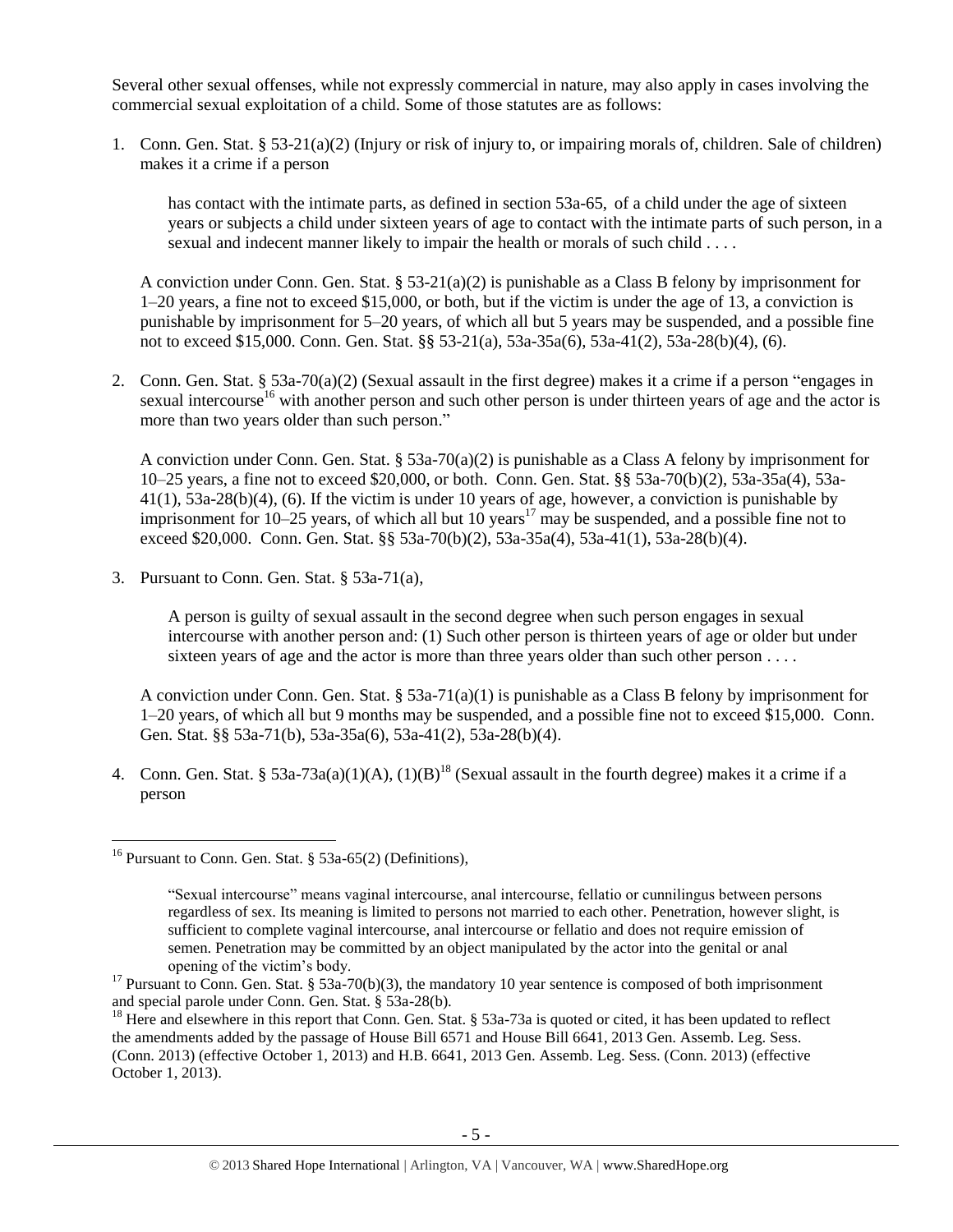subjects another person to sexual contact<sup>19</sup> who is (A) under thirteen years of age and the actor is more than two years older than such other person, or (B) thirteen years of age or older but under fifteen years of age and the actor is more than three years older than such other person . . . .

A conviction under Conn. Gen. Stat. § 53a-73a(a)(1)(A), (B)<sup>20</sup> is punishable as a Class D felony by imprisonment for 1–5 years, a fine not to exceed \$5,000, or both. Conn. Gen. Stat. §§ 53a-73a(b), 53a-41(4), 53a-35a(8), 53a-28(b)(4), (6).

*1.3 Prostitution statutes refer to the sex trafficking statute to identify the commercially sexually exploited minor as a trafficking victim.* 

Conn. Gen. Stat. § 53a-82<sup>21</sup> (Prostitution) refers to both state and federal human trafficking laws to provide an affirmative defense for trafficking victims, as well as explicitly allows duress as a defense. Pursuant to Conn. Gen. Stat. § 53a-82(b)–(d),

<span id="page-5-0"></span>(b) In any prosecution for an offense under this section, it shall be an affirmative defense that the actor was a victim of conduct by another person that constitutes (1) a violation of section  $53a-192a^{22}$ [Trafficking in persons], as amended by this act, or (2) a criminal violation of 18 USC Chapter 77 [Peonage, slavery, and trafficking in persons], as amended from time to time.

 $\overline{c}$ ) In any prosecution of a person sixteen or seventeen years of age<sup>23</sup> for an offense under this section, there shall be a presumption that the actor was a victim of conduct by another person that constitutes (1) a violation of section 53a-192a, as amended by this act, or (2) a criminal violation of 18 USC Chapter 77, as amended from time to time.

(d) Nothing in this section shall limit a person's right to assert the defense of duress pursuant to section  $53a-14<sup>24</sup>$  [Duress as defense] in any prosecution for an offense under this section.

*1.4 The state racketeering or gang crimes statute includes sex trafficking and commercial sexual exploitation of children (CSEC) offenses as predicate acts allowing the statute to be used to prosecute trafficking crimes.* 

Conn. Gen. Stat. § 53-395(a)–(c) (Prohibited activities) states,

 $\overline{a}$ 

<sup>24</sup> Conn. Gen. Stat. § 53a-14 explains that

<sup>&</sup>lt;sup>19</sup> Pursuant to Conn. Gen. Stat. § 53a-65(3) (Definitions),

<sup>&</sup>quot;Sexual contact" means any contact with the intimate parts of a person not married to the actor for the purpose of sexual gratification of the actor or for the purpose of degrading or humiliating such person or any contact of the intimate parts of the actor with a person not married to the actor for the purpose of sexual gratification of the actor or for the purpose of degrading or humiliating such person.

<sup>20</sup> *See supra* note [18.](#page-4-0)

<sup>&</sup>lt;sup>21</sup> Here and elsewhere in this report that Conn. Gen. Stat. § 53a-82 is quoted or cited, it has been updated to reflect the amendments added by the passage of House Bill 5666. H.B. 5666, 2013 Gen. Assemb. Leg. Sess. (Conn. 2013) (effective October 1, 2013).

<sup>22</sup> *See supra* Section 1.1 for the substantive provisions of Conn. Gen. Stat. § 53a-192a.

<sup>&</sup>lt;sup>23</sup> Minors under the age of 16 are immune from prosecution for prostitution. Conn. Gen. Stat. § 53a-82(a) (Prostitution) states, "A person sixteen years of age or older is guilty of prostitution when such person engages or agrees or offers to engage in sexual conduct with another person in return for a fee."

<sup>[</sup>i]n any prosecution for an offense, it shall be a defense that the defendant engaged in the proscribed conduct because he was coerced by the use or threatened imminent use of physical force upon him or a third person, which force or threatened force a person of reasonable firmness in his situation would have been unable to resist. . . .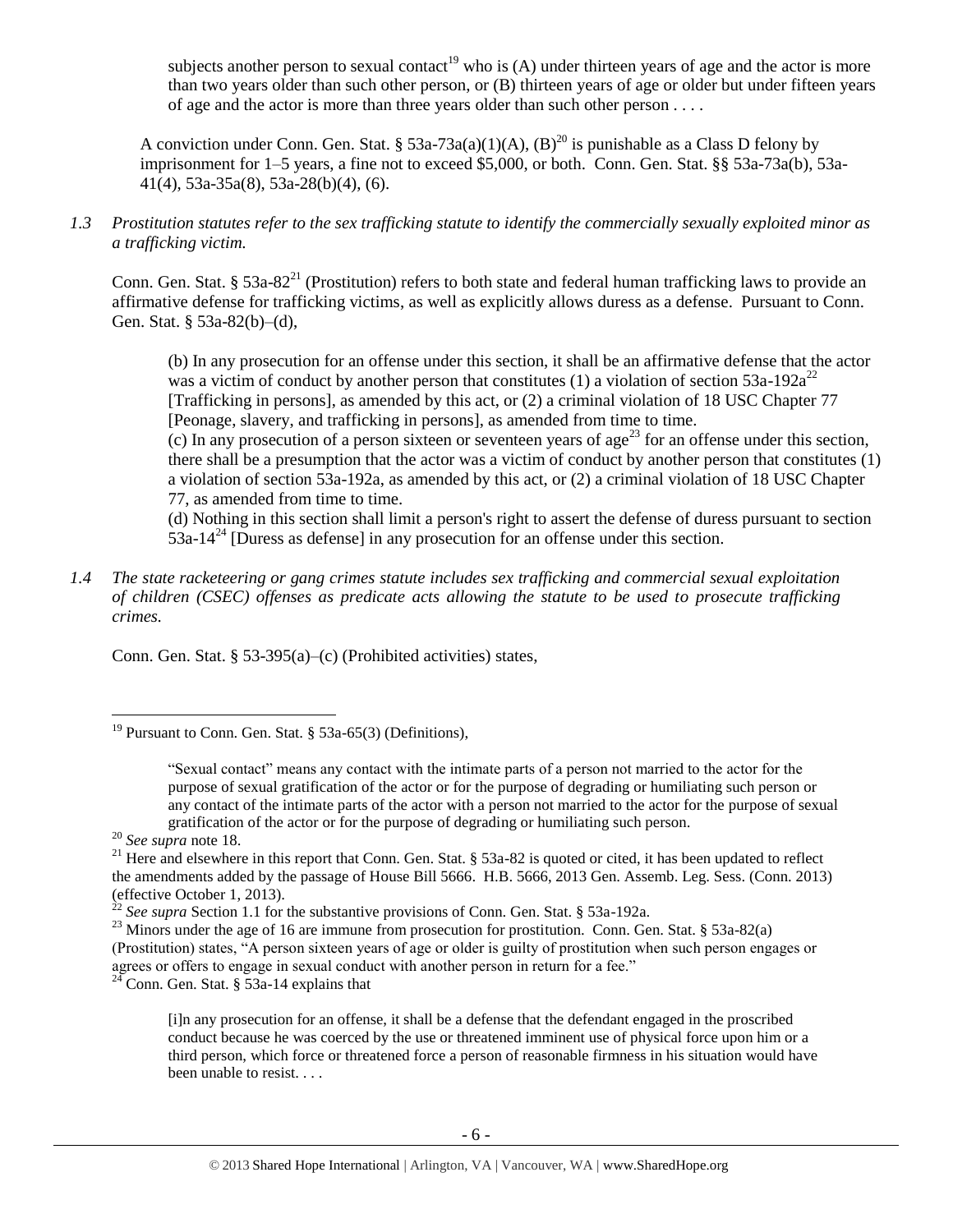(a) It is unlawful for any person who has knowingly received any proceeds derived, directly or indirectly, from a pattern of racketeering activity or through the collection of an unlawful debt to use or invest, whether directly or indirectly, any part of such proceeds, or the proceeds derived from the investment or use thereof, in the acquisition of any title to, or any right, interest or equity in, real property or in the establishment or operation of any enterprise.<sup>25</sup>

(b) It is unlawful for any person, through a pattern of racketeering activity or through the collection of an unlawful debt, to receive anything of value or to acquire or maintain, directly or indirectly, any interest in or control of any enterprise or real property.

(c) It is unlawful for any person employed by, or associated with, any enterprise to knowingly conduct or participate in, directly or indirectly, such enterprise through a pattern of racketeering activity or through the collection of an unlawful debt.

Under Conn. Gen. Stat. § 53-394(e) (Definitions), "pattern of racketeering activity" is defined as

engaging in at least two incidents of racketeering activity that have the same or similar purposes, results, participants, victims or methods of commission or otherwise are interrelated by distinguishing characteristics, including a nexus to the same enterprise, and are not isolated incidents, provided the latter or last of such incidents occurred after October 1, 1982, and within five years after a prior incident of racketeering activity.

Additionally, pursuant to Conn. Gen. Stat. § 53-394(a),

"Racketeering activity" means to commit, attempt to commit, to conspire to commit, or to intentionally aid, solicit, coerce or intimidate another person to commit any crime which, at the time of its commission, was a felony chargeable by indictment or information under the following provisions of the general statutes then applicable: . . . (5) sections 53a-85 to 53a-88, inclusive, relating to prostitution;  $\dots$  (11) chapter 952, part XX, relating to obscenity and related offenses; (12) chapter 952, part XIX, relating to coercion; . . . or (19) section 53a-192a, relating to trafficking in persons.

A conviction under Conn. Gen. Stat. § 53-395 is punishable by imprisonment for 1–20 years, a fine not to exceed \$25,000 or both. Conn. Gen. Stat. § 53-397(a).

Conn. Gen. Stat. § 53-397(a), (Penalty. Forfeiture of property. Disposition of seized property. Appointment of receiver) provides for mandatory asset forfeiture and states,

(a) A person who violates any provision of [the Corrupt Organizations and Racketeering Activity Act<sup>26</sup>] . . . and shall forfeit to the state: (1) Any property he has acquired, maintained or used in violation of [the Corrupt Organizations and Racketeering Activity Act], including profits derived therefrom and the appreciated value thereof, or, where applicable, the proceeds from the sale thereof; and (2) any interest in, security of, claim against, or property or contractual right of any kind affording a source of influence over any enterprise which he has established, operated, controlled, conducted or

<sup>&</sup>lt;sup>25</sup> "Enterprise" is defined in Conn. Gen. Stat. § 53-394 $(c)$  as

any individual, sole proprietorship, corporation, business trust, union chartered under the laws of this state or other legal entity, or any unchartered union, association or group of individuals associated in fact although not a legal entity, and includes illicit as well as licit enterprises and governmental, as well as other entities. In determining whether any unchartered union, association or group of individuals exists, factors which may be considered as evidence of association include, but are not limited to: (1) A common name or identifying sign, symbols or colors and (2) rules of behavior for individual members.

<sup>26</sup> Conn. Gen. Stat. §§ 53-393 to -419.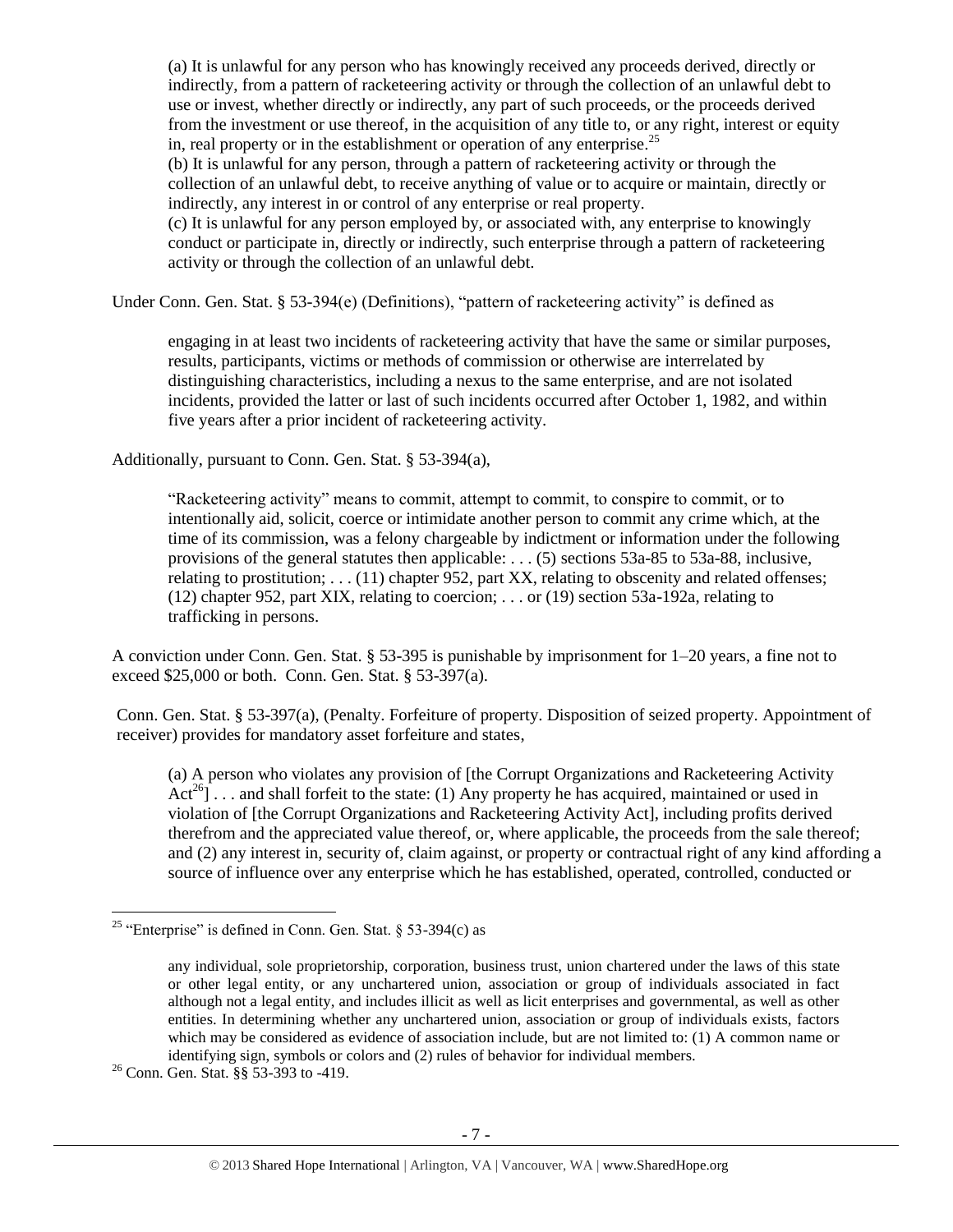participated in the conduct of, in violation of [the Corrupt Organizations and Racketeering Activity Act].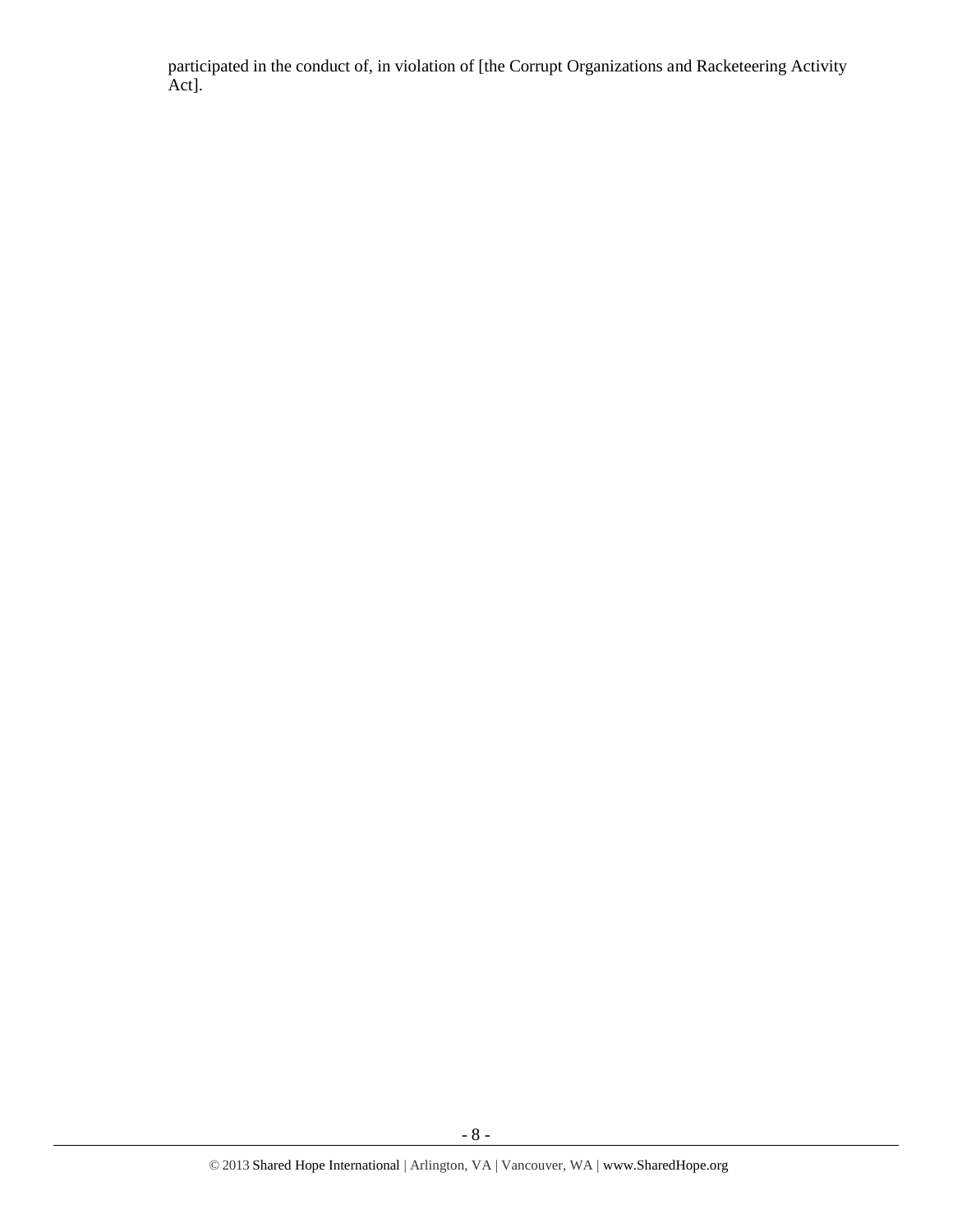#### **FRAMEWORK ISSUE 2: CRIMINAL PROVISIONS FOR DEMAND**

#### *Legal Components:*

- *2.1 The state sex trafficking law can be applied to the buyers of commercial sex acts with a victim of domestic minor sex trafficking.*
- *2.2 Buyers of commercial sex acts with a minor can be prosecuted under commercial sexual exploitation of children (CSEC) laws.*
- *2.3 Solicitation laws differentiate buying sex acts with an adult and buying sex acts with a minor under 18.*
- *2.4 Penalties for buyers of commercial sex acts with minors are as high as federal penalties.*
- *2.5 Using the Internet to lure, entice, or purchase, or attempt to lure, entice, or purchase commercial sex acts with a minor is a separate crime or results in an enhanced penalty for buyers.*
- *2.6 No age mistake defense is permitted for a buyer of commercial sex acts with any minor under 18.*
- *2.7 Base penalties for buying sex acts with a minor under 18 are sufficiently high and not reduced for older minors.*
- *2.8 Financial penalties for buyers of commercial sex acts with minors are sufficiently high to make it difficult for buyers to hide the crime.*
- *2.9 Buying and possessing child pornography carries penalties as high as similar federal offenses.*
- *2.10 Convicted buyers of commercial sex acts with minors and child pornography are required to register as sex offenders.*

\_\_\_\_\_\_\_\_\_\_\_\_\_\_\_\_\_\_\_\_\_\_\_\_\_\_\_\_\_\_\_\_\_\_\_\_\_\_\_\_\_\_\_\_\_\_\_\_\_\_\_\_\_\_\_\_\_\_\_\_\_\_\_\_\_\_\_\_\_\_\_\_\_\_\_\_\_\_\_\_\_\_\_\_\_\_\_\_\_\_\_\_\_\_

## *Legal Analysis:*

*2.1 The state sex trafficking law can be applied to the buyers of commercial sex acts with a victim of domestic minor sex trafficking.*

Conn. Gen. Stat. § 53a-192a<sup>27</sup> (Trafficking in persons) is not specifically applicable to buyers and appears to focus solely on penalizing traffickers. Pursuant to Conn. Gen. Stat. § 53a-192a(a),

A person is guilty of trafficking in persons when such person compels or induces another person to engage in conduct involving more than one occurrence of sexual contact<sup>28</sup> with one or more third persons, or provide labor or services<sup>29</sup> that such person has a legal right to refrain from providing, by means of  $(1)$  the use of force<sup>30</sup> against such other person or a third person, or by the threat of use of force against such other person or a third person, (2) fraud, or (3) coercion,<sup>31</sup> as provided in section 53a-192. . . .

Since Conn. Gen. Stat. § 53a-192a(a) requires compelling or inducing another person to either engage in more than one instance of sexual contact with "one or more third persons," it is inapplicable to buyers of sex with minors.

2.1.1 Recommendation: Amend Conn. Gen. Stat. § 53a-192a (Trafficking in persons) to make the statute applicable to the actions of buyers of commercial sex with minors.

<sup>27</sup> *See supra* note [2.](#page-0-0)

<sup>&</sup>lt;sup>28</sup> Conn. Gen. Stat. § 53a-192a(a) explains that "[f]or the purposes of this subsection, "sexual contact" means any contact with the intimate parts of another person."

<sup>&</sup>lt;sup>29</sup> The terms "labor" or "services" are not defined.

<sup>30</sup> *See supra* Section 1.1 for definition of "use of force."

<sup>31</sup> *See supra* Section 1.1 for definition of "coercion."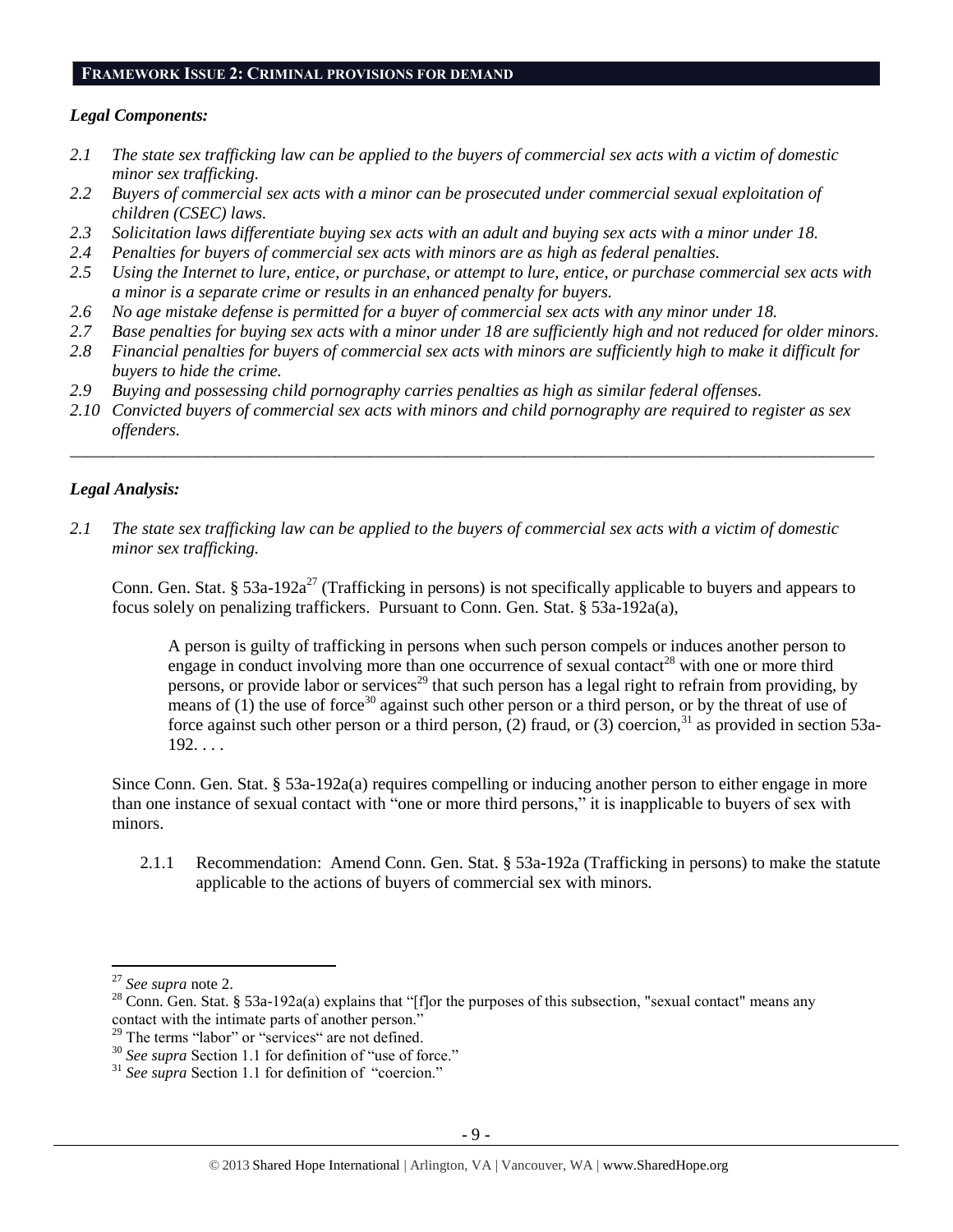*2.2 Buyers of commercial sex acts with a minor can be prosecuted under commercial sexual exploitation of children (CSEC) laws.*

Connecticut's patronizing a prostitute statute, Conn. Gen. Stat. § 53a-83,<sup>32</sup> makes buying commercial sex with a minor a class C felony, but only if the buyer knew or should have known at the time of the purchase that the minor was either under the age of 18 or the victim of human trafficking. Conn. Gen. Stat. § 53a-83 (Patronizing a prostitute) states,

(a) A person is guilty of patronizing a prostitute when: (1) Pursuant to a prior understanding, he pays a fee to another person as compensation for such person or a third person having engaged in sexual conduct with him; or (2) he pays or agrees to pay a fee to another person pursuant to an understanding that in return therefor such person or a third person will engage in sexual conduct with him; or (3) he solicits or requests another person to engage in sexual conduct with him in return for a fee. (b) Except as provided in subsection (c) of this section, patronizing a prostitute is a class A misdemeanor.

(c) Patronizing a prostitute is a class C felony if such person knew or reasonably should have known at the time of the offense that such other person (1) had not attained eighteen years of age, or (2) was the victim of conduct of another person that constitutes (A) trafficking in persons in violation of section 53a-192a<sup>33</sup> [Trafficking in persons], as amended by this act, or  $(B)$  a criminal violation of 18 USC Chapter 77 [Peonage, slavery, and trafficking in persons], as amended from time to time.

Furthermore, Conn. Gen. Stat § 53a-90a(a) allows buyers to be prosecuted for enticing a minor via a computer, but only where the crime of purchasing sex is with a minor under the age of 16. Conn. Gen. Stat § 53a-90a(a) (Enticing a minor. Penalties) states,

(a) A person is guilty of enticing a minor when such person uses an interactive computer service to knowingly persuade, induce, entice or coerce any person under sixteen years of age to engage in prostitution or sexual activity for which the actor may be charged with a criminal offense. For purposes of this section, "interactive computer service" means any information service, system or access software provider that provides or enables computer access by multiple users to a computer server, including specifically a service or system that provides access to the Internet and such systems operated or services offered by libraries or educational institutions.

(b) (1) Except as provided in subdivision (2) of this subsection, enticing a minor is a class D felony for a first offense, a class C felony for a second offense and a class B felony for any subsequent offense.

(2) Enticing a minor is a class B felony if the victim of the offense is under thirteen years of age and any person found guilty of such class B felony shall, for a first offense, be sentenced to a term of imprisonment of which five years of the sentence imposed may not be suspended or reduced by the court and, for any subsequent offense, be sentenced to a term of imprisonment of which ten years of the sentence imposed may not be suspended or reduced by the court.

## *2.3 Solicitation laws differentiate buying sex acts with an adult and buying sex acts with a minor under 18.*

Connecticut's primary solicitation law, Conn. Gen. Stat. § 53a-83<sup>34</sup> (Patronizing a prostitute) differentiates between buying sex acts with an adult from buying sex acts with a minor.<sup>35</sup> Conn. Gen. Stat. § 53a-83 states:

<sup>32</sup> *See supra* note [14.](#page-3-0)

<sup>&</sup>lt;sup>33</sup> See supra Section 1.1 for the substantive provisions of Conn. Gen. Stat. § 53a-192a.

<sup>34</sup> *See supra* note [14.](#page-3-0)

<sup>&</sup>lt;sup>35</sup> However, Conn. Gen. Stat. § 53a-83a (Patronizing a prostitute from a motor vehicle) does not differentiate between buying sex acts with an adult from buying sex acts with a minor.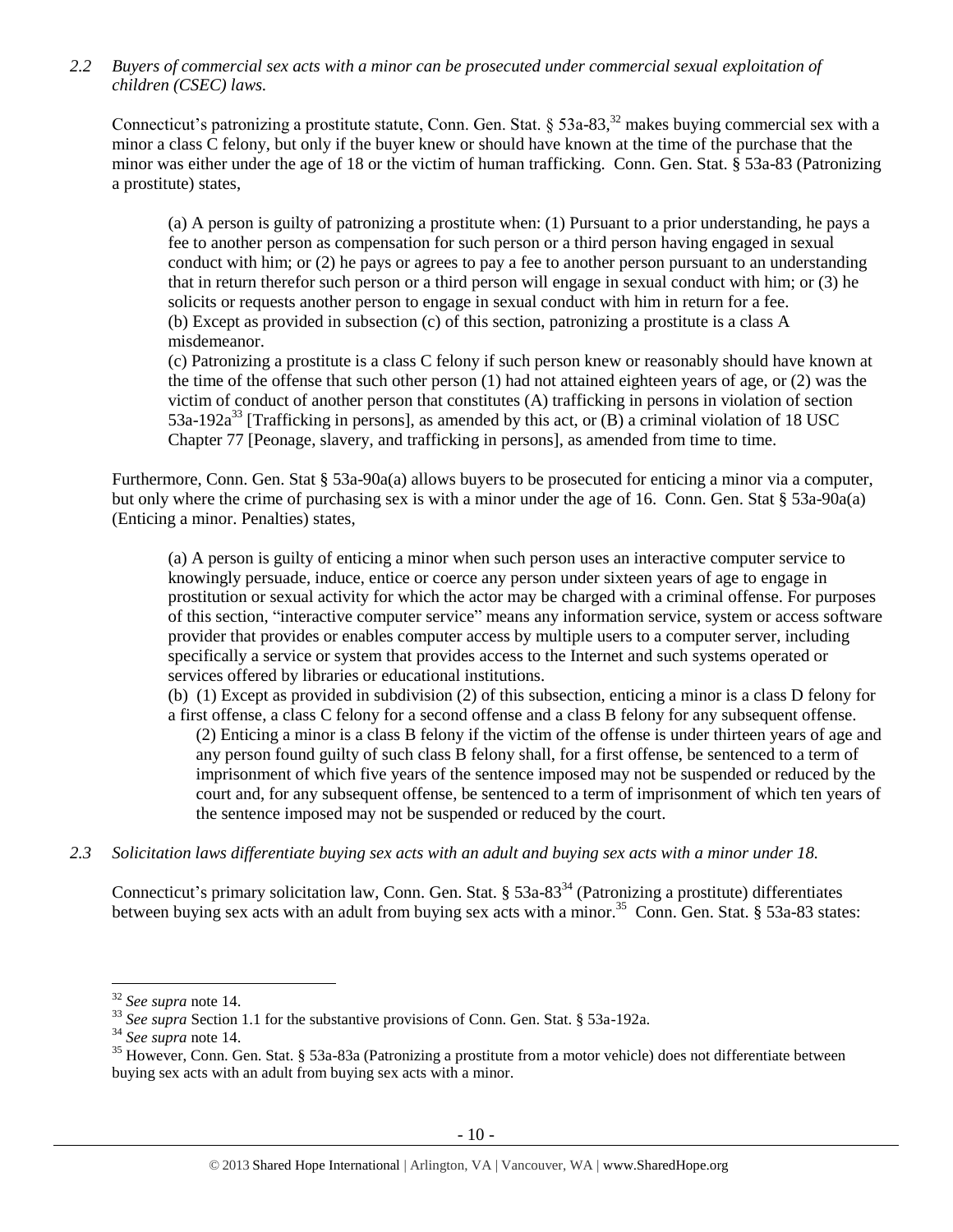(a) A person is guilty of patronizing a prostitute when: (1) Pursuant to a prior understanding, he pays a fee to another person as compensation for such person or a third person having engaged in sexual conduct with him; or (2) he pays or agrees to pay a fee to another person pursuant to an understanding that in return therefor such person or a third person will engage in sexual conduct with him; or (3) he solicits or requests another person to engage in sexual conduct with him in return for a fee. (b) Except as provided in subsection (c) of this section, patronizing a prostitute is a class A misdemeanor.

(c) Patronizing a prostitute is a class C felony if such person knew or reasonably should have known at the time of the offense that such other person (1) had not attained eighteen years of age, or (2) was the victim of conduct of another person that constitutes (A) trafficking in persons in violation of section 53a-192a<sup>36</sup> [Trafficking in persons], as amended by this act, or (B) a criminal violation of 18 USC Chapter 77 [Peonage, slavery, and trafficking in persons], as amended from time to time.

In addition, Conn. Gen. Stat § 53a-90a(a) (Enticing a minor. Penalties) specifically makes it a crime if a person "uses an interactive computer service<sup>37</sup> to knowingly persuade, induce, entice or coerce any person under sixteen years of age to engage in prostitution or sexual activity for which the actor may be charged with a criminal offense."

## *2.4 Penalties for buyers of commercial sex acts with minors are as high as federal penalties.*

Pursuant to a conviction under Conn. Gen. Stat. §  $53a-83(c)^{38}$  (Patronizing a prostitute), a person who knowingly buys sex with a minor is subject to a Class C felony by imprisonment for 1-10 years, a fine not to exceed \$10,000, or both. Conn. Gen. Stat. §§ 53a-35a(7), 53a-41(3), 53a-28(b)(4), 53a-28(b)(4).

Additionally, a buyer's first conviction under Conn. Gen. Stat. § 53a-90a (Enticing a minor. Penalties) is punishable as a Class D felony by imprisonment for 1–5 years, a fine not to exceed \$5,000, or both, a second conviction is punishable as a Class C felony by imprisonment for 1–10 years, a fine not to exceed \$10,000, or both, while third and subsequent convictions are punishable as Class B felonies by imprisonment for 1–20 years, a fine not to exceed \$15,000, or both. Conn. Gen. Stat. §§ 53a-90a(b)(1), 53a-41(2)–(4), 53a-35a(6)–(8), 53a-28(b)(4), (6). If the victim is under the age of 13, however, a first conviction is punishable as a Class B felony by imprisonment for 5–20 years, of which all but 5 years may be suspended, and a possible fine not to exceed \$15,000, while subsequent convictions are punishable as a Class B felony by imprisonment for 10–20 years, of which all but 10 years may be suspended, and a possible fine not to exceed \$15,000. Conn. Gen. Stat. §§ 53a-90a(b)(2), 53a-41(2), 53a-35a(6), 53a-28(b)(4).

In contrast, if the victim is under the age of 14, a conviction under the Trafficking Victims Protection Act  $(TVPA)<sup>39</sup>$  for child sex trafficking is punishable by 15 years to life imprisonment and a fine not to exceed \$250,000. 18 U.S.C. §§ 1591(b)(1), 3559(a)(1), 3571(b)(3). If the victim is between the ages of 14–17, a conviction is punishable by 10 years to life imprisonment and a fine not to exceed \$250,000. 18 U.S.C. §§ 1591(b)(2), 3559(a)(1), 3571(b)(3). A conviction is punishable by mandatory life imprisonment, however, if the buyer has a prior conviction for a federal sex offense<sup>40</sup> against a minor. 18 U.S.C. §

 $\overline{a}$ 

<span id="page-10-0"></span>an offense under section 1591 [18 USCS § 1591] (relating to sex trafficking of children), 2241 [18 USCS § 2241] (relating to aggravated sexual abuse), 2242 [18 USCS § 2242] (relating to sexual abuse),  $2244(a)(1)$  [18 USCS §  $2244(a)(1)$ ] (relating to abusive sexual contact),  $2245$  [18 USCS § 2245] (relating to sexual abuse resulting in death), 2251 [18 USCS § 2251] (relating to sexual exploitation of children),

<sup>36</sup> *See supra* Section 1.1 for the substantive provisions of Conn. Gen. Stat. § 53a-192a.

<sup>37</sup> *See supra* note [15.](#page-3-1) 

<sup>38</sup> *See supra* note [14.](#page-3-0)

<sup>&</sup>lt;sup>39</sup> Trafficking Victims Protection Act (TVPA) of 2000, Pub. L. No. 106-386, 114 Stat. 1464, 1466 (codified in scattered sections of 18 and 22 U.S.C.).

<sup>&</sup>lt;sup>40</sup> Pursuant to 18 U.S.C. § 3559(e)(2), "federal sex offense" is defined as,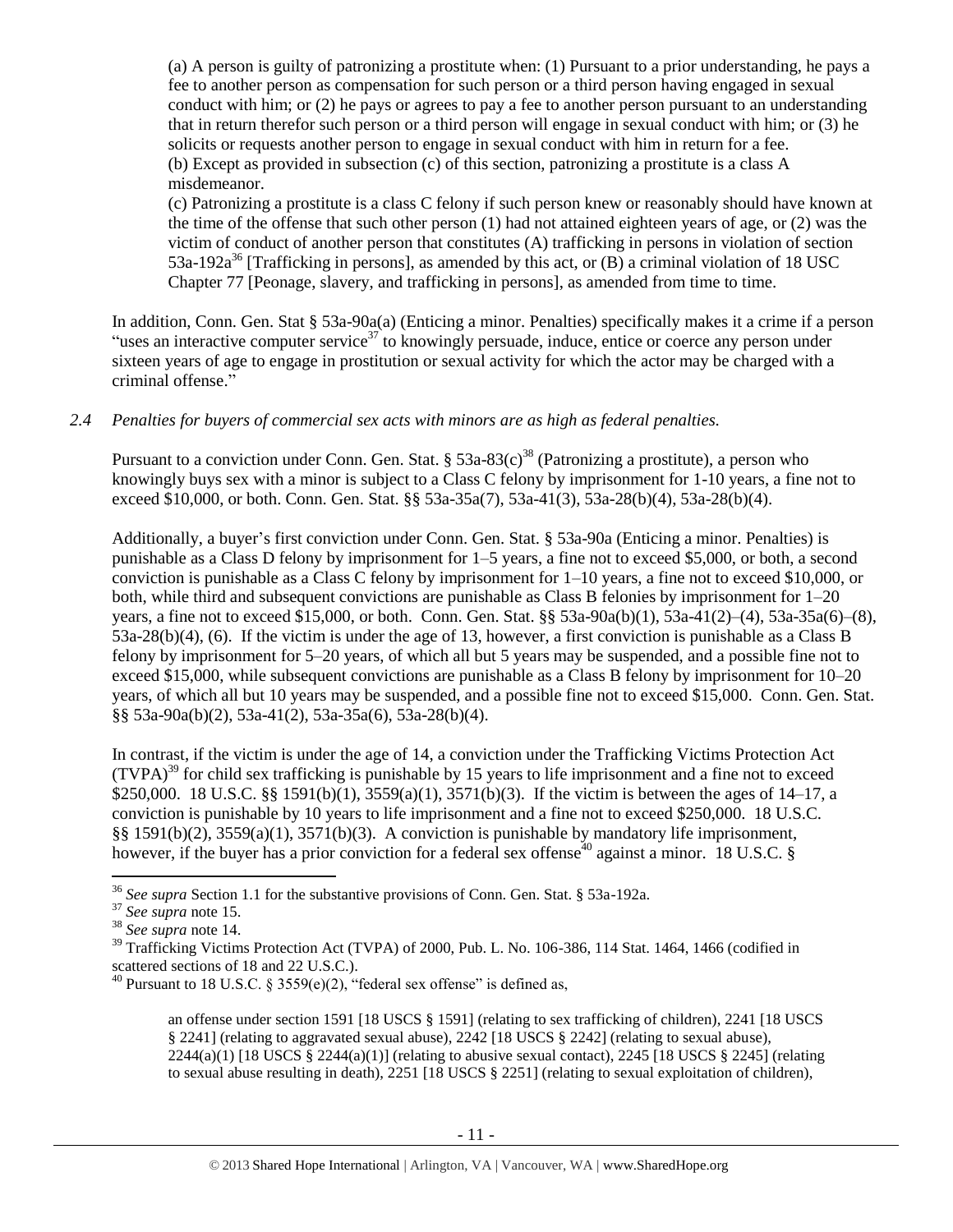$3559(e)(1)$ . To the extent buyers can be prosecuted under other federal CSEC laws,  $41$  a conviction is punishable by penalties ranging from a fine not to exceed \$250,000 to life imprisonment and a fine not to  $\epsilon$ xceed \$250,000.<sup>42</sup>

- 2.4.1 Recommendation: Amend Conn. Gen. Stat. § 53a-83 (Patronizing a prostitute) and § 53a-90a (Enticing a minor. Penalties) to establish penalties comparable with federal penalties for all offenses involving a minor under 18.
- *2.5 Using the Internet to lure, entice, or purchase, or attempt to lure, entice, or purchase commercial sex acts with a minor is a separate crime or results in an enhanced penalty for buyers.*

Using the Internet to entice a minor to commit unlawful sexual activity is prohibited under Conn. Gen. Stat. § 53a-90a(a) (Enticing a minor), which prohibits a person from using "an interactive computer service<sup>43</sup> to knowingly persuade, induce, entice or coerce any person under sixteen years of age to engage in prostitution or sexual activity for which the actor may be charged with a criminal offense."

A buyer's first conviction under Conn. Gen. Stat. § 53a-90a (Enticing a minor. Penalties) is punishable as a Class D felony by imprisonment for 1–5 years, a fine not to exceed \$5,000, or both, a second conviction is punishable as a Class C felony by imprisonment for 1–10 years, a fine not to exceed \$10,000, or both, while third and subsequent convictions are punishable as Class B felonies by imprisonment for 1–20 years, a fine not to exceed \$15,000, or both. Conn. Gen. Stat. §§ 53a-90a(b)(1), 53a-41(2)–(4), 53a-35a(6)–(8), 53a-28(b)(4), (6). If the victim is under the age of 13, however, a first conviction is punishable as a Class B felony by imprisonment for 5–20 years, of which all but 5 years may be suspended, and a possible fine not to exceed \$15,000, while subsequent convictions are punishable as a Class B felony by imprisonment for 10–20 years, of which all but 10 years may be suspended, and a possible fine not to exceed \$15,000. Conn. Gen. Stat. §§ 53a-90a(b)(2), 53a-41(2), 53a-35a(6), 53a-28(b)(4).

*2.6 No age mistake defense is permitted for a buyer of commercial sex acts with any minor under 18.*

A conviction under Conn. Gen. Stat. § 53a-83(c)<sup>44</sup> (Patronizing a prostitute) requires that at the time of the offense the "person knew or reasonably should have known" either a minor's age or the minor's status as a victim of human trafficking. Conn. Gen. Stat § 53a-90a (Enticing a minor. Penalties) does not expressly prohibit a mistake of age defense.

2.6.1 Recommendation: Amend Conn. Gen. Stat. § 53a-83(c) (Patronizing a prostitute) to remove the knowledge requirement and expressly prohibit a mistake of age defense.

<sup>43</sup> *See supra* note [15.](#page-3-1) 

 $\overline{a}$ 

<sup>44</sup> *See supra* note [14.](#page-3-0)

<sup>2251</sup>A [18 USCS § 2251A] (relating to selling or buying of children), 2422(b) [18 USCS § 2422(b)] (relating to coercion and enticement of a minor into prostitution), or 2423(a) [18 USCS § 2423(a)] (relating to transportation of minors).

<sup>41</sup> 18 U.S.C. §§ 2251A(b) (Selling or buying of children), 2251(a) (Sexual exploitation of children), 2423(a) (Transportation of a minor with intent for minor to engage in criminal sexual activity), 2422(a) (Coercion and enticement), 2252(a)(2), (a)(4) (Certain activities relating to material involving the sexual exploitation of minors).  $42$  18 U.S.C. §§ 2251A(b) (conviction punishable by imprisonment for 30 years to life and a fine), 2251(e) (conviction punishable by imprisonment for 15–30 years and a fine), 2423(a) (conviction punishable by imprisonment for 10 years to life and a fine), 2422(a) (conviction punishable by a fine, imprisonment up to 20 years, or both),  $2252(a)(2)$ , (4) (stating that a conviction under subsection (a)(2) is punishable by imprisonment for  $5-20$ years and a fine, while a conviction under subsection (a)(4) is punishable by imprisonment up to 10 years, a fine, or both); *see also* 18 U.S.C. §§ 3559(a)(1) (classifying all of the above listed offenses as felonies), 3571(b)(3) (providing a fine up to  $$250,000$  for any felony conviction).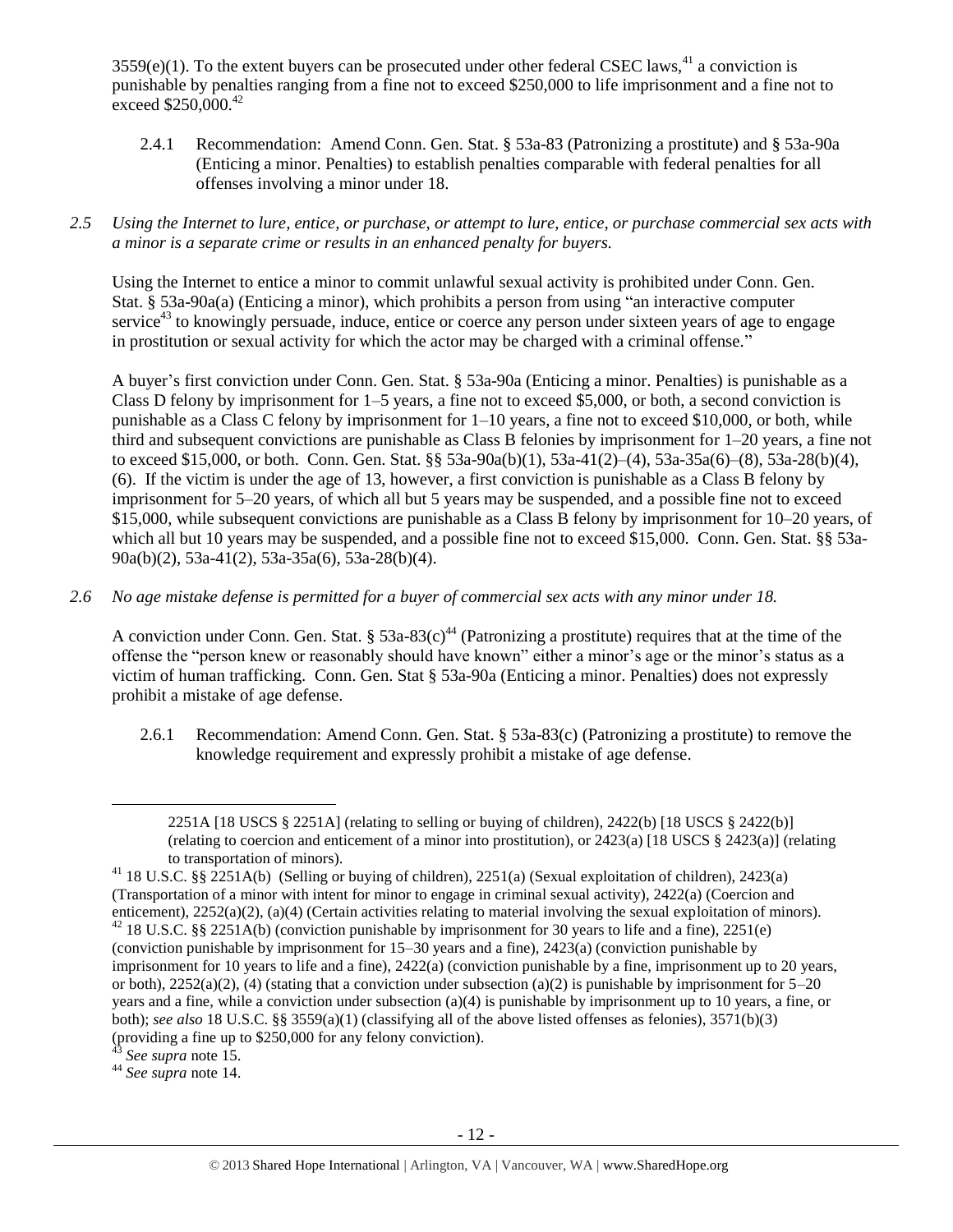## 2.6.2 Amend Conn. Gen. Stat. § 53a-90a (Enticing a minor. Penalties) to expressly prohibit a mistake of age defense.

## *2.7 Base penalties for buying sex acts with a minor under 18 are sufficiently high and not reduced for older minors.*

Conn. Gen. Stat. § 53a-90a (Enticing a minor. Penalties) only applies if the minor victim is under the age of 16 and the penalties are staggered to provide a heightened penalty if the victim is under the age of 13. A buyer's first conviction under Conn. Gen. Stat. § 53a-90a is punishable as a Class D felony by imprisonment for 1–5 years, a fine not to exceed \$5,000, or both, a second conviction is punishable as a Class C felony by imprisonment for 1–10 years, a fine not to exceed \$10,000, or both, while third and subsequent convictions are punishable as Class B felonies by imprisonment for 1–20 years, a fine not to exceed \$15,000, or both. Conn. Gen. Stat. §§ 53a-90a(b)(1), 53a-41(2)–(4), 53a-35a(6)–(8), 53a-28(b)(4), (6). If the victim is under the age of 13, however, a first conviction is punishable as a Class B felony by imprisonment for 5–20 years, of which all but 5 years may be suspended, and a possible fine not to exceed \$15,000, while subsequent convictions are punishable as a Class B felony by imprisonment for 10–20 years, of which all but 10 years may be suspended, and a possible fine not to exceed \$15,000. Conn. Gen. Stat. §§ 53a-90a(b)(2), 53a-41(2), 53a-35a(6), 53a- $28(b)(4)$ .

- 2.7.1 Amend Conn. Gen. Stat. § 53a-90a (Enticing a minor. Penalties) to raise the age of a minor victim to under 18 and raise the base penalty to provide sufficiently high penalties for all offenses involving a minor under the age of 18.
- *2.8 Financial penalties for buyers of commercial sex acts with minors are sufficiently high to make it difficult for buyers to hide the crime.*

Buyers are subject to possible fines up to \$15,000. If the victim is under the age of 16, a buyer convicted under Conn. Gen. Stat. § 53a-90a (Enticing a minor: Penalties) is subject to a possible fine not to exceed \$5,000 for a first violation, \$10,000 for a second violation, and \$15,000 for subsequent violations; if the victim is under the age of 13, however, a buyer is subject to a possible fine not to exceed \$15,000. Conn. Gen. Stat. §§ 53a-90a(b)(1), (2), 53a-41(2), (3), (4), 53a-35a(6). Buyers convicted under Conn. Gen. Stat. § 53a-83(c)<sup>45</sup> (Patronizing a prostitute) are subject to a possible fine up to \$10,000, while buyers convicted under Conn. Gen. Stat. § 53a-83a (Patronizing a prostitute from a motor vehicle) are subject to a possible fine not to exceed \$2,000. Conn. Gen. Stat. §§ 53a-41(3). 53a-83a(b), 53a-42(1), 53a-28(b)(3).

Additionally, a convicted buyer is subject to mandatory restitution orders where the victim suffers injury and requests restitution. Conn. Gen. Stat. § 53a-28(c) states,

<span id="page-12-0"></span>In addition to any sentence imposed pursuant to subsection (b) of this section, if (1) a person is convicted of an offense that resulted in injury to another person or damage to or loss of property, (2) the victim requests financial restitution, and (3) the court finds that the victim has suffered injury or damage to or loss of property as a result of such offense, the court shall order the offender to make financial restitution under terms that it determines are appropriate. . . . Restitution ordered by the court pursuant to this subsection shall be based on easily ascertainable damages for injury or loss of property, actual expenses incurred for treatment for injury to persons and lost wages resulting from injury. Restitution shall not include reimbursement for damages for mental anguish, pain and suffering or other intangible losses, but may include the costs of counseling reasonably related to the offense. . . .<sup>46</sup>

 $\overline{a}$ <sup>45</sup> *See supra* note [14.](#page-3-0)

<sup>46</sup> *See infra* Section 5.10 for a more detailed discussion of this restitution provision.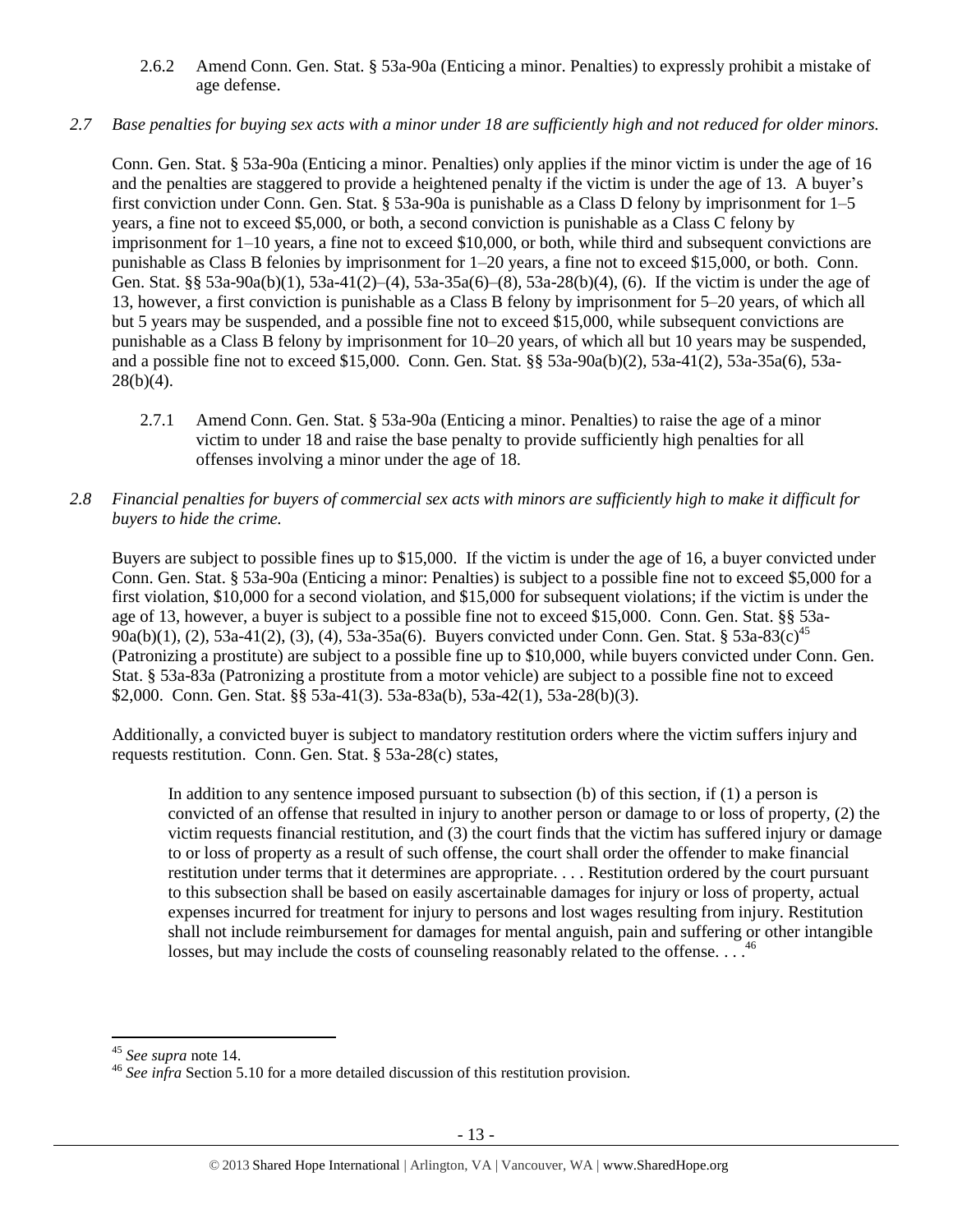A violation of Conn. Gen. Stat. § 53a-83(c) (Patronizing a prostitute) is not included in Connecticut's asset forfeiture law, Conn. Gen. Stat.  $\S 54-36p^{47}$  (Forfeiture of moneys and property related to sexual exploitation and human trafficking). However, pursuant to Conn. Gen. Stat. § 54-36p(a), a violation of Conn. Gen. Stat. § 53a-90a (Enticing a minor) subjects a buyer to discretionary, civil asset forfeiture as follows:

(a) The following property shall be subject to forfeiture to the state . . . (1) All moneys used, or intended for use, in a violation of . . . 53a-90a [Enticing a minor.

<span id="page-13-0"></span>Penalties] . . . . . .

(4) All property used or intended for use, in any manner or part, to commit or facilitate the commission of a violation for pecuniary gain of . . . 53a-90a . . . .

No specific seizure provisions are provided. Disposition of the forfeited property is governed by Conn. Gen. Stat. §54-36p and shall be disbursed as follows:

(e) Any property ordered forfeited pursuant to subsection (b) of this section shall be sold at public auction

. . .

 $\overline{a}$ 

(f) The proceeds from any sale of property under subsection (e) of this section and any moneys forfeited under this section shall be applied: (1) To payment of the balance due on any lien preserved by the court in the forfeiture proceedings; (2) to payment of any costs incurred for the storage, maintenance, security and forfeiture of any such property; and (3) to payment of court costs. The balance, if any, shall be deposited in the Criminal Injuries Compensation Fund established in section 54-215.

2.8.1 Amend Conn. Gen. Stat. § 54-36p(a) (Forfeiture of moneys and property related to sexual exploitation and human trafficking) to include a violation of Conn. Gen. Stat. § 53a-83(c) (Patronizing a prostitute).

# *2.9 Buying and possessing child pornography carries penalties as high as similar federal offenses.*

Connecticut punishes the possession of child pornography in three degrees. Conn. Gen. Stat. § 53a-196d(a) (Possessing child pornography in the first degree) makes it a crime if a person "knowingly possesses (1) fifty or more visual depictions of child pornography,  $48$  or (2) one or more visual depictions<sup>49</sup> of child pornography that depict the infliction or threatened infliction of serious physical injury." A conviction under this statue is punishable as a Class B felony by imprisonment for 5–20 years, of which all but 5 years may be suspended, and a possible fine not to exceed \$15,000. Conn. Gen. Stat. §§ 53a-196d(c), 53a-35a (6), 53a-41(2), 53a-28(b)(4).

<sup>&</sup>lt;sup>47</sup> Here and elsewhere in this report that Conn. Gen. Stat.  $\S$  54-36p is quoted or cited, it has been updated to reflect the amendments added by the passage of House Bill 5666. H.B. 5666, 2013 Gen. Assemb. Leg. Sess. (Conn. 2013) (effective October 1, 2013).

 $48$  Pursuant to Conn. Gen. Stat. § 53a-193(13),

<sup>&</sup>quot;Child pornography" means any visual depiction including any photograph, film, videotape, picture or computer-generated image or picture, whether made or produced by electronic, mechanical or other means, of sexually explicit conduct, where the production of such visual depiction involves the use of a person under sixteen years of age engaging in sexually explicit conduct, provided whether the subject of a visual depiction was a person under sixteen years of age at the time the visual depiction was created is a question to be decided by the trier of fact.

<sup>&</sup>lt;sup>49</sup> "Visual depiction' includes undeveloped film and videotape and data, as defined in subdivision (8) of section 53a-250, that is capable of conversion into a visual image and includes encrypted data." Conn. Gen. Stat. § 53a-193(15).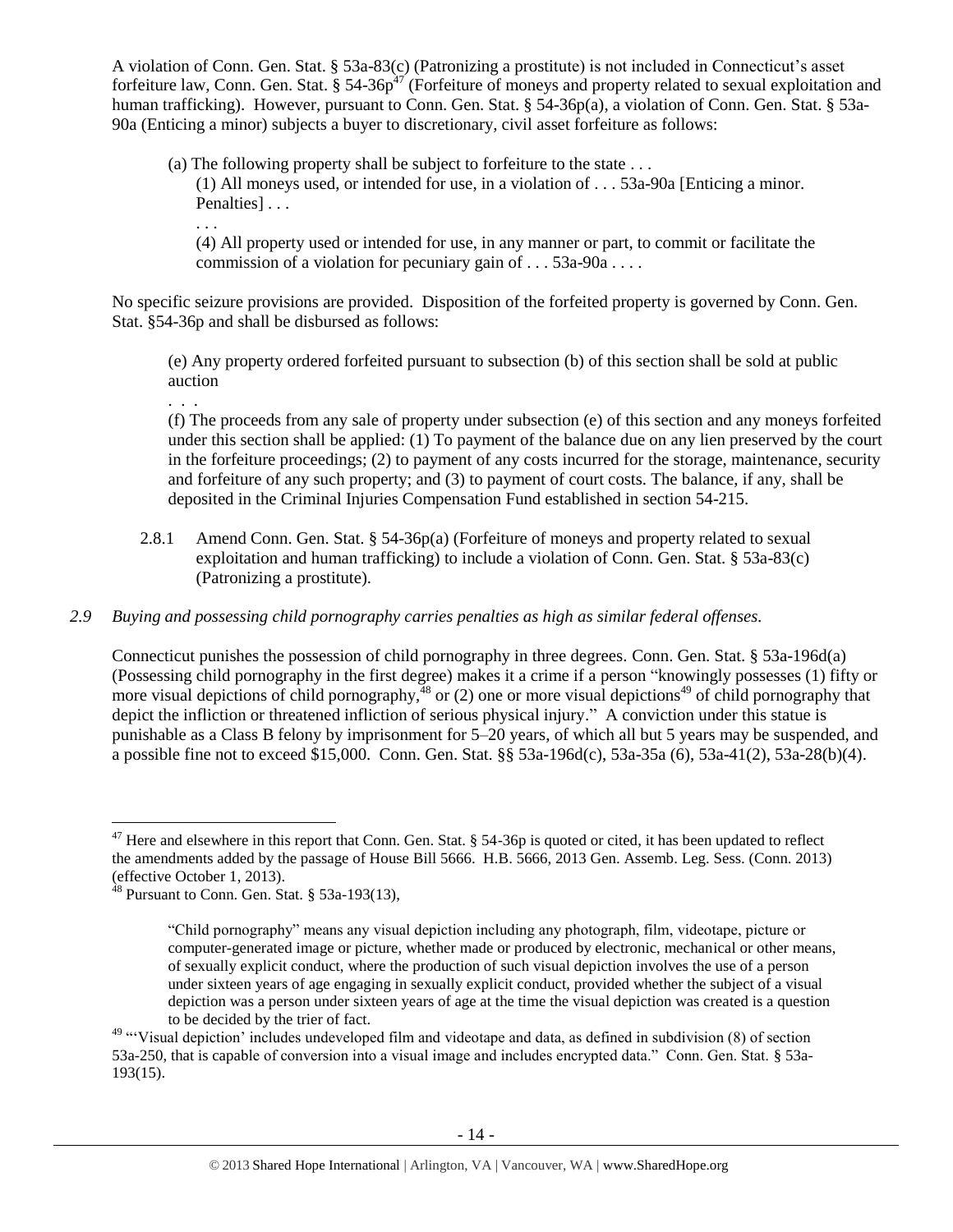Conn. Gen. Stat. § 53a-196e(a) (Possessing child pornography in the second degree) makes it a crime if a person "knowingly possesses twenty or more but fewer than fifty visual depictions of child pornography." A conviction under this statute is punishable as a Class C felony by imprisonment for 2–10 years, of which all but 2 years may be suspended, and a possible fine not to exceed \$10,000. Conn. Gen. Stat. §§ 53a-196e(c), 53a-35a(7), 53a-41(3), 53a-28(b)(4).

Lastly, Conn. Gen. Stat. § 53a-196f(a) (Possessing child pornography in the third degree) makes it a crime if a person "knowingly possesses fewer than twenty visual depictions of child pornography." A conviction under this statute is punishable as a Class D felony by imprisonment for 1–5 years, of which all but 1 year may be suspended, and a possible fine not to exceed \$5,000. Conn. Gen. Stat. §§ 53a-196f(c), 53a-35a(8), 53a-41(4), 53a-28(b)(4).

In comparison, a federal conviction for possession of child pornography<sup>50</sup> is generally punishable by imprisonment for 5–20 years and a fine not to exceed  $$250,000$ .<sup>51</sup> Subsequent convictions, however, are punishable by imprisonment up to 40 years and a fine not to exceed  $$250,000.<sup>52</sup>$ 

2.9.1 Recommendation: Amend Conn. Gen. Stat. § 53a-196d(a) (Possessing child pornography in the first degree), Conn. Gen. Stat. § 53a-196e(a) (Possessing child pornography in the second degree), and Conn. Gen. Stat. § 53a-196f(a) (Possessing child pornography in the third degree) to enhance the penalties for these offenses and align them closer to federal penalties.

## *2.10 Convicted buyers of commercial sex acts with minors and child pornography are required to register as sex offenders.*

Conn. Gen. Stat. § 54-251(a) (Registration of person who has committed a criminal offense against a victim who is a minor or a nonviolent sexual offense) states in part,

Any person who has been convicted or found not guilty by reason of mental disease or defect of a criminal offense against a victim who is a minor or a nonviolent sexual offense, and is released into the community on or after October 1, 1998, shall, within three days following such release or, if such person is in the custody of the Commissioner of Correction, at such time prior to release as the commissioner shall direct, and whether or not such person's place of residence is in this state, register such person's name, identifying factors, criminal history record, residence address and electronic mail address, instant message address or other similar Internet communication identifier, if any, with the Commissioner of Emergency Services and Public Protection . . . .

 $50$  18 U.S.C. §§ 2252(a)(2), (a)(4) (Certain activities relating to material involving the sexual exploitation of minors),  $2252A(a)(2)$ –(3) (Certain activities relating to material constituting or containing child pornography), 1466A(a), (b) (Obscene visual representations of the sexual abuse of children).

 $\frac{51}{18}$  18 U.S.C. §§ 2252(b) (stating that a conviction under subsection (a)(2) is punishable by imprisonment for 5–20 years and a fine, while a conviction under subsection (a)(4) is punishable by imprisonment up to 10 years, a fine, or both),  $2252A(b)(1)$  (a conviction is punishable by imprisonment for  $5-20$  years and a fine),  $1466A(a)$ , (b) (stating that a conviction under subsection (a) is "subject to the penalties provided in section  $2252A(b)(1)$ ," imprisonment for 5–20 years and a fine, while a conviction under subsection (b) is "subject to the penalties provided in section 2252A(b)(2)," imprisonment up to 10 years, a fine, or both); *see also* 18 U.S.C. §§ 3559(a)(1) (classifying all of the above listed offenses as felonies), 3571(b)(3) (providing a fine up to \$250,000 for any felony conviction).  $\frac{52}{18}$  U.S.C. §§ 2252(b) (stating if a person has a prior conviction under subsection (a)(2), or a list of other statutes, a conviction is punishable by a fine and imprisonment for 15–40 years, but if a person has a prior conviction under subsection (a)(4), or a list of other statutes, a conviction is punishable by a fine and imprisonment for  $10-20$  years),  $2252A(b)(1)$  (stating if a person has a prior conviction under subsection (a)(2), (a)(3), or a list of other statutes, a conviction is punishable by a fine and imprisonment for 15–40 years), 1466A(a), (b) (stating that the penalty scheme for section 2252A(b) applies); *see also* 18 U.S.C. §§ 3559(a)(1) (classifying all of the above listed offenses as felonies), 3571(b)(3) (providing a fine up to \$250,000 for any felony conviction).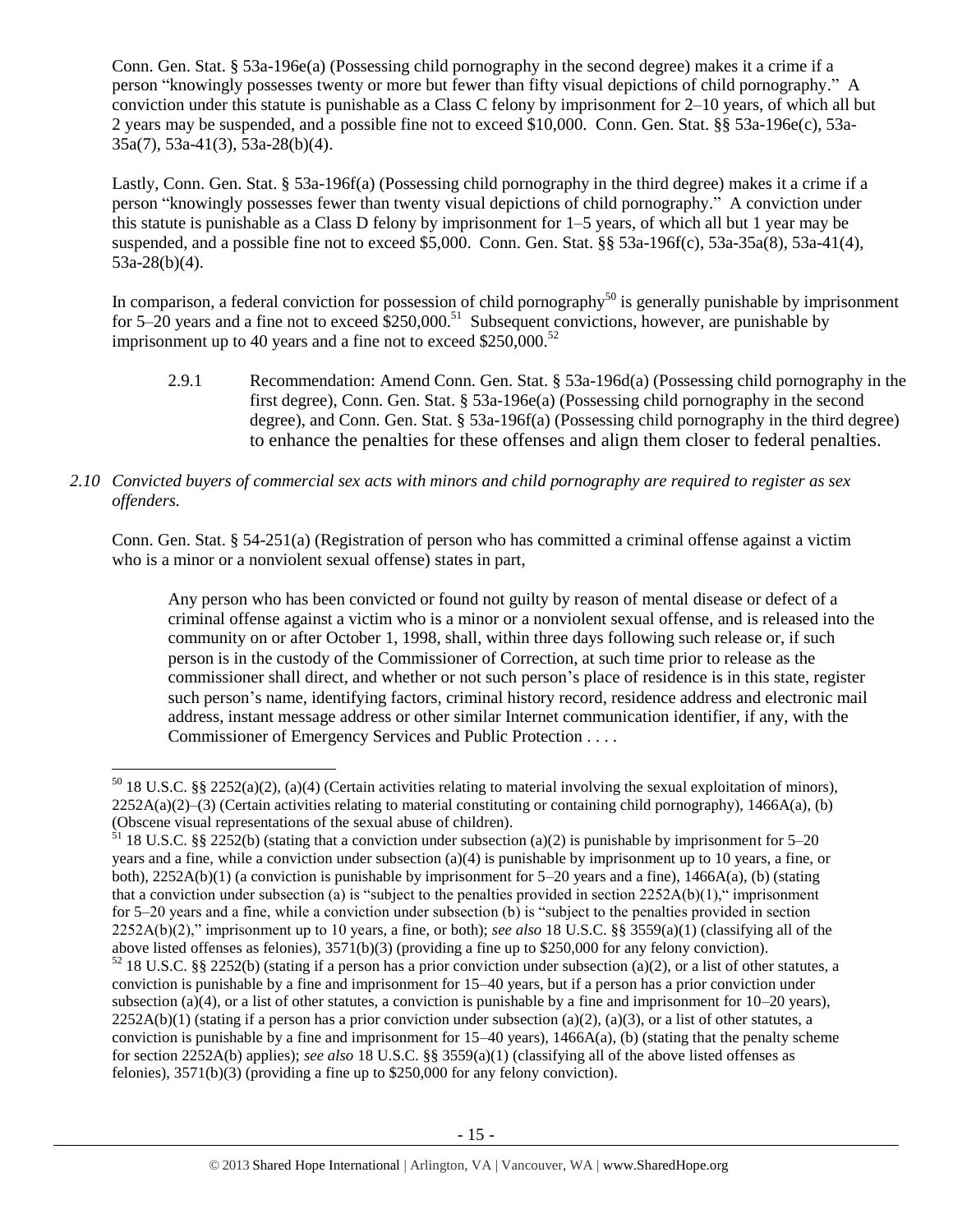Conn. Gen. Stat. § 54-250(2)(A) (Definitions) defines "criminal offense against a victim who is a minor" to include violations of Conn. Gen. Stat. § 53a-90a (Enticing a minor. Penalties), § 53a-196d (Possessing child pornography in the first degree), § 53a-196e (Possessing child pornography in the second degree) or § 53a-196f (Possessing child pornography in the third degree).

2.10.1 Recommendation: Amend Conn. Gen. Stat. § 54-250(2)(A) (Definitions) to include Conn. Gen. Stat. § 53a-83(c) (Patronizing a prostitute) and Conn. Gen. Stat. § 53a-83a (Patronizing a prostitute from a motor vehicle), if the person patronized is under the age of 18, as offenses that qualify as a "criminal offense against a victim who is a minor" and require registration.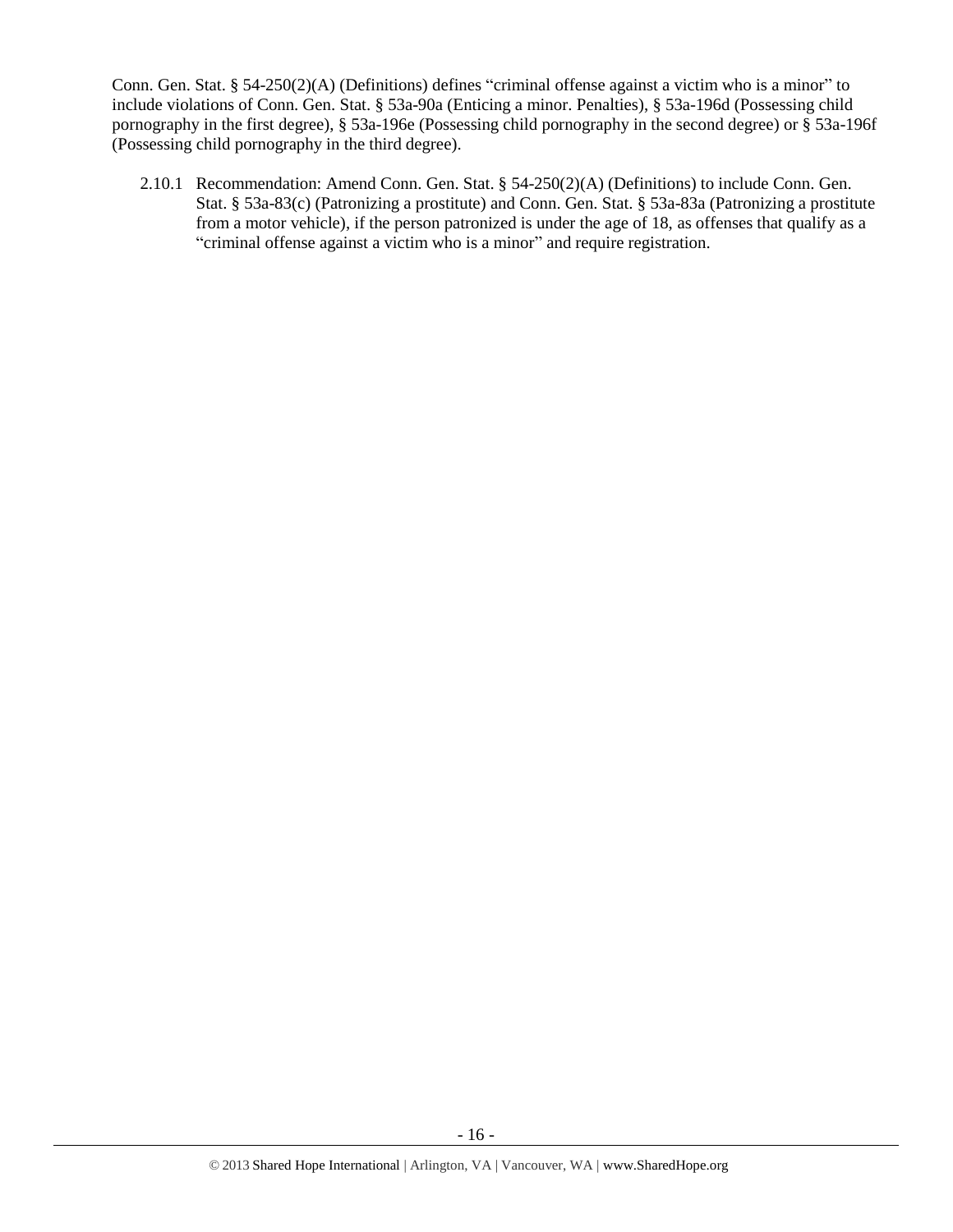## **FRAMEWORK ISSUE 3: CRIMINAL PROVISIONS FOR TRAFFICKERS**

#### *Legal Components:*

- *3.1 Penalties for trafficking a child for sexual exploitation are as high as federal penalties.*
- *3.2 Creating and distributing child pornography carries penalties as high as similar federal offenses.*
- *3.3 Using the Internet to lure, entice, recruit or sell commercial sex acts with a minor is a separate crime or results in an enhanced penalty for traffickers.*
- *3.4 Financial penalties for traffickers, including asset forfeiture, are sufficiently high.*
- *3.5 Convicted traffickers are required to register as sex offenders.*
- *3.6 Laws relating to termination of parental rights for certain offenses include sex trafficking or commercial sexual exploitation of children (CSEC) offenses in order to remove the children of traffickers from their control and potential exploitation.*

*\_\_\_\_\_\_\_\_\_\_\_\_\_\_\_\_\_\_\_\_\_\_\_\_\_\_\_\_\_\_\_\_\_\_\_\_\_\_\_\_\_\_\_\_\_\_\_\_\_\_\_\_\_\_\_\_\_\_\_\_\_\_\_\_\_\_\_\_\_\_\_\_\_\_\_\_\_\_\_\_\_\_\_\_\_\_\_\_\_\_\_\_*

#### *Legal Analysis:*

*3.1 Penalties for trafficking a child for sexual exploitation are as high as federal penalties.* 

A conviction under Conn. Gen. Stat. § 53a-192a<sup>53</sup> (Trafficking in persons)<sup>54</sup> is punishable as a Class B felony by imprisonment for 1–20 years, a fine not to exceed \$15,000, or both. Conn. Gen. Stat. §§ 53a-192a(b), 53a-35a(6), 53a-41(2), 53a-28(b)(4), (6). Conn. Gen. Stat. § 53a-86(a)(2) (Promoting prostitution in the first degree)<sup>55</sup> is punishable as a Class B felony by imprisonment for  $1-20$  years, of which all but 9 months may be suspended, and a possible fine not to exceed \$15,000. Conn. Gen. Stat. §§ 53a-86(b), 53a-35a(6), 53a-41(2), 53a-28(b)(4).

A conviction under Public Act No. 12-141 (Commercial sexual exploitation of a minor) is punishable as a Class C felony by imprisonment for  $1-10$  years, a fine not to exceed \$10,000, or both. Conn. Gen. §§ 53a-35a(7), 53a-41(3).

A conviction under Conn. Gen. Stat. § 53a-196a (Employing a minor in an obscene performance)<sup>56</sup> is punishable as a Class A felony by imprisonment for 10–25 years, of which all but 10 years may be suspended, and a possible fine not to exceed \$20,000. Conn. Gen. Stat. §§ 53a-196a(b), 53a-35a(4), 53a-41(1), 53a- $28(b)(4)$ .

A first conviction under Conn. Gen. Stat. § 53a-90a (Enticing a minor. Penalties) is punishable as a Class D felony by imprisonment for 1–5 years, a fine not to exceed \$5,000, or both; a second conviction is punishable as a Class C felony by imprisonment for 1–10 years, a fine not to exceed \$10,000, or both, while third and subsequent convictions are punishable as Class B felonies by imprisonment for  $1-20$ years, a fine not to exceed \$15,000, or both. Conn. Gen. Stat. §§ 53a-90a(b)(1), 53a-41(2)–(4), 53a-35a(6)–(8), 53a-28(b)(4), (6). If the victim is under the age of 13, however, a first conviction is punishable as a Class B felony by imprisonment for 5–20 years, of which all but 5 years may be suspended, and a possible fine not to exceed \$15,000, while subsequent convictions are punishable as Class B felonies by imprisonment for 10–20 years, of which all but 10 years may be suspended, and a possible fine not to exceed \$15,000. Conn. Gen. Stat. §§ 53a-90a(b)(2), 53a-41(2), 53a-35a(6), 53a- $28(b)(4)$ .

<sup>53</sup> *See supra* note [2.](#page-0-0)

<sup>&</sup>lt;sup>54</sup> See supra Section 1.1 for the substantive provisions of Conn. Gen. Stat. § 53a-192a.

<sup>55</sup> *See supra* Section 1.2 for the substantive provisions of Conn. Gen. Stat. § 53a-86(a)(2).

<sup>56</sup> *See supra* Section 1.2 for the substantive provisions of Conn. Gen. Stat. § 53a-196a.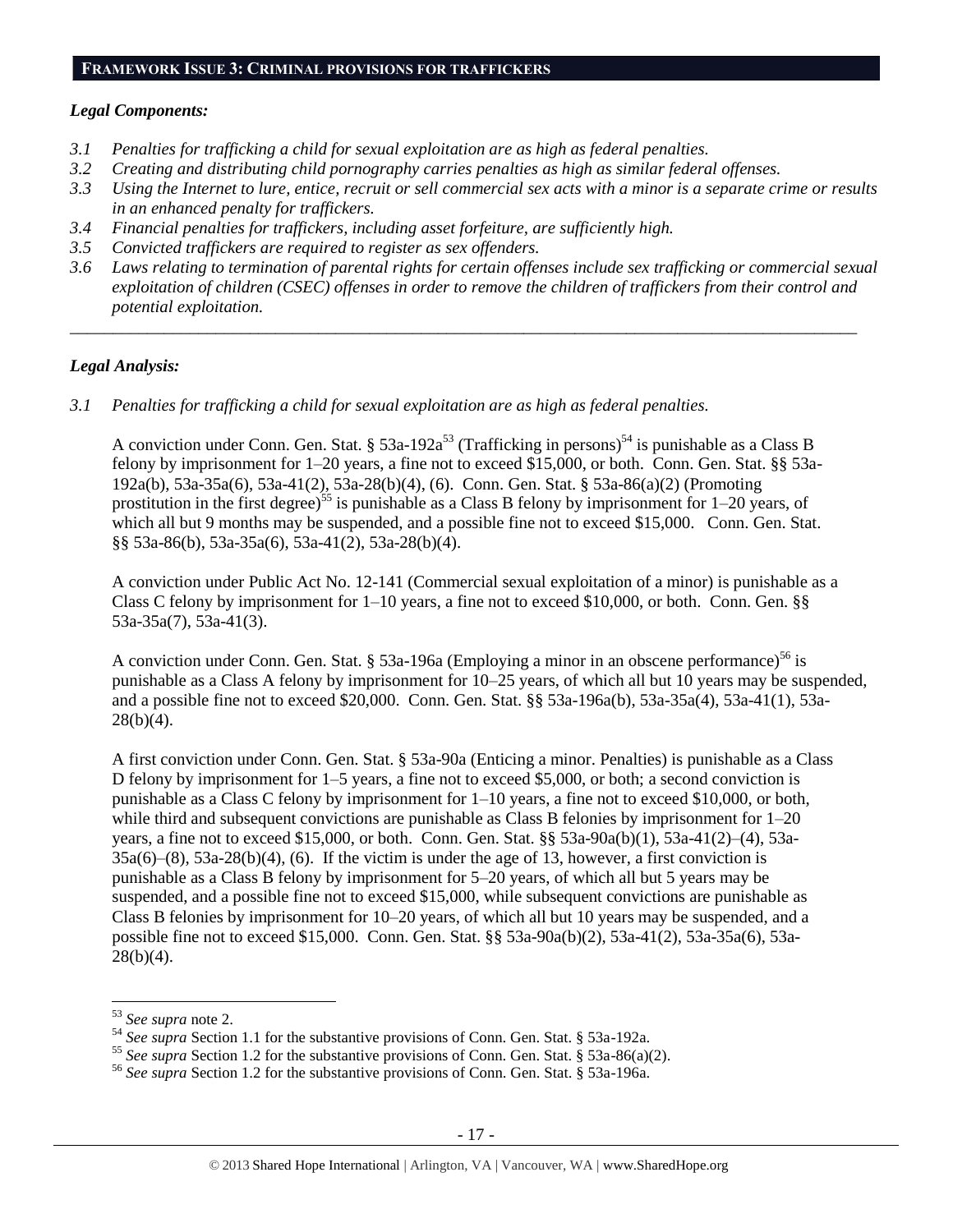Additionally, a trafficker's first conviction under Conn. Gen. Stat. § 53a-70c (Aggravated sexual assault of a minor)<sup>57</sup> is punishable as a Class A felony by imprisonment for 25–50 years, of which all but 25 years may be suspended, and a possible fine not to exceed \$20,000. Conn. Gen. Stat. §§ 53a-70c(b), 53a-35a(3), 53a-41(1), 53a-28(b)(4). Subsequent convictions, however, are punishable by imprisonment for 50 years, none of which may be suspended, and a possible fine not to exceed \$20,000. Conn. Gen. Stat. §§ 53a-70c(b), 53a-35a(3), 53a-41(1), 53a-28(b)(4).

In comparison, if the victim is under the age of 14, a conviction under the TVPA for child sex trafficking is punishable by 15 years to life imprisonment and a fine not to exceed \$250,000. 18 U.S.C. §§ 1591(b)(1),  $3559(a)(1)$ ,  $3571(b)(3)$ . If the victim is between the ages of  $14-17$ , a conviction is punishable by 10 years to life imprisonment and a fine not to exceed \$250,000. 18 U.S.C. §§ 1591(b)(2), 3559(a)(1), 3571(b)(3). A conviction is punishable by mandatory life imprisonment, however, if the trafficker has a prior conviction for a federal sex offense<sup>58</sup> against a minor. Additionally, a federal conviction for distribution of child pornography<sup>59</sup> is generally punishable by imprisonment for  $5-20$  years and a fine not to exceed \$250,000.<sup>60</sup> Subsequent convictions, however, are punishable by imprisonment up to 40 years and a fine not to exceed \$250,000.<sup>61</sup>

## *3.2 Creating and distributing child pornography carries penalties as high as similar federal offenses.*

Conn. Gen. Stat. § 53a-196a (Employing a minor in an obscene performance)<sup>62</sup> is a Class A felony punishable by imprisonment for 10–25 years, of which all but 10 years may be suspended, and a possible fine not to exceed \$20,000. Conn. Gen. Stat. §§ 53a-196a(b), 53a-35a(4), 53a-41(1), 53a-28(b)(4).

<span id="page-17-0"></span>Conn. Gen. Stat. § 53a-196b(a), (c) (Promoting a minor in an obscene performance) makes it a crime if a person "knowingly<sup>63</sup> promotes<sup>64</sup> any material<sup>65</sup> or performance in which a minor is employed, whether or not such minor receives any consideration, and such material or performance is obscene as to minors notwithstanding that such material or performance is intended for an adult audience." A conviction under this statute is punishable as a Class B felony by imprisonment for 1–20 years, a fine not to exceed \$15,000, or both. Conn. Gen. Stat. §§ 53a-35a(6), 53a-41(2), 53a-28(b)(4), (6).

<sup>57</sup> *See supra* Section 1.2 for the substantive provisions of Conn. Gen. Stat. § 53a-70c.

<sup>58</sup> *See supra* note [40.](#page-10-0)

<sup>&</sup>lt;sup>59</sup> 18 U.S.C. §§ 2252(a)(1), (a)(2), (a)(3) (Certain activities relating to material involving the sexual exploitation of minors),  $2252A(a)(2)$ , (a)(3) (Certain activities relating to material constituting or containing child pornography), 1466A(a) (Obscene visual representations of the sexual abuse of children).

<sup>&</sup>lt;sup>60</sup> 18 U.S.C. §§ 2252(b) (stating that a conviction under subsection (a)(1), (a)(2), or (a)(3) is punishable by imprisonment for  $5-20$  years and a fine),  $2252A(b)(1)$  (a conviction is punishable by imprisonment for  $5-20$  years and a fine), 1466A(a), (b) (stating that a conviction under subsection (a) is "subject to the penalties provided in section 2252A(b)(1)," imprisonment for 5–20 years and a fine, while a conviction under subsection (b) is "subject to the penalties provided in section 2252A(b)(2)," imprisonment up to 10 years, a fine, or both); *see also* 18 U.S.C. §§  $3559(a)(1)$  (classifying all of the above listed offenses as felonies),  $3571(b)(3)$  (providing a fine up to \$250,000 for any felony conviction).

<sup>&</sup>lt;sup>61</sup> 18 U.S.C. §§ 2252(b) (stating if a person has a prior conviction under subsection (a)(1), (a)(2), or (a)(3) or a list of other statutes, a conviction is punishable by a fine and imprisonment for 15–40 years), 2252A(b)(1) (stating if a person has a prior conviction under subsection (a)(2), (a)(3), or a list of other statutes, a conviction is punishable by a fine and imprisonment for  $15-40$  years),  $1466A(a)$ , (b) (stating that the penalty scheme for section  $2252A(b)$ applies); *see also* 18 U.S.C. §§ 3559(a)(1) (classifying all of the above listed offenses as felonies), 3571(b)(3) (providing a fine up to \$250,000 for any felony conviction).

<sup>62</sup> *See supra* Section 1.2 for a full discussion of Conn. Gen. Stat. § 53a-196a.

<sup>63</sup> "Knowingly" is defined in Conn. Gen. Stat. § 53a-196b(b) as, "having general knowledge of or reason to know or any belief or ground for belief which warrants further inspection or inquiry as to (1) the character and content of any material or performance which is reasonably susceptible of examination by such person and (2) the age of the minor employed."

<sup>64</sup> *See supra* note [10.](#page-2-0) 

<sup>65</sup> *See supra* note [11.](#page-2-1)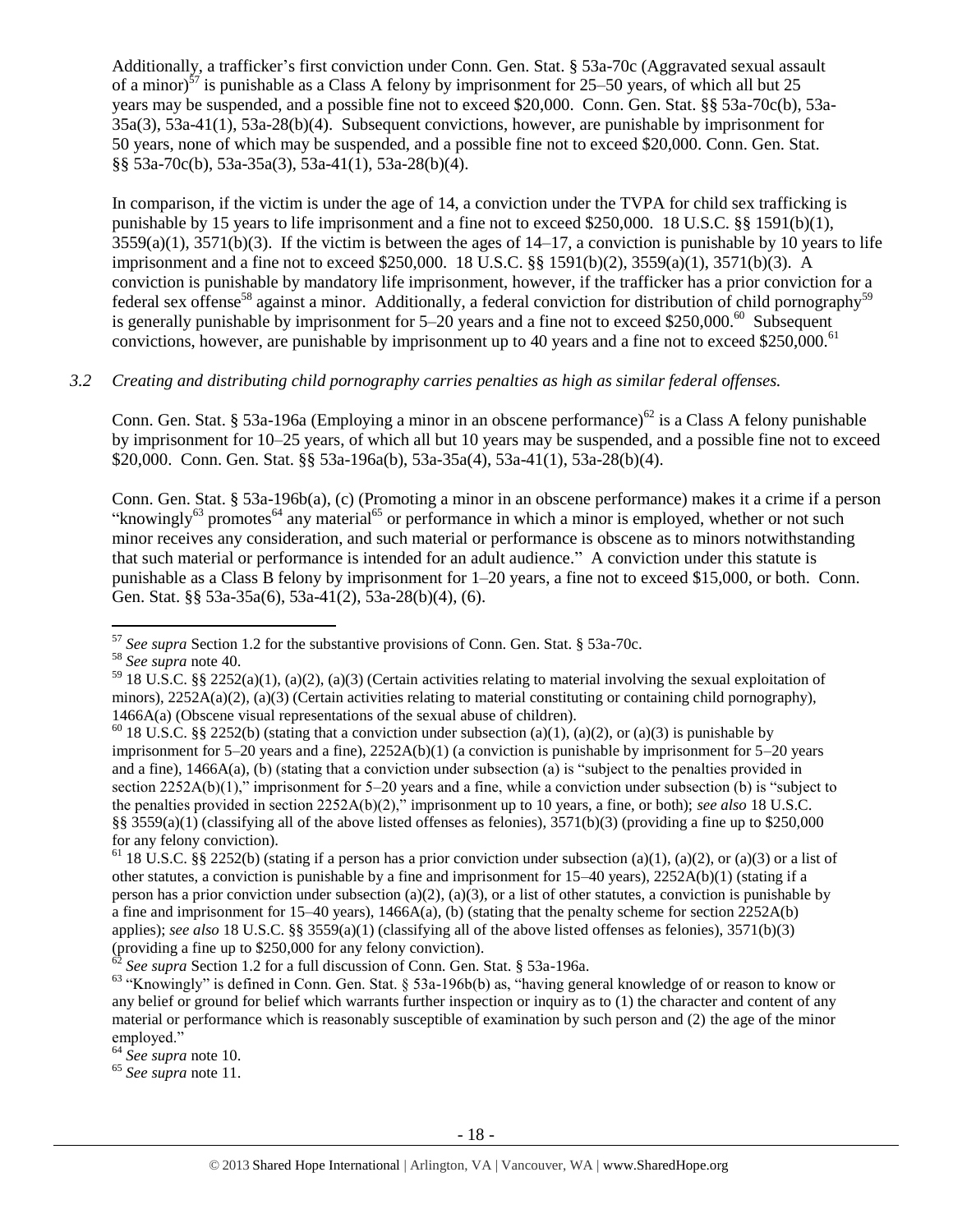Additionally, a federal conviction for distribution of child pornography<sup>66</sup> is generally punishable by imprisonment for 5–20 years and a fine not to exceed \$250,000.<sup> $\sigma$ </sup> Subsequent convictions, however, are punishable by imprisonment up to 40 years and a fine not to exceed \$250,000.<sup>68</sup>

*3.3 Using the Internet to lure, entice, recruit or sell commercial sex acts with a minor is a separate crime or results in an enhanced penalty for traffickers.*

Using the Internet to entice a minor to commit unlawful sexual activity is prohibited under Conn. Gen. Stat. § 53a-90a(a) (Enticing a minor), which states, "A person is guilty of enticing a minor when such person uses an interactive computer service<sup>69</sup> to knowingly persuade, induce, entice or coerce any person under sixteen years of age to engage in prostitution or sexual activity for which the actor may be charged with a criminal offense."

A first conviction under this statute is punishable as a Class D felony by imprisonment for 1–5 years, a fine not to exceed \$5,000, or both; a second conviction is punishable as a Class C felony by imprisonment for 1–10 years, a fine not to exceed \$10,000, or both, while third and subsequent convictions are punishable as Class B felonies by imprisonment for 1–20 years, a fine not to exceed \$15,000, or both. Conn. Gen. Stat. §§ 53a-90a(b)(1), 53a-41(2)–(4), 53a-35a(6)–(8), 53a-28(b)(4), (6). If the victim is under the age of 13, however, a first conviction is punishable as a Class B felony by imprisonment for 5– 20 years, of which all but 5 years may be suspended, and a possible fine not to exceed \$15,000, while subsequent convictions are punishable as a Class B felony by imprisonment for 10–20 years, of which all but 10 years may be suspended, and a possible fine not to exceed \$15,000. Conn. Gen. Stat. §§ 53a-90a(b)(2), 53a-41(2), 53a-35a(6), 53a-28(b)(4).

A trafficker who uses the Internet to advertise commercial sexual exploitation of a minor may also be prosecuted under Public Act No. 12-141 (Commercial sexual exploitation of a minor) which states,

(b) A person is guilty of commercial sexual exploitation of a minor when such person knowingly purchases advertising space for an advertisement for a commercial sex act that includes a depiction of a minor.

(c) (1) In any prosecution for an offense under this section, it shall not be a defense that the defendant (A) did not know the age of the person depicted in the advertisement, (B) relied on an oral or written representation of the age of the person depicted in the advertisement, or (C) relied on the apparent age of the person depicted in the advertisement.

<sup>69</sup> *See supra* note [15.](#page-3-1)

<sup>&</sup>lt;sup>66</sup> 18 U.S.C. §§ 2252(a)(1), (a)(2), (a)(3) (Certain activities relating to material involving the sexual exploitation of minors), 2252A(a)(2), (a)(3) (Certain activities relating to material constituting or containing child pornography), 1466A(a) (Obscene visual representations of the sexual abuse of children).

 $67$  18 U.S.C. §§ 2252(b) (stating that a conviction under subsection (a)(1), (a)(2), or (a)(3) is punishable by imprisonment for  $5-20$  years and a fine),  $2252A(b)(1)$  (a conviction is punishable by imprisonment for  $5-20$  years and a fine), 1466A(a), (b) (stating that a conviction under subsection (a) is "subject to the penalties provided in section 2252A(b)(1)," imprisonment for 5–20 years and a fine, while a conviction under subsection (b) is "subject to the penalties provided in section 2252A(b)(2)," imprisonment up to 10 years, a fine, or both); *see also* 18 U.S.C. §§ 3559(a)(1) (classifying all of the above listed offenses as felonies),  $3571(b)(3)$  (providing a fine up to \$250,000 for any felony conviction).

<sup>&</sup>lt;sup>68</sup> 18 U.S.C. §§ 2252(b) (stating if a person has a prior conviction under subsection (a)(1), (a)(2), or (a)(3) or a list of other statutes, a conviction is punishable by a fine and imprisonment for 15–40 years), 2252A(b)(1) (stating if a person has a prior conviction under subsection (a)(2), (a)(3), or a list of other statutes, a conviction is punishable by a fine and imprisonment for 15–40 years), 1466A(a), (b) (stating that the penalty scheme for section 2252A(b) applies); *see also* 18 U.S.C. §§ 3559(a)(1) (classifying all of the above listed offenses as felonies), 3571(b)(3) (providing a fine up to \$250,000 for any felony conviction).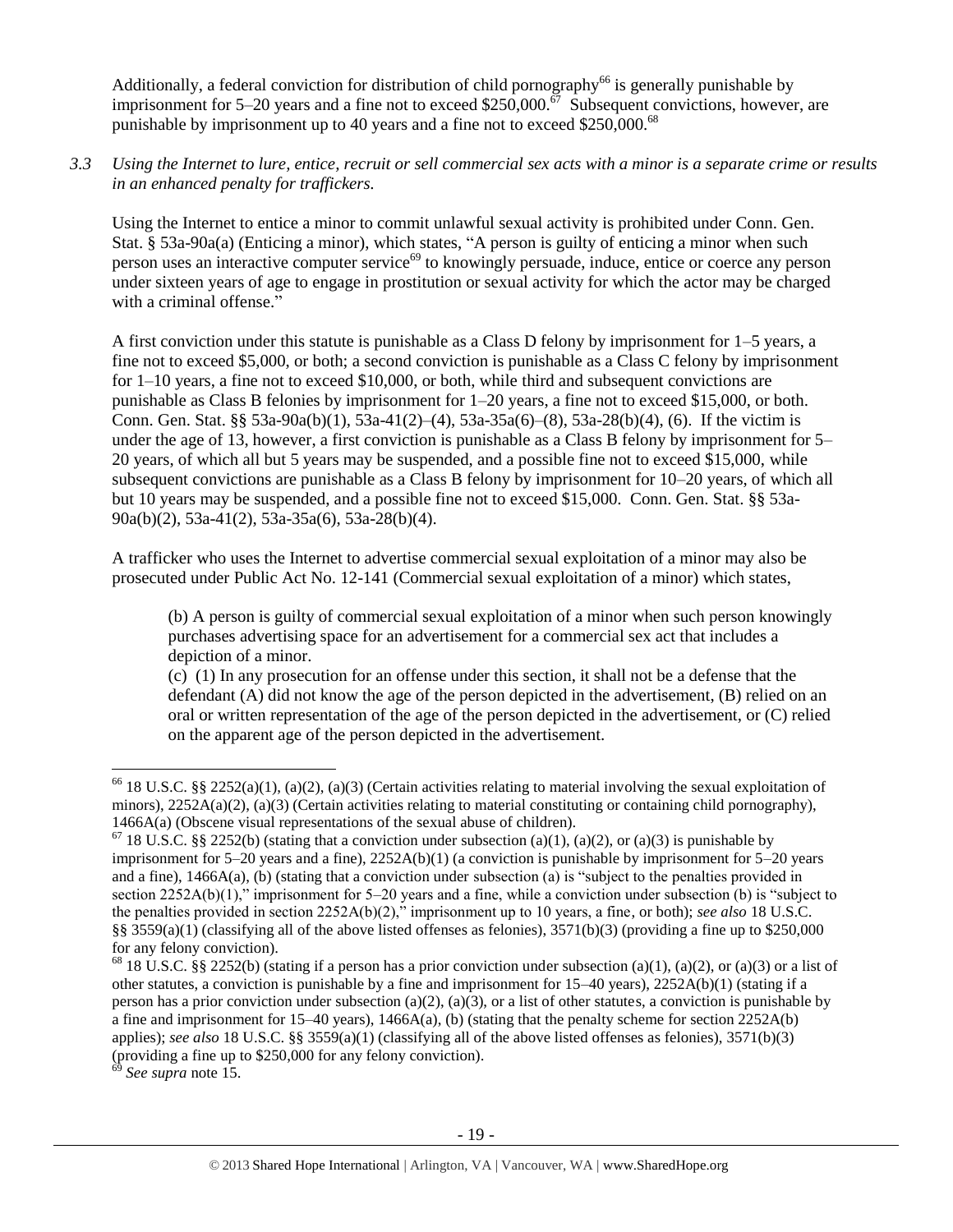(2) In any prosecution for an offense under this section, it shall be an affirmative defense that the defendant, prior to purchasing advertising space for the advertisement, made a reasonable bona fide attempt to ascertain the true age of the person depicted in the advertisement by requiring the person depicted in the advertisement to produce a driver's license, marriage license, birth certificate or other government-issued or school-issued identity card that identifies the age of the person, provided the defendant retains and produces a copy or other record of the license, certificate or identity card used to ascertain the age of the person depicted in the advertisement.

A conviction under this statute is punishable as a Class C felony by imprisonment for 1–10 years, a fine not to exceed \$10,000, or both. Conn. Gen. §§ 53a-35a(7), 53a-41(3).

#### *3.4 Financial penalties for traffickers, including asset forfeiture, are sufficiently high.*

Traffickers are subject to possible fines up to \$20,000. A trafficker convicted under Conn. Gen. Stat. § 53a-192a<sup>70</sup> (Trafficking in Persons) or § 53a-86(a)(2) (Promoting prostitution in the first degree) is subject to a possible fine not to exceed \$15,000. Conn. Gen. Stat. §§ 53a-192a(b), 53a-86(b), 53a-41(2), 53a-28(3). Traffickers convicted under Conn. Gen. Stat. § 53a-196a (Employing a minor in an obscene performance) are subject to a possible fine not to exceed \$20,000. Conn. Gen. Stat. §§ 53a-196a(b), 53a-41a(4), 53a-28(3). Traffickers convicted under Public Act No. 12-141 (Commercial sexual exploitation of a minor) are subject to a fine not to exceed \$10,000. Conn. Gen. §§ 53a-35a(7), 53a-41(3).

If the victim is under the age of 16, a trafficker convicted under Conn. Gen. Stat. § 53a-90a (Enticing a minor: Penalties) is subject to a possible fine not to exceed \$5,000 for a first violation, \$10,000 for a second violation, and \$15,000 for third and subsequent violations; if the victim is under the age of 13, however, a trafficker is subject to a possible fine not to exceed \$15,000. Conn. Gen. Stat.  $8\$  53a-90a(b)(1), (2), 53a-41(2), (3), (4), 53a-28(3).

A trafficker is also subject to discretionary, civil asset forfeiture. Pursuant to Conn. Gen. Stat. § 54-36p(a)<sup>71</sup> (Forfeiture of moneys and property related to sexual exploitation and human trafficking),

(a) The following property shall be subject to forfeiture to the state pursuant to subsection (b) of this section:

(1) All moneys used, or intended for use, in a violation of . . . section 53a-86 [Promoting prostitution in the first degree], 53a-87 [Promoting prostitution in the second degree], 53a-88 [Promoting prostitution in the third degree], 53a-90a [Enticing a minor. Penalties] . . . 53a-192a [Trafficking in persons], 53a-196a [Obscenity as to minors], 53a-196b [Promoting a minor in an obscene performance], 53a-196c [Importing child pornography] or 53a-196i [Commercial sexual exploitation of a minor];

(2) All property constituting the proceeds obtained, directly or indirectly, from a violation of . . . section 53a-86, 53a-87, 53a-88, 53a-90a . . . 53a-192a, 53a-196a, 53a-196b, 53a-196c or 53a-196i; (3) All property derived from the proceeds obtained, directly or indirectly, from any sale or exchange for pecuniary gain from a violation of . . . 53a-86, 53a-87, 53a-88, 53a-90a . . . 53a-192a, 53a-196a, 53a-196b, 53a-196c or 53a-196i;

(4) All property used or intended for use, in any manner or part, to commit or facilitate the commission of a violation for pecuniary gain of ... section  $53a-86$ ,  $53a-87$ ,  $53a-88$ ,  $53a-90a$ ... 53a-192a, 53a-196a, 53a-196b, 53a-196c or 53a-196i.

 $\overline{a}$ <sup>70</sup> *See supra* note [2.](#page-0-0)

<sup>71</sup> *See supra* note [47.](#page-13-0)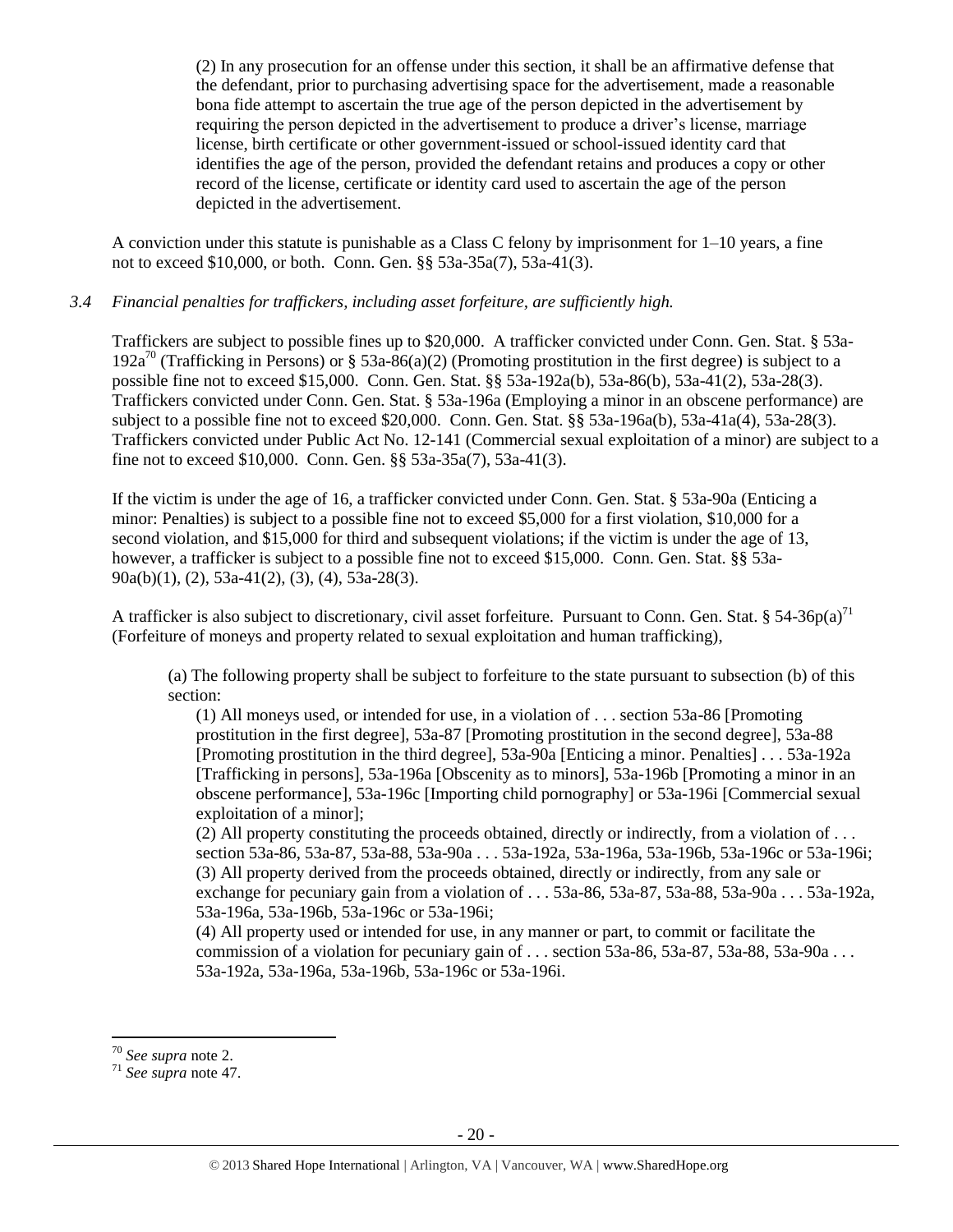No specific seizure provisions are provided. Disposition of the forfeited property is governed by Conn. Gen. Stat. §54-36p and shall be disbursed as follows:

(e) Any property ordered forfeited pursuant to subsection (b) of this section shall be sold at public auction

(f) The proceeds from any sale of property under subsection (e) of this section and any moneys forfeited under this section shall be applied: (1) To payment of the balance due on any lien preserved by the court in the forfeiture proceedings; (2) to payment of any costs incurred for the storage, maintenance, security and forfeiture of any such property; and (3) to payment of court costs. The balance, if any, shall be deposited in the General Fund.

Additionally, convicted traffickers are subject to mandatory restitution orders where their crimes cause injury and the victim requests restitution. Pursuant to Conn. Gen. Stat. § 53a-28(c) (Authorized sentences),

In addition to any sentence imposed pursuant to subsection (b) of this section, if (1) a person is convicted of an offense that resulted in injury to another person or damage to or loss of property, (2) the victim requests financial restitution, and (3) the court finds that the victim has suffered injury or damage to or loss of property as a result of such offense, the court shall order the offender to make financial restitution under terms that it determines are appropriate. . . . Restitution ordered by the court pursuant to this subsection shall be based on easily ascertainable damages for injury or loss of property, actual expenses incurred for treatment for injury to persons and lost wages resulting from injury. Restitution shall not include reimbursement for damages for mental anguish, pain and suffering or other intangible losses, but may include the costs of counseling reasonably related to the offense. . . .

*3.5 Convicted traffickers are required to register as sex offenders.*

. . .

Conn. Gen. Stat. § 54-251(a) (Registration of person who has committed a criminal offense against a victim who is a minor or a nonviolent sexual offense) states in part,

Any person who has been convicted or found not guilty by reason of mental disease or defect of a criminal offense against a victim who is a minor or a nonviolent sexual offense, and is released into the community on or after October 1, 1998, shall, within three days following such release or, if such person is in the custody of the Commissioner of Correction, at such time prior to release as the commissioner shall direct, and whether or not such person's place of residence is in this state, register such person's name, identifying factors, criminal history record, residence address and electronic mail address, instant message address or other similar Internet communication identifier, if any, with the Commissioner of Emergency Services and Public Protection . . . .

Conn. Gen. Stat. § 54-250(2)(A) (Definitions) defines "criminal offense against a victim who is a minor" to include violations of Conn. Gen. Stat. § 53a-86 (Promoting prostitution in the first degree), § 53a-90a (Enticing a minor. Penalties), § 53a-196a (Employing a minor in an obscene performance), § 53a-196b (Promoting a minor in an obscene performance), and § 53a-196c (Importing child pornography).

3.5.1 Recommendation: Amend Conn. Gen. Stat. § 54-250(2)(A) (Definitions) to include Conn. Gen. Stat. § 53-192a (Trafficking in persons), if the person trafficked is under the age of 18, as an offense that qualifies as a "criminal offense against a victim who is a minor."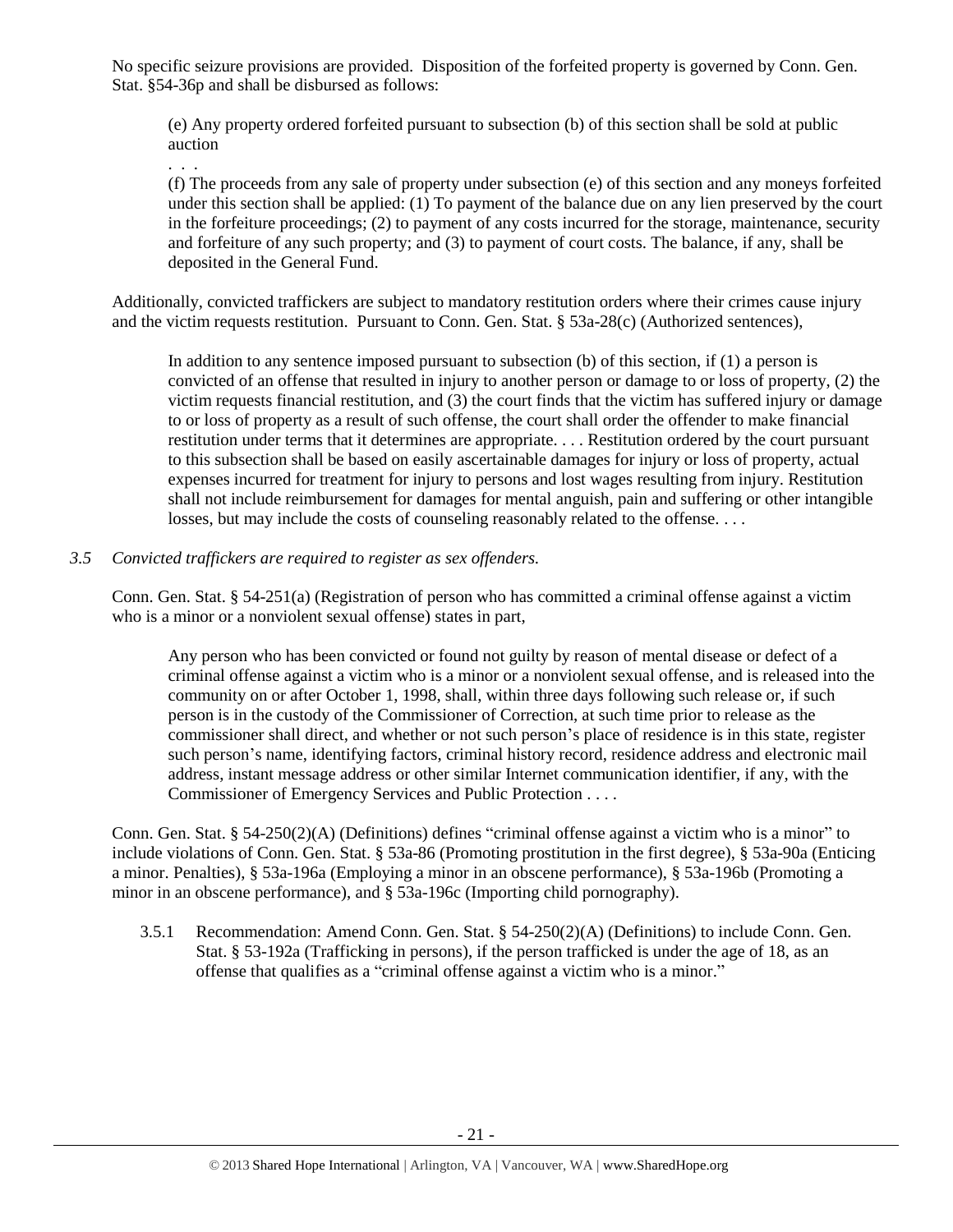*3.6 Laws relating to termination of parental rights for certain offenses include sex trafficking or commercial sexual exploitation of children (CSEC) offenses in order to remove the children of traffickers from their control and potential exploitation.* 

Conn. Gen. Stat. § 45a-717(g) (Termination of parental rights. Conduct of hearing. Investigation and report. Grounds for termination) states that parental rights can be terminated if a court determines by clear and convincing evidence that the termination is in the best interest of the child and the child has, among other things, been sexually molested or exploited. Pursuant to Conn. Gen. Stat.  $\S$  45a-717(g),

At the adjourned hearing or at the initial hearing where no investigation and report has been requested, the court may approve a petition terminating the parental rights and may appoint a guardian of the person of the child, or, if the petitioner requests, the court may appoint a statutory parent, if it finds, upon clear and convincing evidence that (1) the termination is in the best interest of the child, and (2) (A) the child has been abandoned by the parent in the sense that the parent has failed to maintain a reasonable degree of interest, concern or responsibility as to the welfare of the child; (B) the child has been denied, by reason of an act or acts of parental commission or omission, including, but not limited to sexual molestation and exploitation, severe physical abuse or a pattern of abuse, the care, guidance or control necessary for the child's physical, educational, moral or emotional well-being. Nonaccidental or inadequately explained serious physical injury to a child shall constitute prima facie evidence of acts of parental commission or omission sufficient for the termination of parental rights; . . . or (G) the parent was convicted as an adult or a delinquent by a court of competent jurisdiction of sexual assault resulting in the conception of a child except for a violation of section  $53a-71$  or  $53a-73a^{72}$  provided the court may terminate such parent's parental rights to such child at any time after such conviction.

<sup>72</sup> *See supra* note [18.](#page-4-0)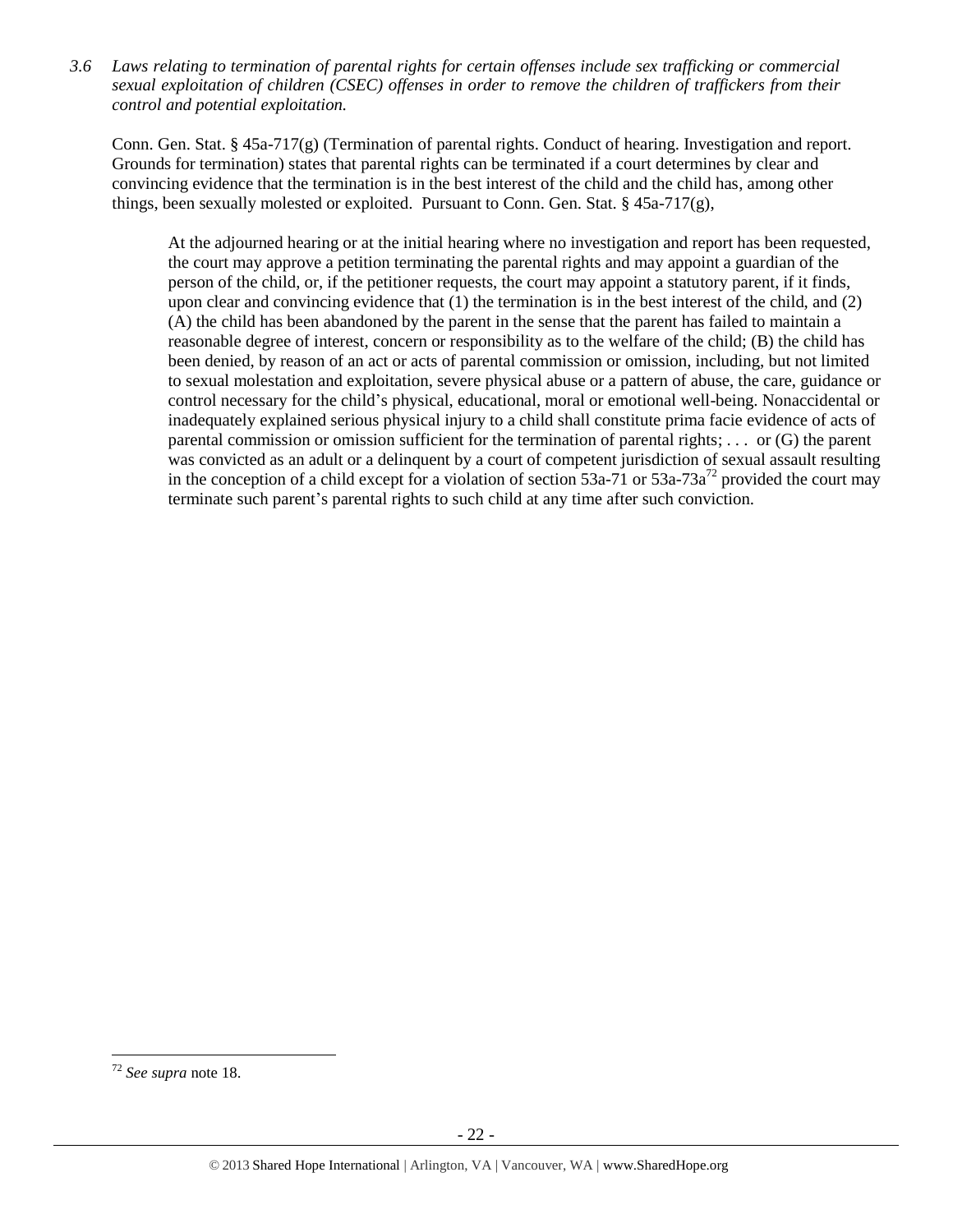#### **FRAMEWORK ISSUE 4: CRIMINAL PROVISIONS FOR FACILITATORS**

#### *Legal Components:*

- *4.1 The acts of assisting, enabling, or financially benefitting from child sex trafficking are included as criminal offenses in the state sex trafficking statute.*
- *4.2 Financial penalties, including asset forfeiture laws, are in place for those who benefit financially from or aid and assist in committing domestic minor sex trafficking.*

*\_\_\_\_\_\_\_\_\_\_\_\_\_\_\_\_\_\_\_\_\_\_\_\_\_\_\_\_\_\_\_\_\_\_\_\_\_\_\_\_\_\_\_\_\_\_\_\_\_\_\_\_\_\_\_\_\_\_\_\_\_\_\_\_\_\_\_\_\_\_\_\_\_\_\_\_\_\_\_\_\_\_\_\_\_\_\_\_\_\_\_\_\_\_*

- *4.3 Promoting and selling child sex tourism is illegal.*
- *4.4 Promoting and selling child pornography is illegal.*

#### *Legal Analysis:*

*4.1 The acts of assisting, enabling, or financially benefitting from child sex trafficking are included as criminal offenses in the state sex trafficking statute.*

Conn. Gen. Stat. § 53a-192a<sup>73</sup> (Trafficking in persons)<sup>74</sup> does not expressly make it a crime for a person to assist, enable, or financially benefit from domestic minor sex trafficking.

A facilitator may be convicted under Conn. Gen. Stat § 53a-86(a)(2) (Promoting prostitution in the first degree) if the facilitator knowingly "advances<sup>75</sup> or profits from prostitution<sup>76</sup> of a person less than eighteen years old." A conviction under this statute is punishable as a Class B felony by imprisonment for 1–20 years, of which all but 9 months may be suspended, and a possible fine not to exceed \$15,000. Conn. Gen. Stat. §§ 53a-86(b), 53a-35a(6), 53a-41(2), 53a-28(b)(4).

Additionally, a facilitator may be convicted under Conn. Gen. Stat. § 53a-70c(a) (Aggravated sexual assault of a minor).<sup>77</sup> A first conviction under this statute is punishable as a Class A felony by imprisonment for 25–50 years, of which all but 25 years may be suspended, and a possible fine not to exceed \$20,000. Conn. Gen. Stat. §§ 53a-70c(b), 53a-35a(3), 53a-41(1), 53a-28(b)(4). Subsequent convictions, however, are punishable by imprisonment for 50 years, none of which may be suspended, and a possible fine not to exceed \$20,000. Conn. Gen. Stat. §§ 53a-70c(b), 53a-35a(3), 53a-41(1), 53a-28(b)(4).

- 4.1.1. Recommendation: Amend Conn. Gen. Stat. § 53a-192a (Trafficking in persons) to include those who have knowingly assisted, enabled, or financially benefited from domestic minor sex trafficking.
- *4.2 Financial penalties, including asset forfeiture laws, are in place for those who benefit financially from or aid and assist in committing domestic minor sex trafficking.*

A person who facilitates the commercial sexual exploitation of a minor is subject to possible fines not to exceed \$20,000. A facilitator convicted under Conn. Gen. Stat. § 53a-86 (Promoting prostitution in the first degree) is subject to a possible fine not to exceed \$15,000. Conn. Gen. Stat. §§ 53a-86(b), 53a-41(2), 53a-28(b)(3). A facilitator convicted under Conn. Gen. Stat. § 53a-70c (Aggravated sexual assault of a minor), however, is subject to a possible fine not to exceed \$20,000. Conn. Gen. Stat. §§ 53a-70c(b), 53a-41(b), 53a-28(b)(3).

<sup>73</sup> *See supra* note [2.](#page-0-0)

<sup>74</sup> *See supra* Section 1.1 for the substantive provisions of Conn. Gen. Stat. § 53a-192a.

<sup>75</sup> *See supra* note [8.](#page-2-2)

<sup>76</sup> *See supra* note [9.](#page-2-3)

<sup>77</sup> *See supra* Section 1.2 for the substantive provisions of Conn. Gen. Stat. § 53a-70c(a).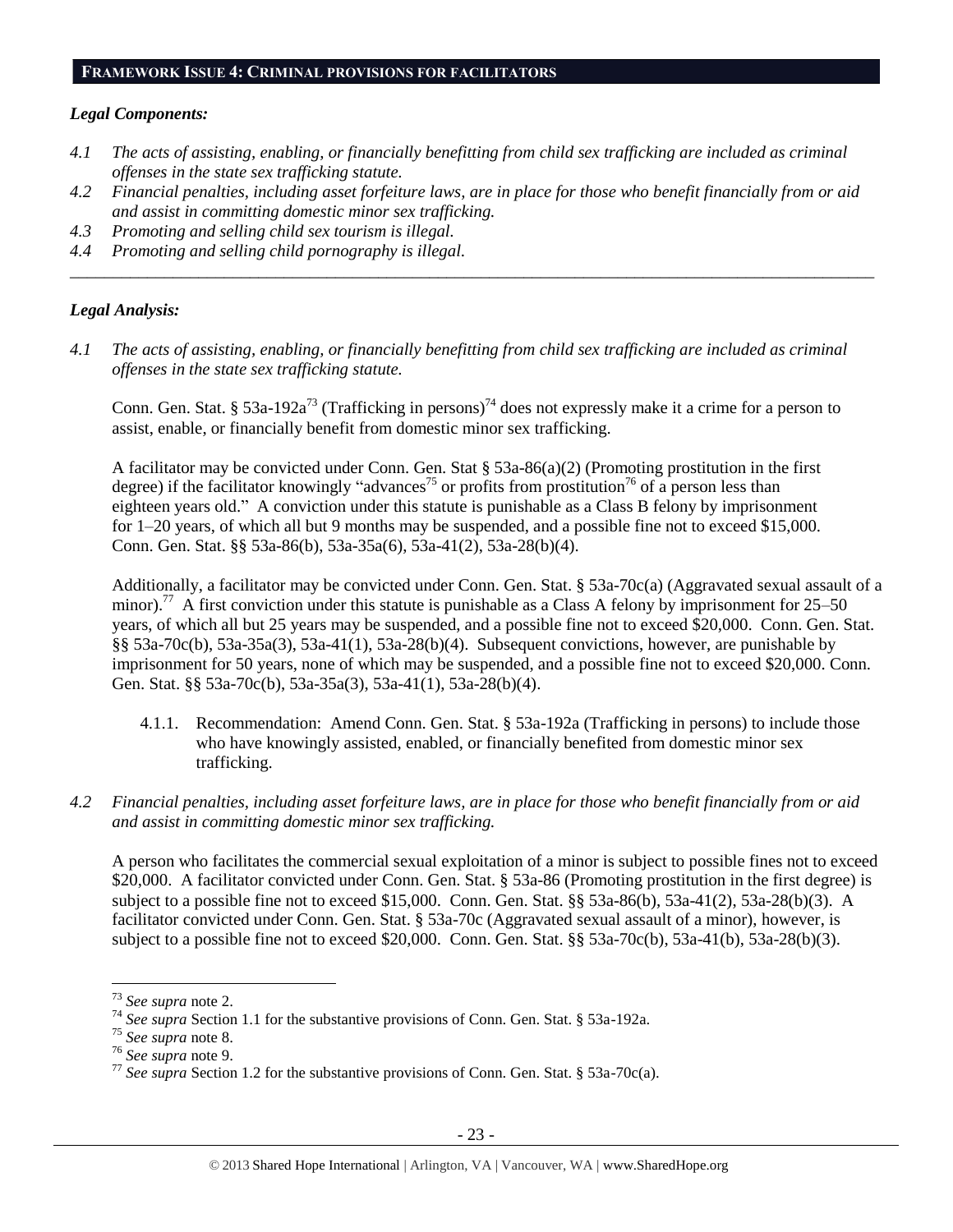A convicted facilitator is subject to mandatory restitution orders where the victim suffers injury and requests restitution. Conn. Gen. Stat. § 53a-28(c) states,

In addition to any sentence imposed pursuant to subsection (b) of this section, if (1) a person is convicted of an offense that resulted in injury to another person or damage to or loss of property, (2) the victim requests financial restitution, and (3) the court finds that the victim has suffered injury or damage to or loss of property as a result of such offense, the court shall order the offender to make financial restitution under terms that it determines are appropriate. . . . Restitution ordered by the court pursuant to this subsection shall be based on easily ascertainable damages for injury or loss of property, actual expenses incurred for treatment for injury to persons and lost wages resulting from injury. Restitution shall not include reimbursement for damages for mental anguish, pain and suffering or other intangible losses, but may include the costs of counseling reasonably related to the offense.  $\ldots$ <sup>78</sup>

Additionally, a facilitator may be subject to asset forfeiture under Conn. Gen. Stat. § 54-36p(a)<sup>79</sup> (Forfeiture of moneys and property related to sexual exploitation and human trafficking) and § 53-397 (Penalty. Forfeiture of property. Disposition of seized property. Appointment of receiver), and may be required to pay restitution pursuant Conn. Gen. Stat. § 53a-28(c) (Authorized sentences).

Conn. Gen. Stat. § 54-36p(a) (Forfeiture of moneys and property related to sexual exploitation and human trafficking) subjects a facilitator to discretionary civil asset forfeiture and states,

(a) The following property shall be subject to forfeiture to the state pursuant to subsection (b) of this section:

(1) All moneys used, or intended for use, in a violation of . . . section 53a-86 [Promoting prostitution in the first degree], 53a-87 [Promoting prostitution in the second degree], 53a-88 [Promoting prostitution in the third degree], . . . or 53a-196i [Commercial sexual exploitation of a minor];

(2) All property constituting the proceeds obtained, directly or indirectly, from a violation of . . . section 53a-86, 53a-87, 53a-88, . . . or 53a-196i;

(3) All property derived from the proceeds obtained, directly or indirectly, from any sale or exchange for pecuniary gain from a violation of  $\dots$  53a-86, 53a-87, 53a-88,  $\dots$  or 53a-196i; (4) All property used or intended for use, in any manner or part, to commit or facilitate the commission of a violation for pecuniary gain of . . . section 53a-86, 53a-87, 53a-88, . . . or 53a-196i.

No specific seizure provisions are provided. Disposition of the forfeited property is governed by Conn. Gen. Stat. §54-36p and shall be disbursed as follows:

(e) Any property ordered forfeited pursuant to subsection (b) of this section shall be sold at public auction

. . .

(f) The proceeds from any sale of property under subsection (e) of this section and any moneys forfeited under this section shall be applied: (1) To payment of the balance due on any lien preserved by the court in the forfeiture proceedings; (2) to payment of any costs incurred for the storage, maintenance, security and forfeiture of any such property; and (3) to payment of court costs. The balance, if any, shall be deposited in the General Fund.

<sup>78</sup> *See infra* Section 5.10 for a more detailed discussion of this restitution provision.

<sup>79</sup> *See supra* note [46.](#page-12-0)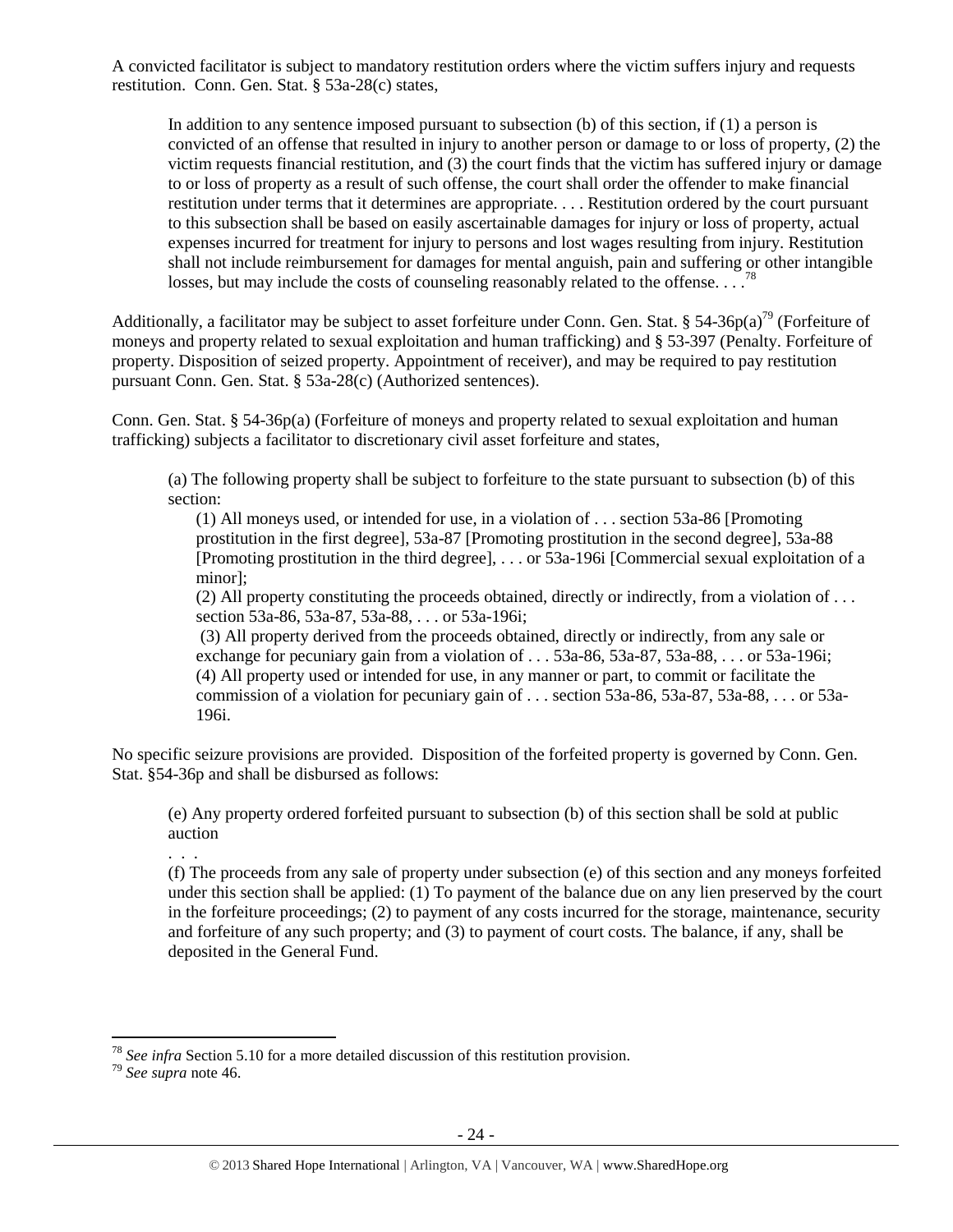## *4.3 Promoting and selling child sex tourism is illegal.*

There is no provision in the Connecticut code prohibiting child sex tourism.

4.3.1 Recommendation: Enact a law that prohibits selling or offering to sell travel services in Connecticut that include or facilitate travel for the purpose of engaging in commercial sexual exploitation of a minor or prostitution of a minor.

## *4.4 Promoting and selling child pornography is illegal.*

Connecticut expressly prohibits the promotion of child pornography. Conn. Gen. Stat. § 53a-196b(a) (Promoting a minor in an obscene performance) states,

(a) A person is guilty of promoting a minor in an obscene performance when he knowingly<sup>80</sup> promotes<sup>81</sup> any material<sup>82</sup> or performance<sup>83</sup> in which a minor is employed, whether or not such minor receives any consideration, and such material or performance is obscene as to minors<sup>84</sup> notwithstanding that such material or performance is intended for an adult audience.

A conviction under Conn. Gen. Stat. § 53a-196b(a) is punishable as a Class B felony by imprisonment for 1–20 years, a fine not to exceed \$15,000, or both. Conn. Gen. Stat. §§ 53a-35a(6), 53a-41(2), 53a-28(b)(4), (6).

Pursuant to Conn. Gen. Stat. § 53a-196c(a) (Importing child pornography), "A person is guilty of importing child pornography when, with intent to promote child pornography, such person knowingly imports or causes to be imported into the state three or more visual depictions of child pornography of known content and character." A conviction under this statute is punishable as a Class B felony by 5–20 years, of which all but 5 years may be suspended, and a possible fine not to exceed \$15,000. Conn. Gen. Stat. §§ 53a-196c(b), 53a-35a(6), 53a-41(2), 53a-28(b)(4).

<sup>80</sup> *See supra* note [63.](#page-17-0) 

<sup>81</sup> *See supra* note [10.](#page-2-0) 

<sup>82</sup> *See supra* note [11.](#page-2-1)

<sup>83</sup> *See supra* note [12.](#page-2-4)

<sup>84</sup> *See supra* note [13.](#page-2-5)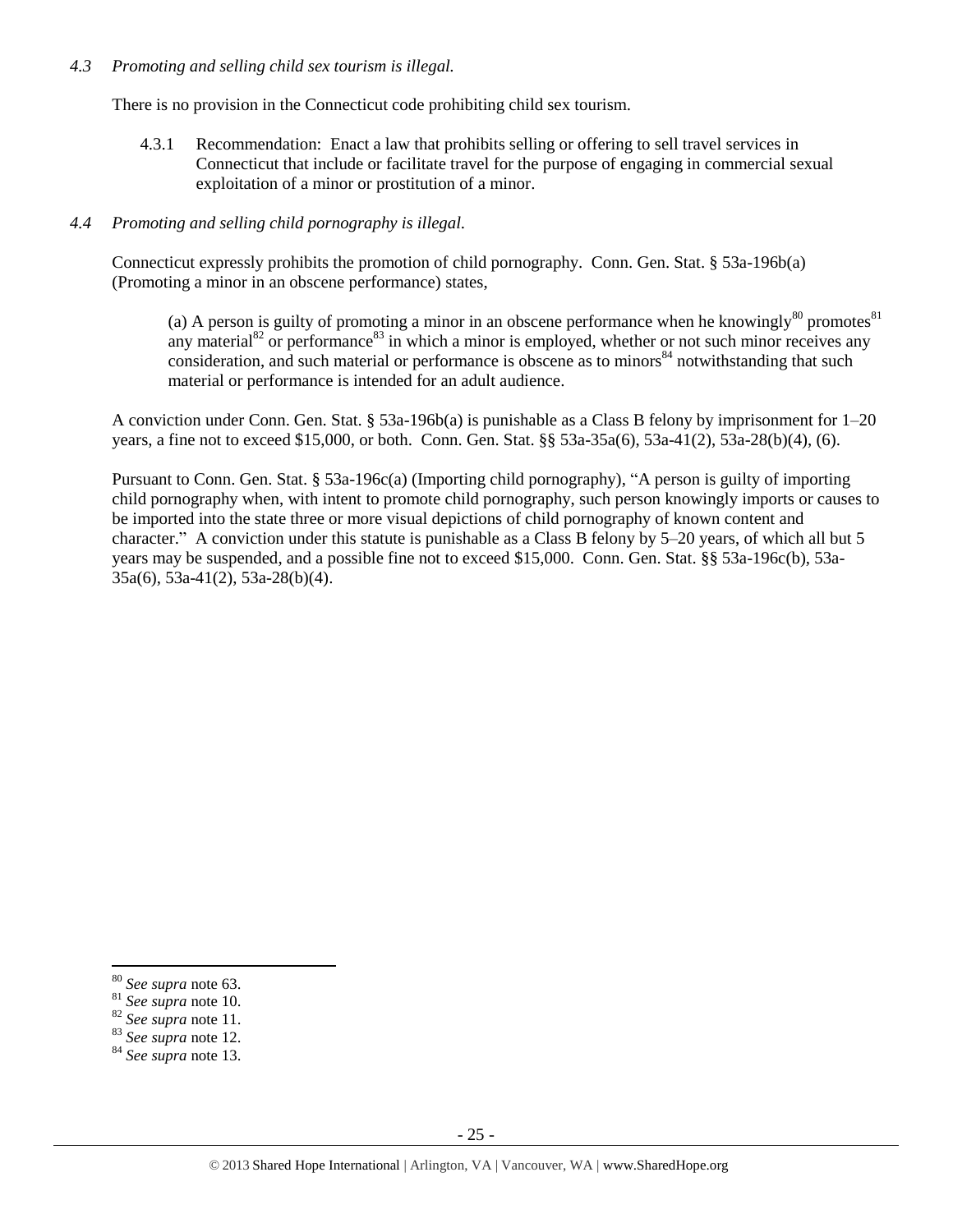## **FRAMEWORK ISSUE 5: PROTECTIVE PROVISIONS FOR THE CHILD VICTIMS**

## *Legal Components:*

- *5.1 Statutorily-mandated victim services define "victim" to specifically include victims of domestic minor sex trafficking or commercial sexual exploitation of children (CSEC) to ensure prompt identification and access to victims' rights and services.*
- *5.2 The state sex trafficking statute expressly prohibits a defendant from raising consent of the minor to the commercial sex acts as a defense.*
- *5.3 Prostitution laws apply only to adults, making minors under 18 specifically immune from this offense.*
- *5.4 Child victims of sex trafficking or commercial sexual exploitation are provided with a child protection response, including specialized shelter and services, and are not detained in juvenile detention facilities.*
- *5.5 Commercial sexual exploitation is identified as a type of abuse and neglect within child protection statutes.*
- *5.6 The definition of "caregiver" (or similar term) in the child welfare statutes is broad enough to include a trafficker who has custody or control of a child in order to bring a trafficked child into protection of child protective services.*
- *5.7 Crime victims' compensation is specifically available to a child victim of sex trafficking or commercial sexual exploitation of children (CSEC) without regard to ineligibility factors.*
- *5.8 Victim-friendly procedures and protections are provided in the trial process for minors under 18.*
- *5.9 Expungement or sealing of juvenile delinquency records resulting from arrests or adjudications for prostitutionrelated offenses committed as a result of, or in the course of, the commercial sexual exploitation of a minor is available within a reasonable time after turning 18.*
- *5.10 Victim restitution and civil remedies for victims of domestic minor sex trafficking or commercial sexual exploitation of children (CSEC) are authorized by law.*
- *5.11 Statutes of limitations for civil and criminal actions for child sex trafficking or commercial sexual exploitation of children (CSEC) offenses are eliminated or lengthened sufficiently to allow prosecutors and victims a realistic opportunity to pursue criminal action and legal remedies.*

*\_\_\_\_\_\_\_\_\_\_\_\_\_\_\_\_\_\_\_\_\_\_\_\_\_\_\_\_\_\_\_\_\_\_\_\_\_\_\_\_\_\_\_\_\_\_\_\_\_\_\_\_\_\_\_\_\_\_\_\_\_\_\_\_\_\_\_\_\_\_\_\_\_\_\_\_\_\_\_\_\_\_\_\_\_\_\_\_\_\_\_\_\_\_*

## *Legal Analysis:*

*5.1 Statutorily-mandated victim services define "victim" to specifically include victims of domestic minor sex trafficking or commercial sexual exploitation of children (CSEC) to ensure prompt identification and access to victims' rights and services.* 

Under Conn. Const., Art XXIX(b), victims are guaranteed a number of constitutional rights but the definition of "victim" is left to the discretion of the general assembly. The general assembly defined "victim" under Conn. Gen. Stat. § 1-1k ("Victim of crime", "crime victim", defined):

Except as otherwise provided by the general statutes, "victim of crime" or "crime victim" means an individual who suffers direct or threatened physical, emotional or financial harm as a result of a crime and includes immediate family members of a minor, incompetent individual or homicide victim and a person designated by a homicide victim in accordance with section 1-56r [Designation of person for decision-making and certain rights and obligations].

For the purposes of victim services, Conn. Gen. Stat. § 54-201(1) (Definitions) defines "victim" as "a person who is injured or killed as provided in [section 54-209](https://www.lexis.com/research/buttonTFLink?_m=8b18f590ff53732c9db250a40b78b252&_xfercite=%3ccite%20cc%3d%22USA%22%3e%3c%21%5bCDATA%5bConn.%20Gen.%20Stat.%20%a7%2054-201%5d%5d%3e%3c%2fcite%3e&_butType=4&_butStat=0&_butNum=4&_butInline=1&_butinfo=CTCODE%2054-209&_fmtstr=FULL&docnum=1&_startdoc=1&wchp=dGLbVzk-zSkAz&_md5=2c6cfce5aa2356fa9f15bb65bdb27b13) [Compensation ordered, when]." Conn. Gen. Stat. § 54-209(a) states,

The Office of Victim Services or, on review, a victim compensation commissioner may order the payment of compensation in accordance with the provisions of sections 54-201 to 54-233 [Chapter 968 Victim Services], inclusive, for personal injury or death which resulted from:  $\dots$  (2) the commission or attempt to commit by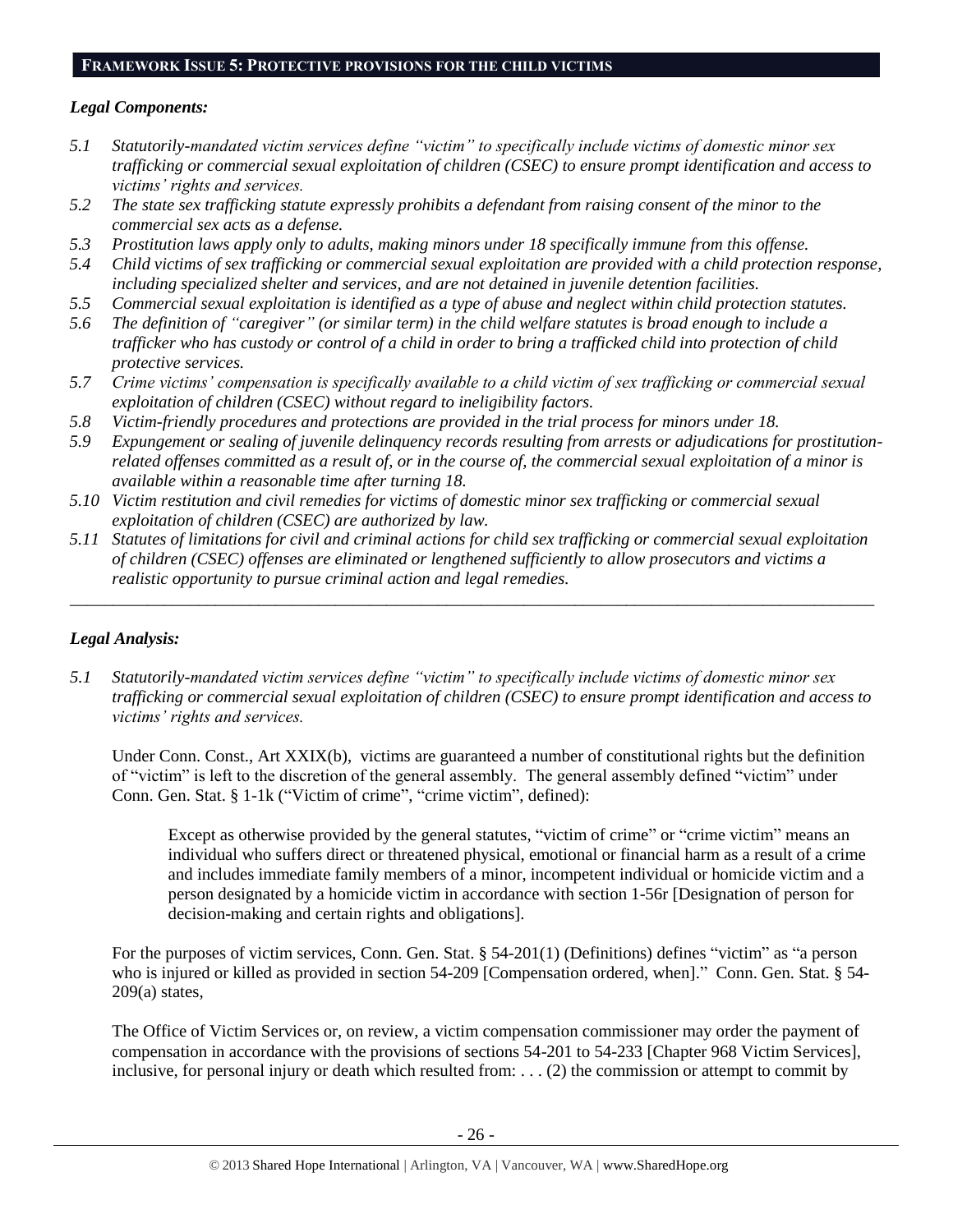another of any crime as provided in section 53a-24 [Offense defined. Application of sentencing provisions to motor vehicle and drug selling violators] . . . . Pursuant to Conn. Gen. Stat. § 53a-24(a), "The term 'crime' comprises felonies and misdemeanors." Therefore, commercially sexually exploited children are included as victims for purposes of compensation. These definitions of "victim" and "crime" apply also to victim restitution under Conn. Gen. Stat. § Sec. 54-216 (Restitution services), which incorporates § 54-209 in its eligibility criteria.

Conn. Gen. Stat. § 19a-112b (Services to victims of sexual acts) requires the Department of Public Health to provide certain benefits<sup>85</sup> for victims of Conn. Gen. Stats. § 53-21 (Injury or risk of injury to, or impairing morals of, children. Sale of children), § 53a-70 (Sexual assault in the first degree), § 53a-70a (Aggravated sexual assault in the first degree), § 53a-70b (Sexual assault in spousal or cohabiting relationship), § 53a-71 (Sexual assault in the second degree), § 53a-72a (Sexual assault in the third degree), § 53a-72b (Sexual assault in the third degree with a firearm), and  $\S$  53a-73a<sup>86</sup> (Sexual assault in the fourth degree), "regardless of whether any person is convicted or adjudicated delinquent for such violation." However, it does not provide those benefits to victims of Conn. Gen. Stat. §  $53a-192a^{87}$  (Trafficking in persons) or other CSEC crimes.

Furthermore, Conn. Gen. Stat. § 46a-170 establishes the Council for Trafficking in Persons and subsection (d) assigns the Council the responsibility to " identify criteria for providing services to adult trafficking victims [and] identify criteria for providing services to children of trafficking victims," but does not task it with identifying criteria for providing services to child victims independent of a trafficked adult.

- 5.1.1 Recommendation: Amend Conn. Gen. Stat. § 19a-112b (Services to victims of sexual acts) to include Conn. Gen. Stat. § 53a-192a (Trafficking in persons) and other CSEC offenses.
- 5.1.2 Recommendation: Amend Conn. Gen. Stat. § 46a-170 (Trafficking in Persons Council. Membership. Duties. Reports) to expressly include CSEC and other child trafficking victims.
- *5.2 The state sex trafficking statute expressly prohibits a defendant from raising consent of the minor to the commercial sex acts as a defense.*

Conn. Gen. Stat. § 53a-192a<sup>88</sup> (Trafficking in persons), § 53a-86 (Promoting prostitution in the first degree), § 53a-196a (Employing a minor in an obscene performance), § 53a-90a (Enticing a minor. Penalties), and § 53a-70c (Aggravated sexual assault of a minor) do not expressly prohibit or allow a defense based on a minor's consent to the commercial sex act.

- 5.2.1 Recommendation: Enact a statute that expressly prohibits a consent defense to any commercial sex act against a minor under the age of 18.
- *5.3 Prostitution laws apply only to adults, making minors under 18 specifically immune from this offense.*

Under Connecticut law, minors under the age of 16 may not be prosecuted for prostitution and older minors benefit from the presumption that they are victims of human trafficking for violations of Conn. Gen. Stat. § 53a- $82<sup>89</sup>$  (Prostitution). Pursuant to Conn. Gen. Stat. § 53a-82(a)–(d),

<sup>&</sup>lt;sup>85</sup> Pursuant to Conn. Gen. Stat. § 19a-112b, these benefits are "(1) Counseling regarding human immunodeficiency virus and acquired immune deficiency syndrome; (2) HIV-related testing; and (3) referral service for appropriate health care and support services. Such services shall be provided through counseling and testing sites funded by the Department of Public Health."

<sup>86</sup> *See supra* note [18.](#page-4-0)

<sup>87</sup> *See supra* note [2.](#page-0-0)

<sup>88</sup> *See supra* note [2.](#page-0-0)

<sup>89</sup> *See supra* note [21.](#page-5-0)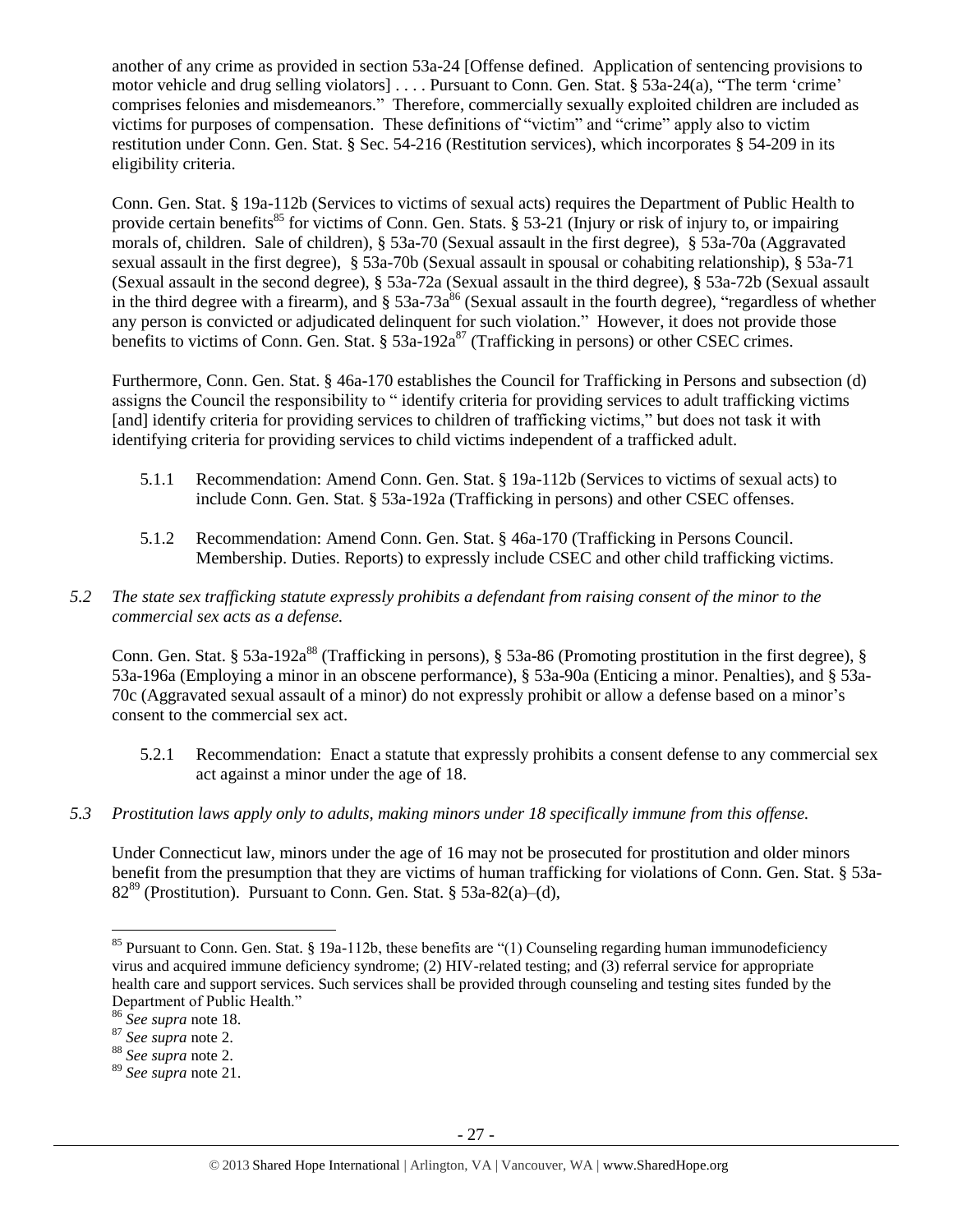(a) A person sixteen years of age or older is guilty of prostitution when such person engages or agrees or offers to engage in sexual conduct with another person in return for a fee. (b) In any prosecution for an offense under this section, it shall be an affirmative defense that the actor

was a victim of conduct by another person that constitutes (1) a violation of section  $53a-192a^{90}$ [Trafficking in persons], as amended by this act, or (2) a criminal violation of 18 USC Chapter 77 [Peonage, slavery, and trafficking in persons], as amended from time to time.

(c) In any prosecution of a person sixteen or seventeen years of age for an offense under this section, there shall be a presumption that the actor was a victim of conduct by another person that constitutes (1) a violation of section 53a-192a, as amended by this act, or (2) a criminal violation of 18 USC Chapter 77, as amended from time to time.

(d) Nothing in this section shall limit a person's right to assert the defense of duress pursuant to section 53a-14 [Duress as defense] in any prosecution for an offense under this section.

- 5.3.1 Recommendation: Amend Conn. Gen. Stat. § 53a-82(a) (Prostitution) to make prostitution an offense that is inapplicable to all minors under the age of 18.
- *5.4 Child victims of sex trafficking or commercial sexual exploitation are provided with a child protection response, including specialized shelter and services, and are not detained in juvenile detention facilities.*

Connecticut law provides for the development of response and service programs for victims of human trafficking. Conn. Gen. Stat. § 54-234 (Development of response system for victims of offense of trafficking in persons) states,

(a) The Office of Victim Services within the Judicial Department shall, within available appropriations, contract with nongovernmental organizations to develop a coordinated response system to assist victims of the offense of trafficking in persons.

(b) Such contracts shall be entered into for the following purposes, including, but not limited to:

(1) Developing a uniform curriculum to address rights and services for such victims; (2) Developing information and materials on available resources and services for such victims;

(3) Actively seeking out quality training and other educational opportunities regarding the identification and assistance of such victims that take into consideration such victims' cultural context and needs; and

(4) Promoting and disseminating information on training and other educational opportunities concerning the assistance of such victims to emergency medical services, faith-based communities, sexual assault service providers, domestic violence service providers and state and local governmental agencies.

## **Child Identified as Abused/Neglected**

 $\overline{a}$ 

Pursuant to Conn. Gen. Stat. § 46b-120(6), (7) (Definitions),  $91$  a sexually exploited child is likely to be identified as abused or neglected. Connecticut does not specifically use the term "caregiver" in its child welfare statutes. If a child is identified as abused or neglected, the definition of the "person having responsibility for the care of the child or youth" under  $\S$  Conn. Gen. Stat.  $\S$  46b-120<sup>92</sup> is not sufficiently broad to involve Child Protective Services in investigations where the child is in the custody or control of a non-family trafficker.

<sup>90</sup> *See supra* note [2.](#page-0-0) *See supra* Section 1.1 for the substantive provisions of Conn. Gen. Stat. § 53a-192a.

<sup>&</sup>lt;sup>91</sup> See *infra* section 5.5 for a full analysis of the definition of "abuse" as it relates to identification of sexually exploited children.

 $92$  See *infra* section 5.6 for a full analysis of the definition of "caregiver."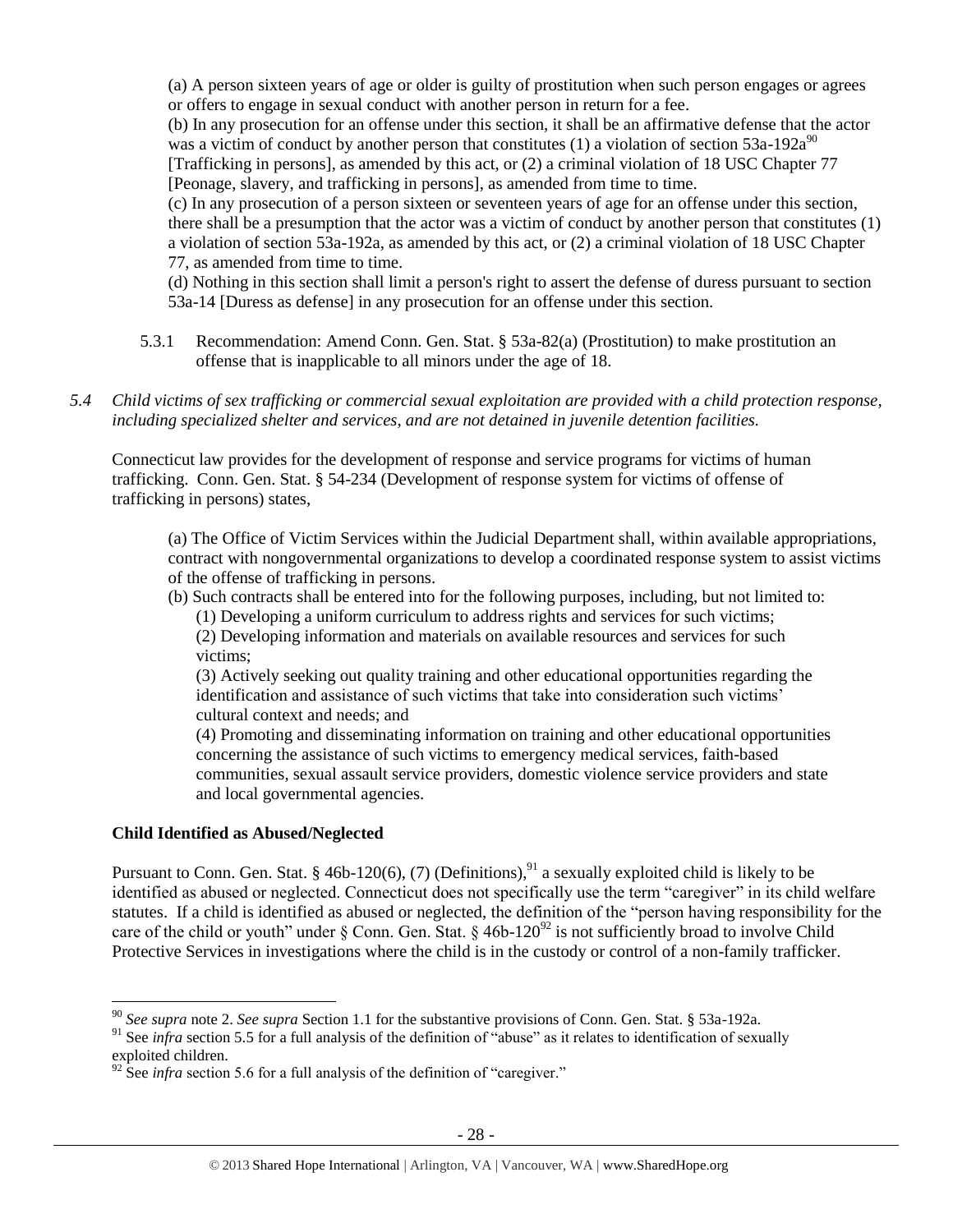A domestic minor sex trafficking victim may be classified as an "abused" or "neglected" child. Conn. Gen. Stat. § 46b-120(6), (7) (Definitions) defines an "abused" or "neglected" child as follows:

(6) A child<sup>93</sup> or youth may be found "neglected" who, for reasons other than being impoverished, (A) has been abandoned, (B) is being denied proper care and attention, physically, educationally, emotionally or morally, or (C) is being permitted to live under conditions, circumstances or associations injurious to the well-being of the child or youth;

(7) A child or youth may be found "abused" who (A) has been inflicted with physical injury or injuries other than by accidental means, (B) has injuries that are at variance with the history given of them, or (C) is in a condition that is the result of maltreatment, including, but not limited to, malnutrition, sexual molestation or exploitation, deprivation of necessities, emotional maltreatment or cruel punishment.

*I. Process following initial custody*

Pursuant to Conn. Gen. Stat. § 46b-129(a)<sup>94</sup> (Commitment of child or youth),

Any selectman, town manager, or town, city or borough welfare department, any probation officer, or the Commissioner of Social Services, the Commissioner of Children and Families or any child-caring institution or agency approved by the Commissioner of Children and Families, a child or such child's representative or attorney or a foster parent of a child, having information that a child or youth is neglected, uncared-for or abused may file with the Superior Court that has venue over such matter a verified petition plainly stating such facts as bring the child or youth within the jurisdiction of the court as neglected, uncared-for or abused . . . .

## *II. Placement process pending adjudication/ investigation*

If the allegations in the petition create reasonable cause to believe that the child is seriously physically ill or injured or "is in immediate physical danger" from the child's surroundings and, as a result of those conditions, the child's "safety is endangered and immediate removal from such surroundings is necessary to ensure the child's . . . safety," the court is directed to either order a hearing on temporary care and custody of the child "pending disposition of the petition" or issue an ex parte order granting temporary care and custody to a person related to the child. Conn. Gen. Stat. § 46b-129(b).

## *III. Outcomes*

 $\overline{a}$ 

Pursuant to Conn. Gen. Stat. § 46b-129(j),

 $93$  Conn. Gen. Stat. § 46b-120(1) defines "child" as,

any person under eighteen years of age who has not been legally emancipated, except that (A) for purposes of delinquency matters and proceedings, "child" means any person (i) under eighteen years of age who has not been legally emancipated, or (ii) eighteen years of age or older who, prior to attaining eighteen years of age, has committed a delinquent act or, subsequent to attaining eighteen years of age, (I) violates any order of the Superior Court or any condition of probation ordered by the Superior Court with respect to a delinquency proceeding, or (II) willfully fails to appear in response to a summons under section 46b-133or at any other court hearing in a delinquency proceeding of which the child had notice, and (B) for purposes of family with service needs matters and proceedings, child means a person under eighteen years of age.

<sup>&</sup>lt;sup>94</sup> Here and elsewhere in this report that Conn. Gen. Stat. § 46b-129 is quoted or cited, it has been updated to reflect the amendments added by the passage of House Bill 6387, H.B. 6387, 2013 Gen. Assemb.Leg. Sess. (Conn. 2013) (effective October 1, 2013), Senate Bill 833, S.B. 833, 2013 Gen. Assemb. Leg. Sess. (Conn. 2013) (effective October 1, 2013), and Senate Bill 996, S.B. 996, 2013 Gen. Assemb. Leg. Sess. (Conn. 2013) (effective May 28, 2013).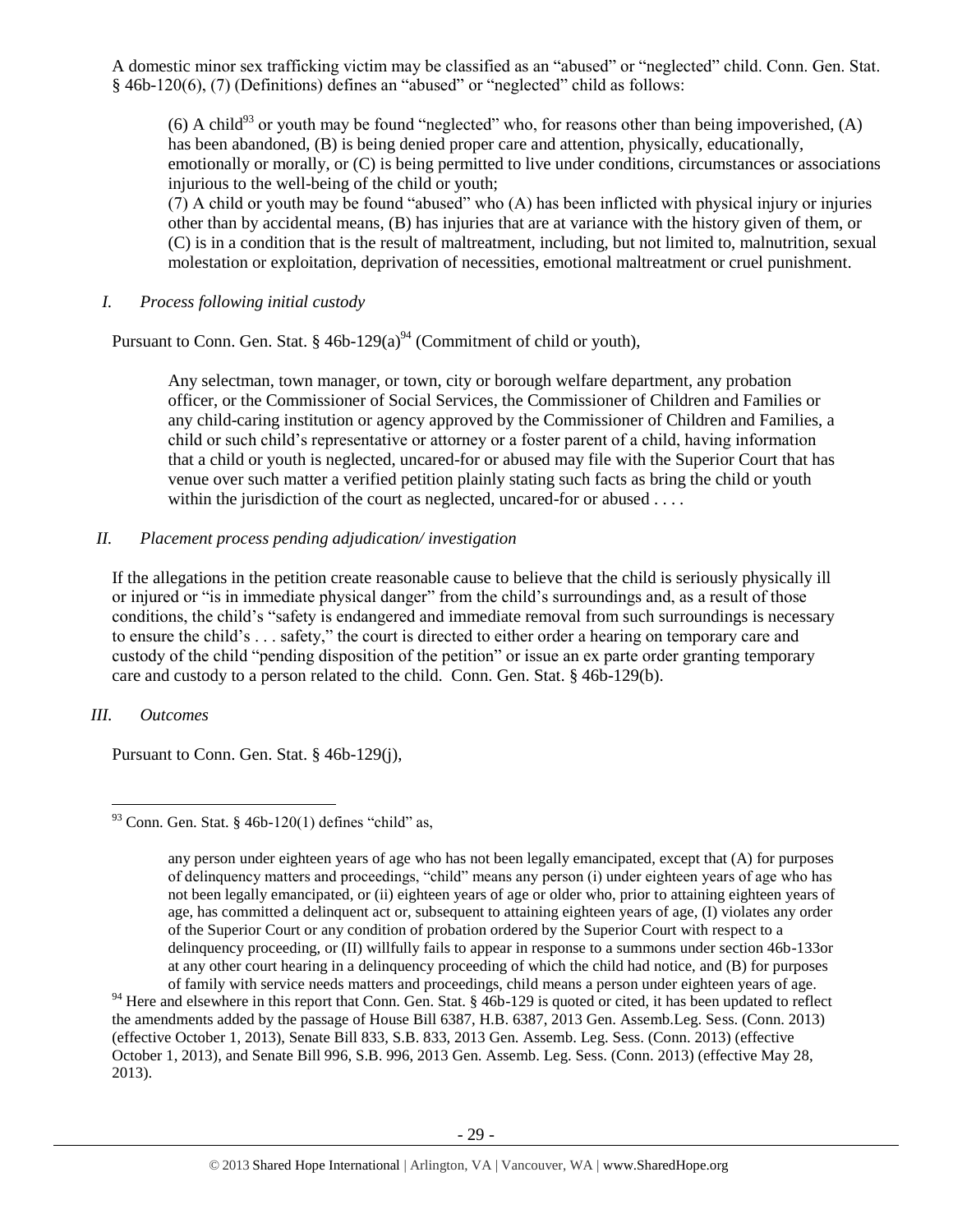(j) Upon finding and adjudging that any child or youth is uncared-for, neglected or abused the court may commit such child or youth to the Commissioner of Children and Families. Such commitment shall remain in effect until further order of the court, except that such commitment may be revoked or parental rights terminated at any time by the court, or the court may vest such child's or youth's legal guardianship in any private or public agency that is permitted by law to care for neglected, uncared-for or abused children or youths or with any other person or persons found to be suitable and worthy of such responsibility by the court, including, but not limited to, any relative of such child or youth by blood or marriage. . . .

## **Child Identified as Runaway**

Identification and intervention of a domestic minor sex trafficking victim could occur through Conn. Gen. Stat. § 17a-185 (Police transportation of certain minors to facility for care).

- *I. Initial Custody* 
	- a. Authority for initial custody

Pursuant to Conn. Gen. Stat. § 17a-185,

Any officer of the state police or of an organized municipal police department may transport, with the sole written consent of the person transported, any person over sixteen years of age and less than eighteen years of age who appears to be away from home without permission of such person's parents or guardian or who appears to be suffering from lack of food, shelter or medical care to any public or private facility

*b.* Placement:

Conn. Gen. Stat. §17a-185 also provides that "…institutions of the Department of Correction, the Connecticut Juvenile Training School and local police detention facilities shall not be used…" as placement facilities for a child who is alleged to be a runaway.

## *II. Outcomes (Final permanent placement)*

Conn. Gen. Stat. § 17a-201a (Commitment under sixteen restricted) states, "No court shall commit any child under sixteen years of age to any community correctional center or almshouse."

## **Child Identified as Delinquent**

Domestic minor sex trafficking victims who are 16 or 17 years old, however, may be considered delinquents if they are not able to successfully assert an affirmative defense to prostitution charge.<sup>95</sup> Conn. Gen. Stat. § 46b-133(c)(2) (Arrest of child. Release or detention of arrested child) states, "Upon the arrest of any youth by an officer for a violation of section  $53a-82<sup>96</sup>$  [Prostitution], such officer shall report suspected abuse or neglect to the Department of Children and Families . . . ." This report, however, does not prevent these minors from being adjudicated as delinquents.

 $\overline{a}$ <sup>95</sup> *See supra* Section 5.3 discussing the applicability of Conn. Gen. Stat. § 53a-82 to minors.

<sup>96</sup> *See supra* note [21.](#page-5-0)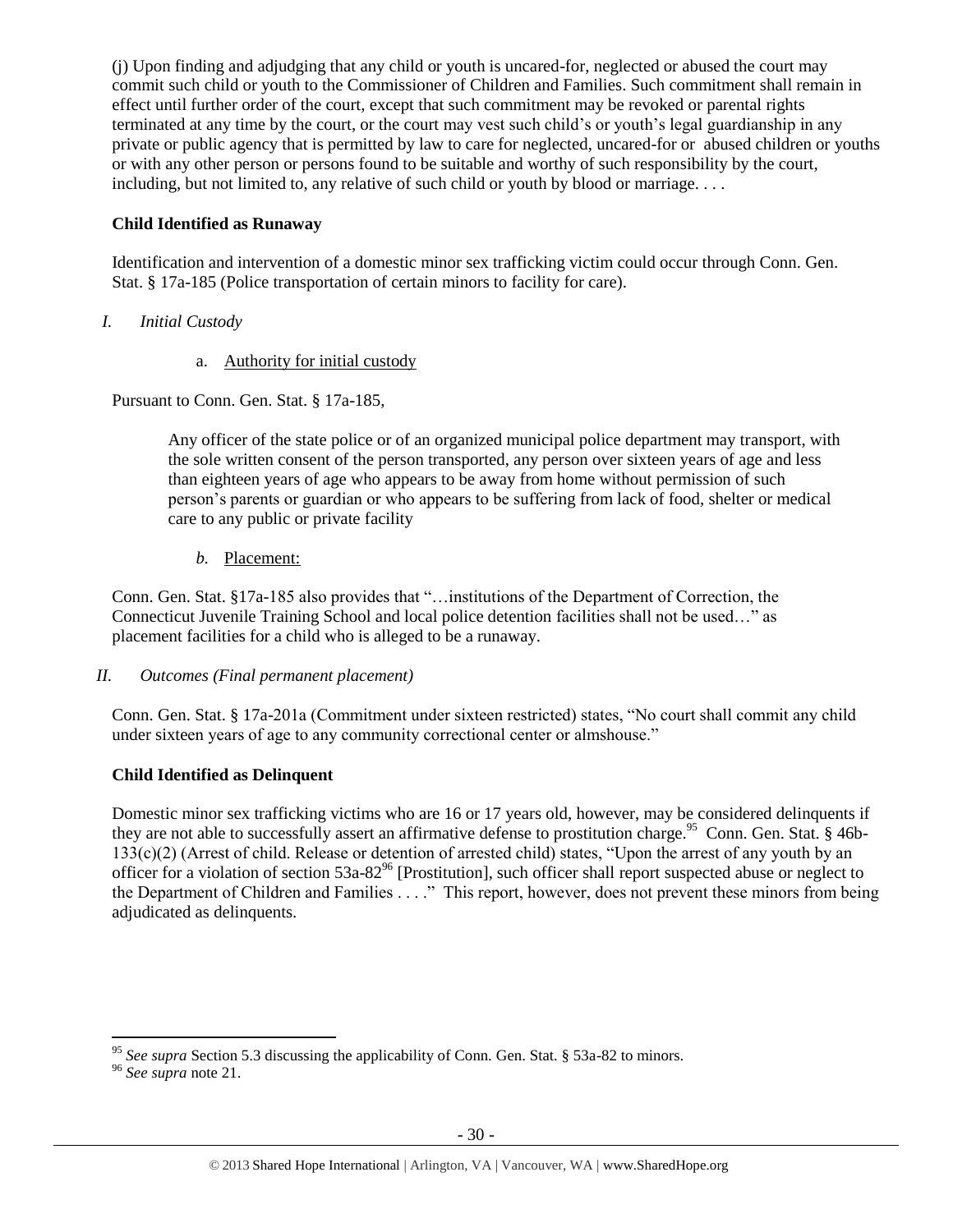## *I. Initial Custody*

## a. Authority for initial custody

According to Conn. Gen. Stat. § 46b-133(a), "Nothing in this part shall be construed as preventing the arrest of a child, with or without a warrant, as may be provided by law, or as preventing the issuance of warrants by judges in the manner provided by section 54-2a, except that no child shall be taken into custody on such process except on apprehension in the act, or on speedy information, or in other cases when the use of such process appears imperative."

## b. Placement

Conn. Gen. Stat. § 46b-133(c)(1) states,

(c) (1) Upon the arrest of any child by an officer, such officer may (A) release the child to the custody of the child's parent or parents, guardian or some other suitable person or agency, (B) at the discretion of the officer, release the child to the child's own custody, or (C) immediately turn the child over to a juvenile detention center. No child shall be placed in detention unless it appears from the available facts that there is probable cause to believe that the child has committed the acts alleged, there is no less restrictive alternative available and there is (A) a strong probability that the child will run away prior to the court hearing or disposition, (B) a strong probability that the child will commit or attempt to commit other offenses injurious to the child or to the community prior to the court disposition, . . . (E) a need to hold the child to assure the child's appearance before the court, in view of the child's previous failure to respond to the court process, or (F) a finding by the court that the child has violated one or more of the conditions of a suspended detention order. No child shall be held in any detention center unless an order to detain is issued by a judge of the Superior Court.

. . . .

## *II. Process following initial custody*

Once a child has been taken into custody, Conn. Gen. Stat. § 46b-133(e) provides,

The court or detention supervisor may turn such child over to a youth service program created for such purpose, if such course is practicable, or such child may be detained pending a hearing which shall be held on the business day next following the child's arrest...

## *III. Placement process pending adjudication*

Pursuant to Conn. Gen. Stat. § 46b-133(e), prior to a final dispositional hearing, the child must be released

unless it appears from the available facts there is probable cause to believe that the child has committed the acts alleged, there is no less restrictive alternative available and that there is (1) a strong probability that the child will run away prior to the court hearing or disposition, (2) a strong probability that the child will commit or attempt to commit other offenses injurious to the child or to the community prior to the court disposition, (3) probable cause to believe that the child's continued residence in the child's home pending disposition poses a risk to the child or the community because of the serious and dangerous nature of the act or acts the child is alleged to have committed, (4) a need to hold the child for another jurisdiction, (5) a need to hold the child to assure the child's appearance before the court, in view of the child's previous failure to respond to the court process, or (6) a finding by the court that the child has violated one or more of the conditions of a suspended detention order. Such probable cause may be shown by sworn affidavit in lieu of testimony. . . .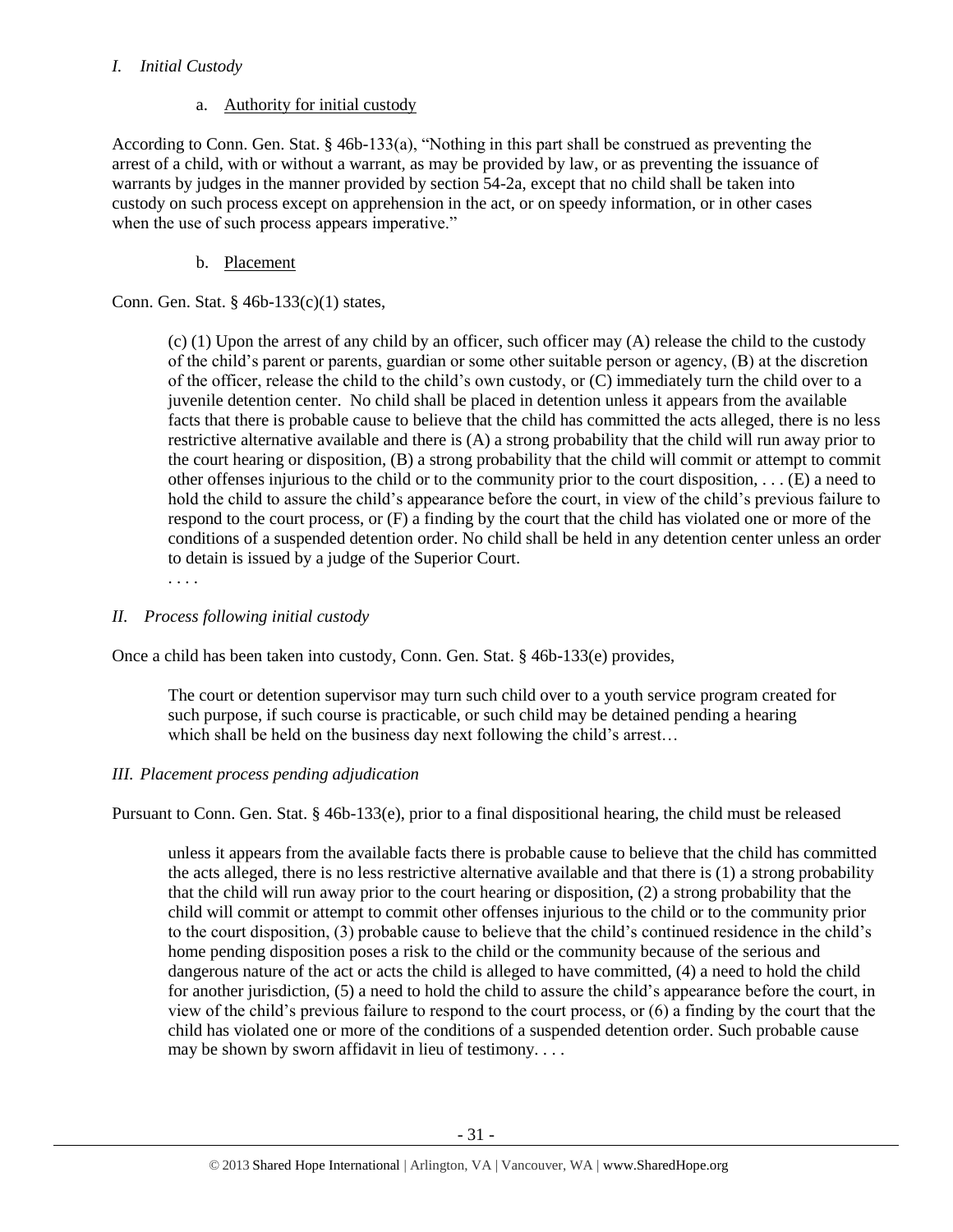## *IV. Outcomes (Final permanent placement)*

After conviction a child may be routed into an alternative program pursuant to Conn. Gen. Stat. § 46b-141a(a) (Placement of delinquent child in alternative incarceration program), which states in part, when "a child is convicted as delinquent, the court, in lieu of committing such child to the Department of Children and Families or to a juvenile detention center, may, in its discretion, order an assessment for placement in an alternative incarceration program" and, should the court decide "that the child shall participate in such program, the court shall suspend any commitment to the Department of Children and Families or to a juvenile detention center and shall make participation in the alternative incarceration program a condition of probation." These alternative programs include "fines, restitution, community service, halfway houses, alternative incarceration centers, day incarceration centers, drug, alcohol and mental health programs, electronic monitoring, intensive probation, vocational probation, boot camps, structured wilderness programs, pretrial diversion options aimed at creating alternatives to unnecessary detention, and school and job training programs." Conn. Gen. Stat. § 46b-141a(b). The statutory language relating to these programs is not specifically geared toward treatment or counseling for victims of domestic minor sex trafficking.

*5.5 Commercial sexual exploitation is identified as a type of abuse and neglect within child protection statutes.*

Pursuant to Conn. Gen. Stat. § 46b-120(6), (7) (Definitions)

(6) A child or youth may be found "neglected" who, for reasons other than being impoverished, (A) has been abandoned, (B) is being denied proper care and attention, physically, educationally, emotionally or morally, or (C) is being permitted to live under conditions, circumstances or associations injurious to the well-being of the child or youth;

(7) A child or youth may be found "abused" who (A) has been inflicted with physical injury or injuries other than by accidental means, (B) has injuries that are at variance with the history given of them, or (C) is in a condition that is the result of maltreatment, including, but not limited to, malnutrition, sexual molestation or exploitation, deprivation of necessities, emotional maltreatment or cruel punishment.

- 5.5.1 Recommendation: Amend Conn. Gen. Stat. § 46b-120 (Definitions) to expressly define human trafficking and CSEC crimes as offenses which qualify as a type of abuse and neglect.
- *5.6 The definition of "caregiver" (or similar term) in the child welfare statutes is broad enough to include a trafficker who has custody or control of a child in order to bring a trafficked child into protection of child protective services.*

Chapter 815t (Juvenile Matters), which addresses abused and neglected children, does not define terms related to caregiver. Throughout the chapter "person having responsibility for the care of the child or youth" is utilized, but undefined.

- 5.6.1 Recommendation: Amend Conn. Gen. Stat. § 46b-120 (Definitions) to define the term "person having responsibility for the care of the child or youth," to include persons in control or custody of a minor regardless of legal authorization to allow for child welfare intervention when a trafficker has custody or control of a child.
- *5.7 Crime victims' compensation is specifically available to a child victim of sex trafficking or commercial sexual exploitation of children (CSEC) without regard to ineligibility factors.*

For the purposes of victim services, Conn. Gen. Stat. § 54-201(1) (Definitions) defines "victim" as "a person who is injured or killed as provided in section 54-209." Conn. Gen. Stat. § 54-209(a) (Compensation ordered, when) states,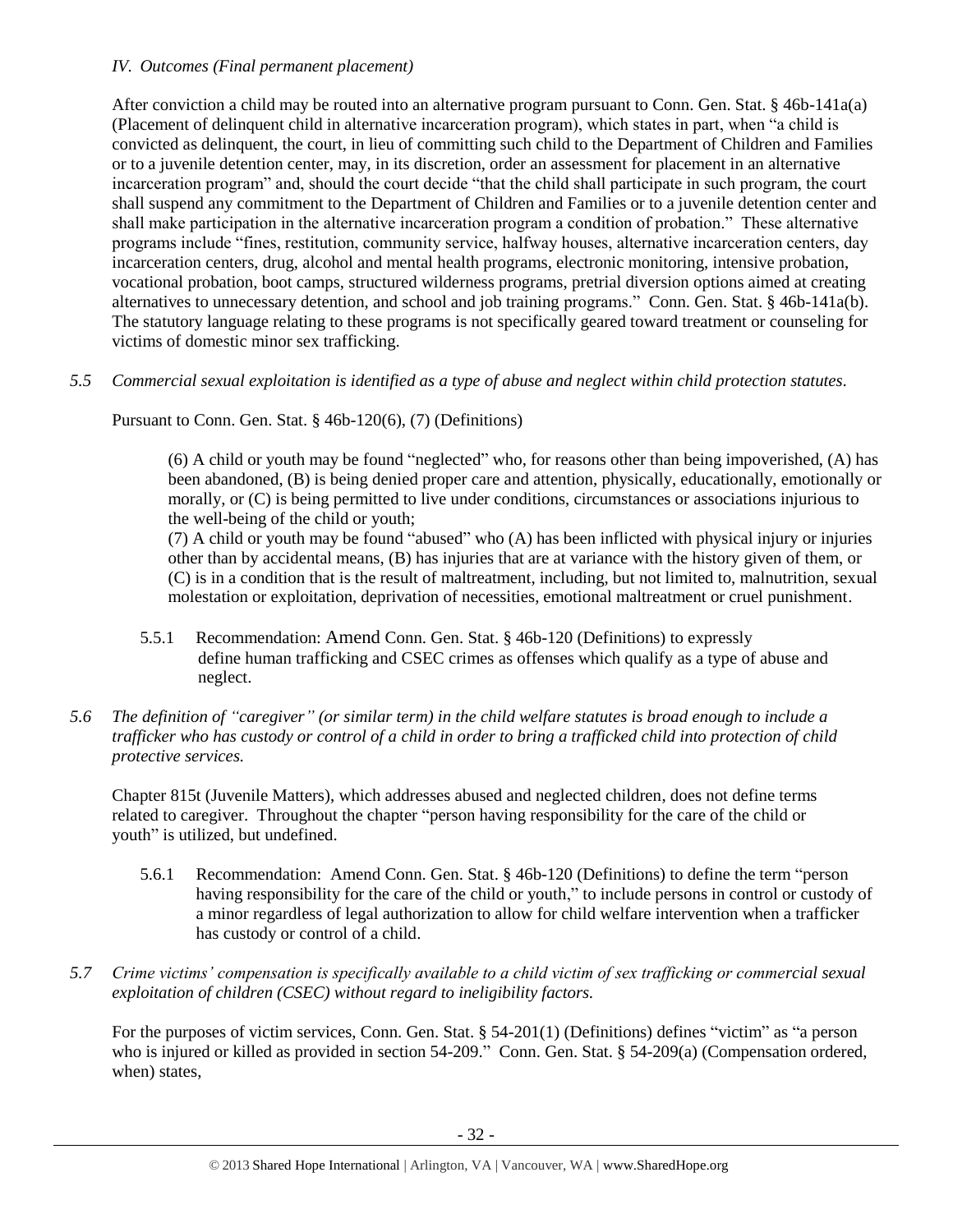The Office of Victim Services or, on review, a victim compensation commissioner may order the payment of compensation in accordance with the provisions of sections 54-201 to 54-233 [Chapter 968 Victim Services], inclusive, for personal injury or death which resulted from: . . . (2) the commission or attempt to commit by another of any crime as provided in section 53a-24 [Offense defined] . . . .

Pursuant to Conn. Gen. Stat. § 53a-24(a), "The term 'crime' comprises felonies and misdemeanors." Therefore, commercially sexually exploited children are included as victims.

Due to several victim compensation eligibility factors, however, commercially sexually exploited children may not be eligible for victim compensation. Conn. Gen. Stat. § 54-211(a) (Time limitation on filing application for compensation. Restrictions on award of compensation. Amount of compensation) states,

(1) No order for the payment of compensation shall be made under section 54-210 [Compensation ordered for expenses, loss of earnings, pecuniary loss and other losses] unless (A) the application has been made within two years after the date of the personal injury or death, (B) the personal injury or death was the result of an incident or offense listed in section 54-209, and (C) such incident or offense has been reported to the police within five days of its occurrence or, if the incident or offense could not reasonably have been reported within such period, within five days of the time when a report could reasonably have been made, except that a victim of a sexual assault shall not be ineligible for the payment of compensation by reason of failing to make a report pursuant to this subparagraph if such victim presented himself or herself to a health care facility within seventy-two hours of such sexual assault for examination and collection of evidence of such sexual assault in accordance with the provisions of section 19a-112a. (2) Notwithstanding the provisions of subdivision (1) of this subsection, any person who, before, on or after October 1, 2005, fails to make application for compensation within two years after the date of the personal injury or death as a result of physical, emotional or psychological injuries caused by such personal injury or death may apply for a waiver of such time limitation. The Office of Victim Services, upon a finding of such physical, emotional or psychological injury, may grant such waiver. (3) Notwithstanding the provisions of subdivision (1) of this subsection, any minor who, before, on or after October 1, 2005, fails to make application for compensation within two years after the date of the personal injury or death through no fault of the minor, may apply for a waiver of such time limitation. The Office of Victim Services, upon a finding that such minor is not at fault, may grant such waiver. . . . (6) Notwithstanding the provisions of subdivision (1), (2) or (3) of this subsection, the Office of Victim Services may, for good cause shown and upon a finding of compelling equitable circumstances, waive the time limitations of subdivision (1) of this subsection.

Furthermore, Conn. Gen. Stat. § 54-211(b)(2) states that no compensation will be given if "the victim" violated a penal law of this state, which violation caused or contributed to his injuries or death."

An additional possible limitation for domestic minor sex trafficking victims can be found in Conn. Gen. Stat. § 54-208(c) (Order of payment of compensation), which states,

In determining whether to make an order under this section, the Office of Victim Services or, on review, a victim compensation commissioner shall consider all circumstances determined to be relevant, including but not limited to provocation, consent or any other behavior of the victim which directly or indirectly contributed to such victim's injury or death, the extent of the victim's cooperation in investigating the application and the extent of the victim's cooperation with law enforcement agencies in their efforts to apprehend and prosecute the offender, and any other relevant matters.

Pursuant to Conn. Gen. Stat. § 54-210(a) (Compensation ordered for expenses, loss of earnings, pecuniary loss and other losses), compensation may be paid for, among other things, medical costs beyond Medicaid or health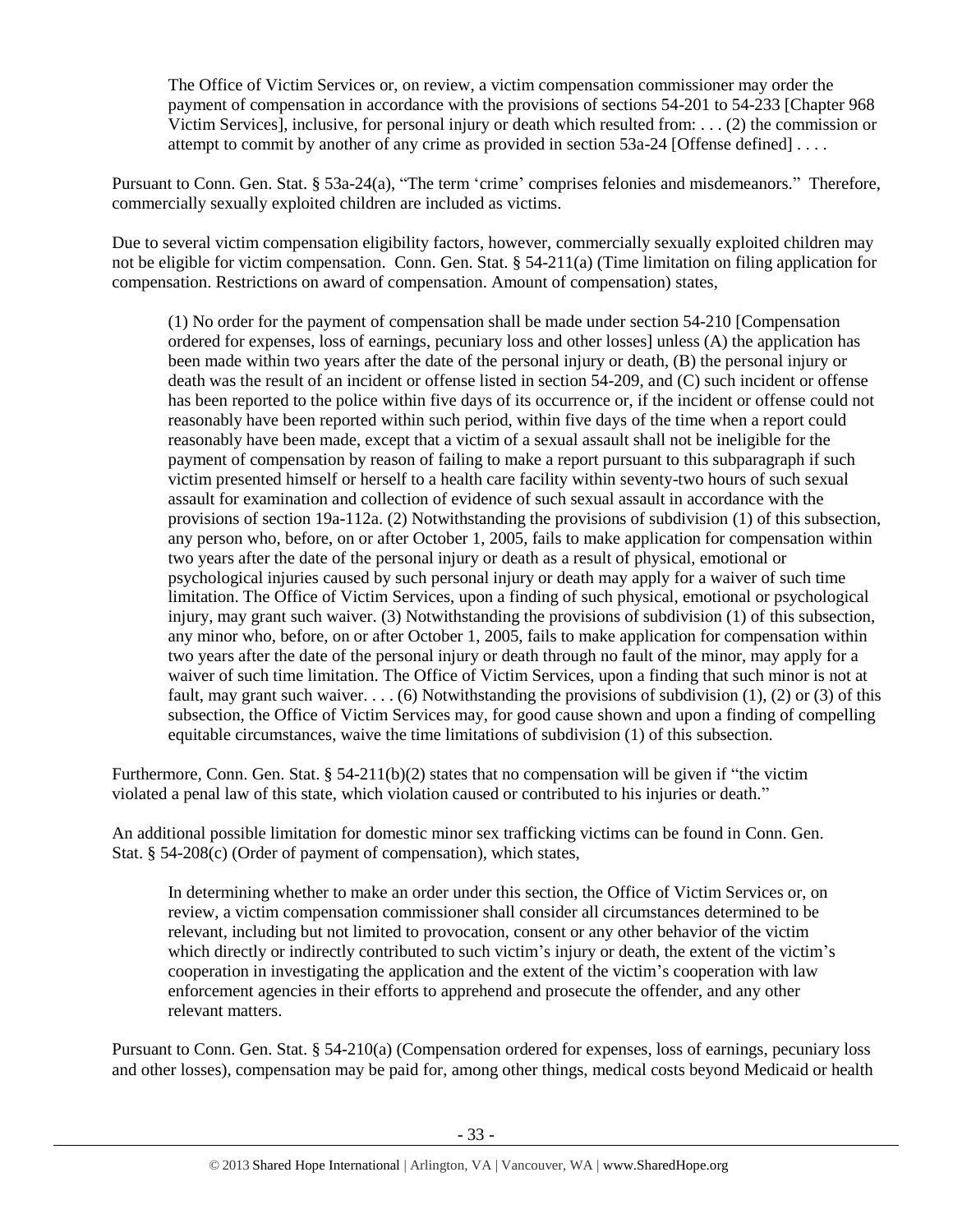insurance coverage and loss of earning ability due to incapacity of the victim. However, compensation for pain and suffering is not permitted. Conn. Gen. Stat. § 54-211(c).

5.7.1 Recommendation: Amend Conn. Gen. Stat. § 54-211 (Time limitation on filing application for compensation. Restrictions on award of compensation. Amount of compensation) and § 54-208(c) (Order of payment compensation) to make an exception from the listed ineligibility factors for commercially sexually exploited minors under the age of 18.

## *5.8 Victim-friendly procedures and protections are provided in the trial process for minors under 18.*

Most of Connecticut's victim-friendly criminal justice procedures and protections do not extend to or do not explicitly cover victims of domestic minor sex trafficking. Conn. Gen. Stat. § 54-86f (Admissibility of evidence of sexual conduct), which limits the introduction of a victim's prior sexual conduct, subject to several exceptions, does not apply to domestic minor sex trafficking victims. Conn. Gen. Stat. § 54-86f only applies "[i]n any prosecution for sexual assault under sections 53a-70 [Sexual assault in the first degree:], 53a-70a [Sexual assault in the first degree], and  $53a-71$  to  $53a-73a$ ,  $97$  inclusive [Sexual assault in the second degree; Sexual assault in the third degree; Sexual assault in the third degree with a firearm; Sexual assault in the fourth degree]."

Children 12 years of age or younger who are victims of assault, sexual assault, or abuse are provided certain additional protections. Conn. Gen. Stat. § 54-86g(b) (Testimony of victim of child abuse. Court may order testimony taken outside courtroom. Procedure) states,

In any criminal prosecution of an offense involving assault, sexual assault or abuse of a child twelve years of age or younger, the court may, upon motion of the attorney for any party, order that the following procedures be used when the testimony of the child is taken: (1) Persons shall be prohibited from entering and leaving the courtroom during the child's testimony; (2) an adult who is known to the child and with whom the child feels comfortable shall be permitted to sit in close proximity to the child during the child's testimony, provided such person shall not obscure the child from the view of the defendant or the trier of fact; (3) the use of anatomically correct dolls by the child shall be permitted; and (4) the attorneys for the defendant and for the state shall question the child while seated at a table positioned in front of the child, shall remain seated while posing objections and shall ask questions and pose objections in a manner which is not intimidating to the child.

Additionally, for such victims, under Conn. Gen. Stat. § 54-86g(a), the court may order the child's testimony taken outside the courtroom and "televised by closed circuit equipment in the courtroom or recorded for later showing before the court." The defendant may be excluded from the room or screened from the child's sight when the testimony is taken, "only if the state proves, by clear and convincing evidence, that the child would be so intimidated, or otherwise inhibited, by the physical presence of the defendant that a compelling need exists to take the testimony of the child outside the physical presence of the defendant in order to insure the reliability of such testimony." If the defendant is excluded or screened, however, "the court shall ensure that the defendant is able to observe and hear the testimony of the child, but that the child cannot see or hear the defendant. The defendant shall be able to consult privately with his attorney at all times during the taking of the testimony."

<span id="page-33-1"></span><span id="page-33-0"></span>Pursuant to the 2013 Connecticut Practice Book, "All oral testimony shall be given under oath."<sup>98</sup> If the person testifying in Superior Court is under the age of  $18<sup>99</sup>$  however, the court may administer a simplified age-

<sup>97</sup> *See supra* note [18.](#page-4-0)

<sup>98</sup> THE COMMISSION ON OFFICIAL LEGAL PUBLICATIONS, CONNECTICUT PRACTICE BOOK (2013) § 32a-4(a), *available at* http://www.jud.ct.gov/publications/PracticeBook/PB.pdf.

<sup>99</sup> Pursuant to THE COMMISSION ON OFFICIAL LEGAL PUBLICATIONS, CONNECTICUT PRACTICE BOOK (2011) § 26-  $1(a)(1), (2),$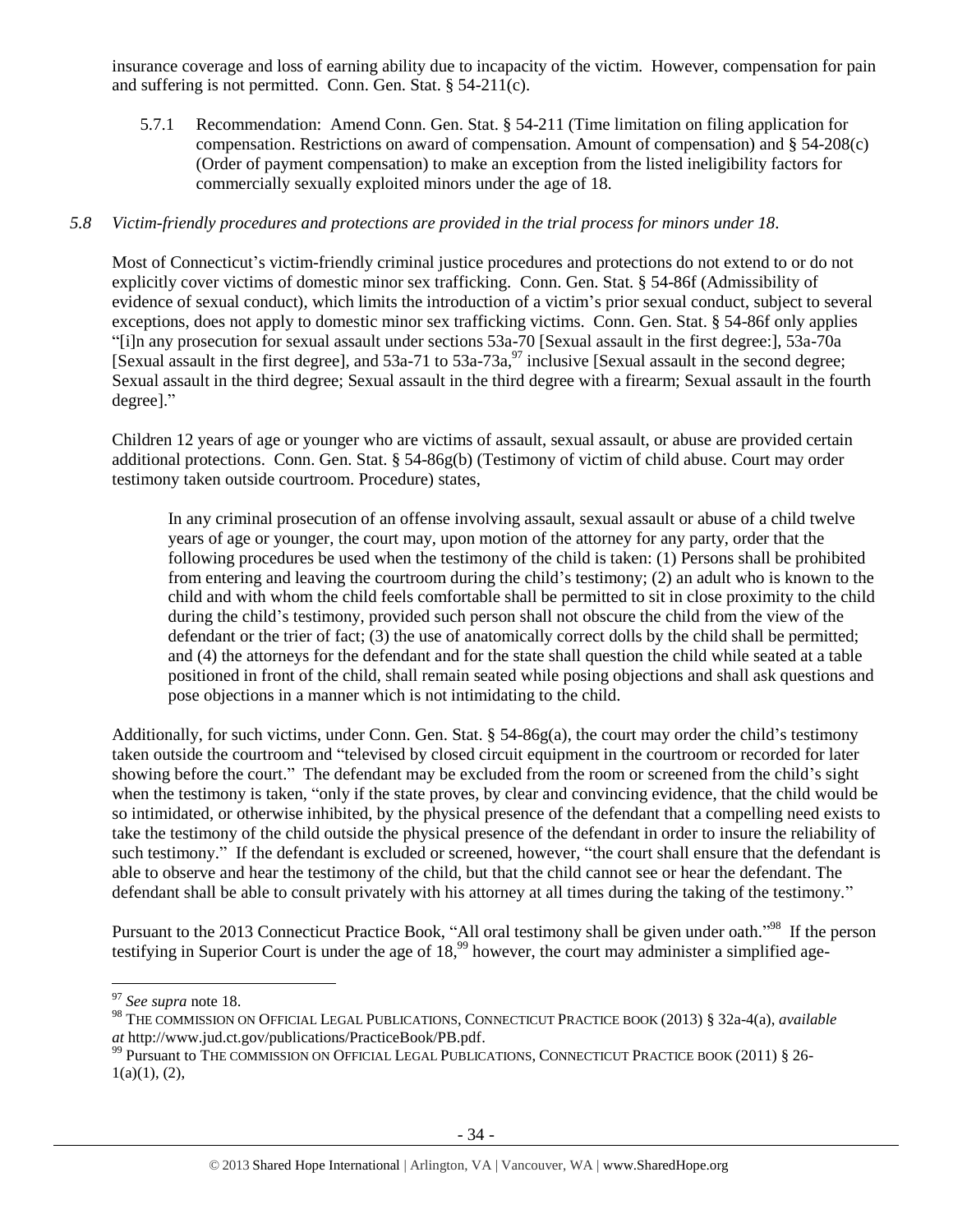appropriate oath or "admit the testimony of a child or youth without the imposition of a formal oath if the judicial authority finds that the oath would be meaningless to the particular child or youth, or would otherwise inhibit the child or youth from testifying freely and fully."<sup>100</sup> Additional victim-friendly procedures include allowing a trusted adult to sit with the child or youth during testimony and requiring the attorneys to remain seated and proceed in a non-threatening manner.<sup>101</sup> If the minor who is testifying is the child of the respondent, the respondent may be excluded from the hearing "upon a showing by clear and convincing evidence that the child or youth witness would be so intimidated or inhibited that trustworthiness of the child or youth witness is seriously called into question."<sup>102</sup>

*5.9 Expungement or sealing of juvenile delinquency records resulting from arrests or adjudications for prostitution-related offenses committed as a result of, or in the course of, the commercial sexual exploitation of a minor is available within a reasonable time after turning 18.*

Conn. Gen. Stat. § 46b-146 (Erasure of police and court records) states,

Whenever any child has been convicted as delinquent, has been adjudicated a member of a family with service needs or has signed a statement of responsibility admitting to having committed a delinquent act, and has subsequently been discharged from the supervision of the Superior Court or from the custody of the Department of Children and Families or from the care of any other institution or agency to whom the child has been committed by the court, such child, or the child's parent or guardian, may file a petition with the Superior Court. If such court finds (1) that at least two years or, in the case of a child convicted as delinquent for the commission of a serious juvenile offense, four years have elapsed from the date of such discharge, (2) that no subsequent juvenile proceeding or adult criminal proceeding is pending against such child, (3) that such child has not been convicted of a delinquent act that would constitute a felony or misdemeanor if committed by an adult during such two-year or four-year period, (4) that such child has not been convicted as an adult of a felony or misdemeanor during such two-year or four-year period, and (5) that such child has reached eighteen years of age, the court shall order all police and court records pertaining to such child to be erased. . . . .

- 5.9.1 Recommendation: Amend Conn. Gen. Stat. § 46b-146 (Erasure of police and court records) to permit a minor who has incurred a criminal record as a result of being trafficked to expunge the records immediately or, at latest, upon turning 18 years of age.
- *5.10 Victim restitution and civil remedies for victims of domestic minor sex trafficking or commercial sexual exploitation of children (CSEC) are authorized by law.*

Civil remedies are specifically available in cases of trafficking in persons through Conn. Gen. Stat § 52-571i (Action for damages resulting from trafficking in persons), which states.

 $\overline{a}$ 

<sup>102</sup> *See supra* note [98,](#page-33-1) § 32a-4(e).

<sup>&</sup>quot;Child" means any person under sixteen years of age, except that (A) for purposes of delinquency matters and proceedings, "child" means any person (i) under seventeen years of age who has not been legally emancipated or, (ii) seventeen years of age or older who, prior to attaining seventeen years of age, has committed a delinquent act and, subsequent to attaining seventeen years of age, (i) violates any order of a judicial authority or any condition of probation ordered by a judicial authority with respect to such delinquency proceeding; or (ii) willfully fails to appear in response to a summons under General Statutes § 46b-133, with respect to such delinquency proceeding, and (B) for purposes of family with service needs matters and proceedings, child means a person under seventeen years of age; (2) "Youth" means any person sixteen or seventeen years of age who has not been legally emancipated.

<sup>100</sup> *See supra* not[e 98.](#page-33-0)

<sup>101</sup> *See supra* note [98,](#page-33-1) § 32a-4(c).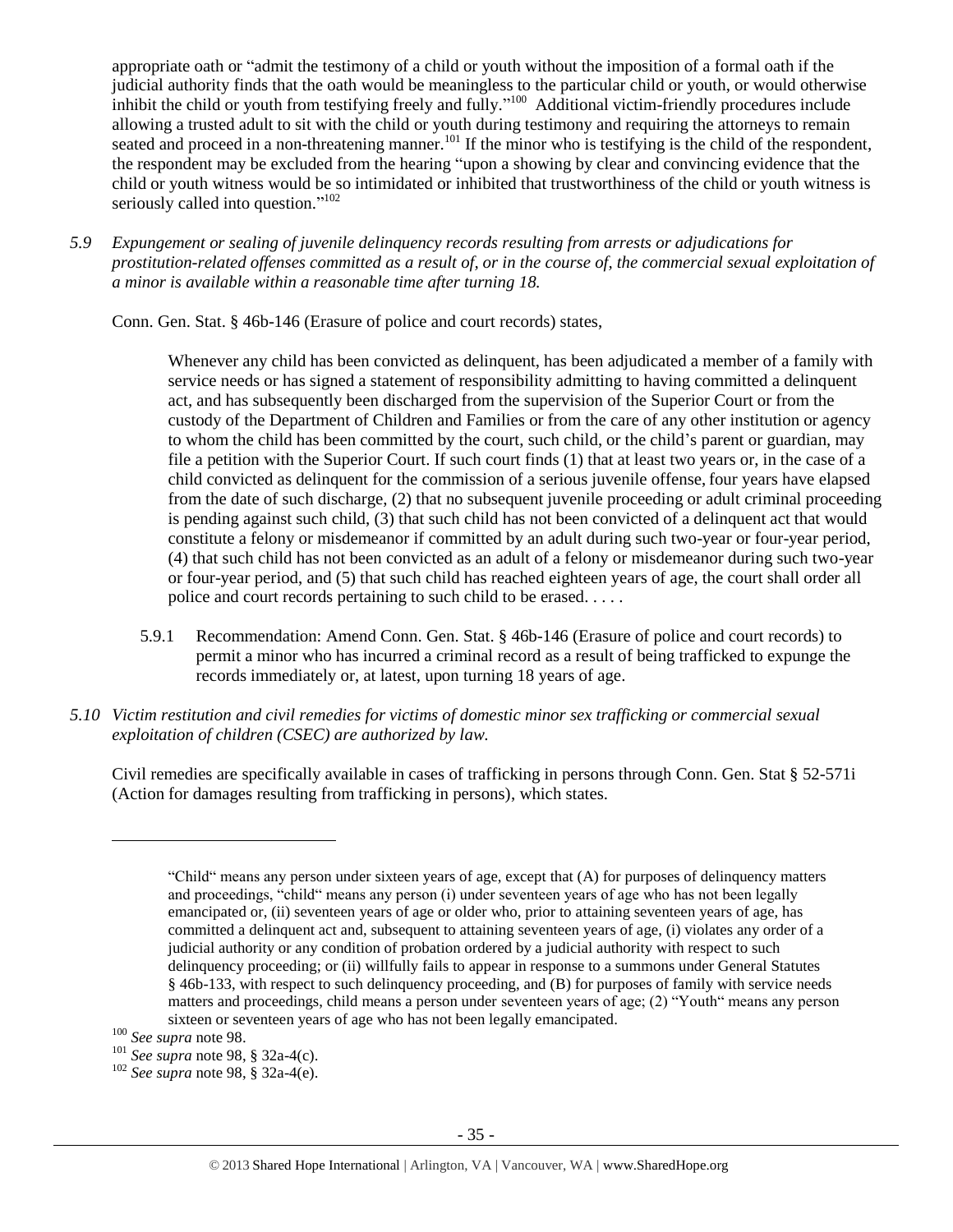Any person aggrieved by a violation of section  $53a-192a^{103}$  [Trafficking in persons] may bring a civil action in the superior court for the judicial district where such person resides or the judicial district of Hartford against the person or persons who committed such violation to recover actual damages, statutory damages of not more than one thousand dollars for each day such person was coerced by another person in violation of section 53a-192a and a reasonable attorney's fee.

A domestic minor sex trafficking victim may also receive restitution under Conn. Gen. Stat. § 53a-28(c) which states,

In addition to any sentence imposed pursuant to subsection (b) of this section, if (1) a person is convicted of an offense that resulted in injury to another person or damage to or loss of property, (2) the victim requests financial restitution, and (3) the court finds that the victim has suffered injury or damage to or loss of property as a result of such offense, the court shall order the offender to make financial restitution under terms that it determines are appropriate. . . . Restitution ordered by the court pursuant to this subsection shall be based on easily ascertainable damages for injury or loss of property, actual expenses incurred for treatment for injury to persons and lost wages resulting from injury. Restitution shall not include reimbursement for damages for mental anguish, pain and suffering or other intangible losses, but may include the costs of counseling reasonably related to the offense....

In deciding the amount of restitution under Conn. Gen. Stat. § 53a-28(c),

the court shall consider: (A) The financial resources of the offender and the burden restitution will place on other obligations of the offender; (B) the offender's ability to pay based on installments or other conditions; (C) the rehabilitative effect on the offender of the payment of restitution and the method of payment; and (D) other circumstances, including the financial burden and impact on the victim, that the court determines make the terms of restitution appropriate. If the court determines that the current financial resources of the offender or the offender's current ability to pay based on installments or other conditions are such that no appropriate terms of restitution can be determined, the court may forego setting such terms. The court shall articulate its findings on the record with respect to each of the factors set forth in subparagraphs (A) to (D), inclusive, of this subsection.

*5.11 Statutes of limitations for civil and criminal actions for child sex trafficking or commercial sexual exploitation of children (CSEC) offenses are eliminated or lengthened sufficiently to allow prosecutors and victims a realistic opportunity to pursue criminal action and legal remedies.*

Pursuant to Conn. Gen. Stat. § 54-193(a) (Limitation of prosecution for certain offenses), "There shall be no limitation of time within which a person may be prosecuted for . . . a class A felony." Therefore prosecutions for Conn. Gen. Stat. § 53a-196a (Employing a minor in an obscene performance) or § 53a-70c (Aggravated sexual assault of a minor) are not subject to a statute of limitations and may be prosecuted at any time. All offenses punishable by imprisonment for more than 1 year are subject to a 5-year statute of limitations, while all other offenses are subject to a 1-year statute of limitations. Conn. Gen. Stat. § 54-193(b), (c).

Under Conn. Gen. Stat. § 54-193a (Limitation of prosecution for offenses involving sexual abuse of minor), however,

Notwithstanding the provisions of section 54-193, no person may be prosecuted for any offense, except a class A felony, involving sexual abuse, sexual exploitation or sexual assault of a minor except within thirty years from the date the victim attains the age of majority or within five years from the date the

<sup>103</sup> *See supra* not[e 2.](#page-0-0)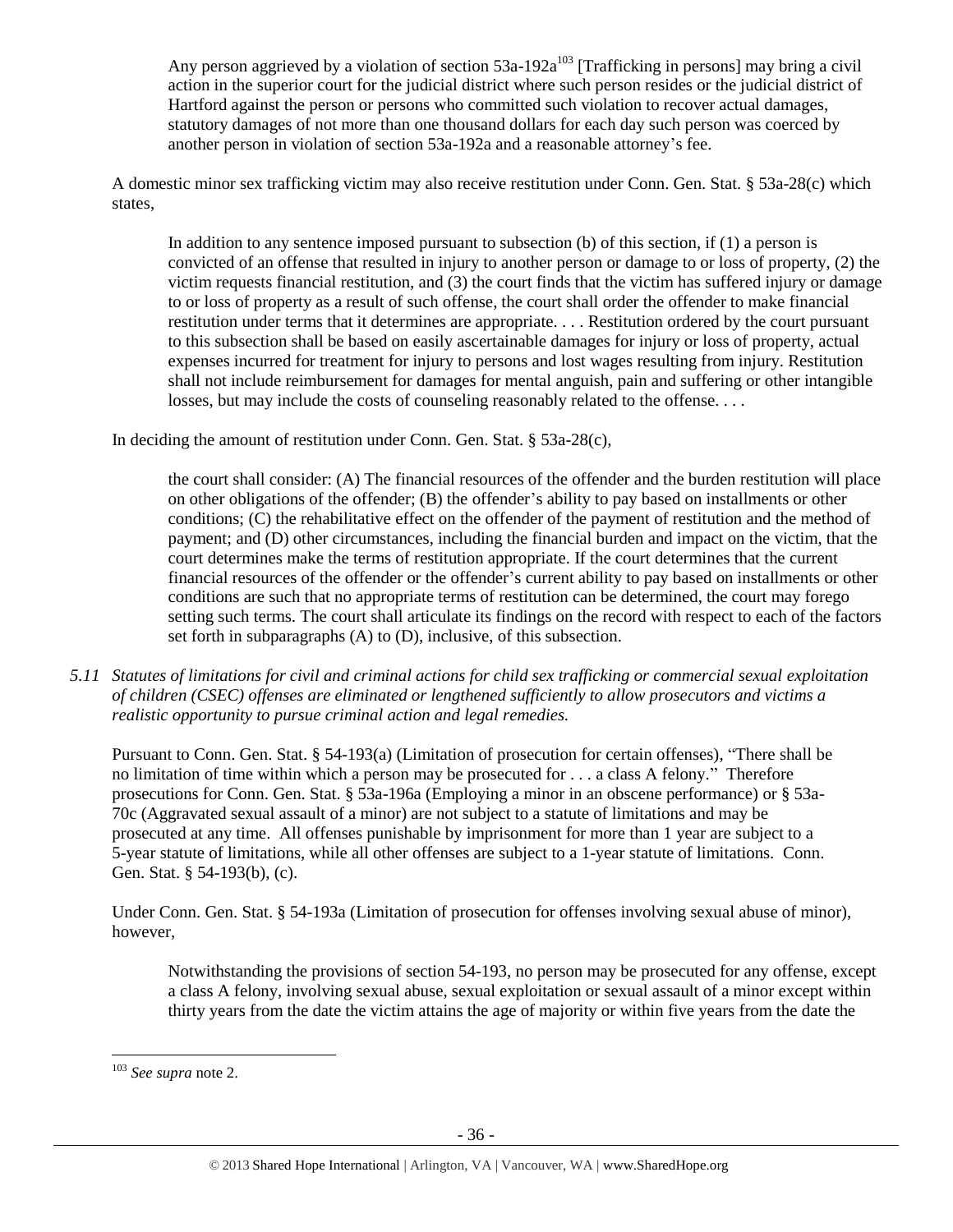victim notifies any police officer or state's attorney acting in such police officer's or state's attorney's official capacity of the commission of the offense, whichever is earlier . . . .

Pursuant to Conn. Gen. Stat. § 52-577d (Limitation of action for damages to minor caused by sexual abuse, exploitation or assault),

Notwithstanding the provisions of section 52-577 [Action founded upon a tort], no action to recover damages for personal injury to a minor, including emotional distress, caused by sexual abuse, sexual exploitation or sexual assault may be brought by such person later than thirty years from the date such person attains the age of majority.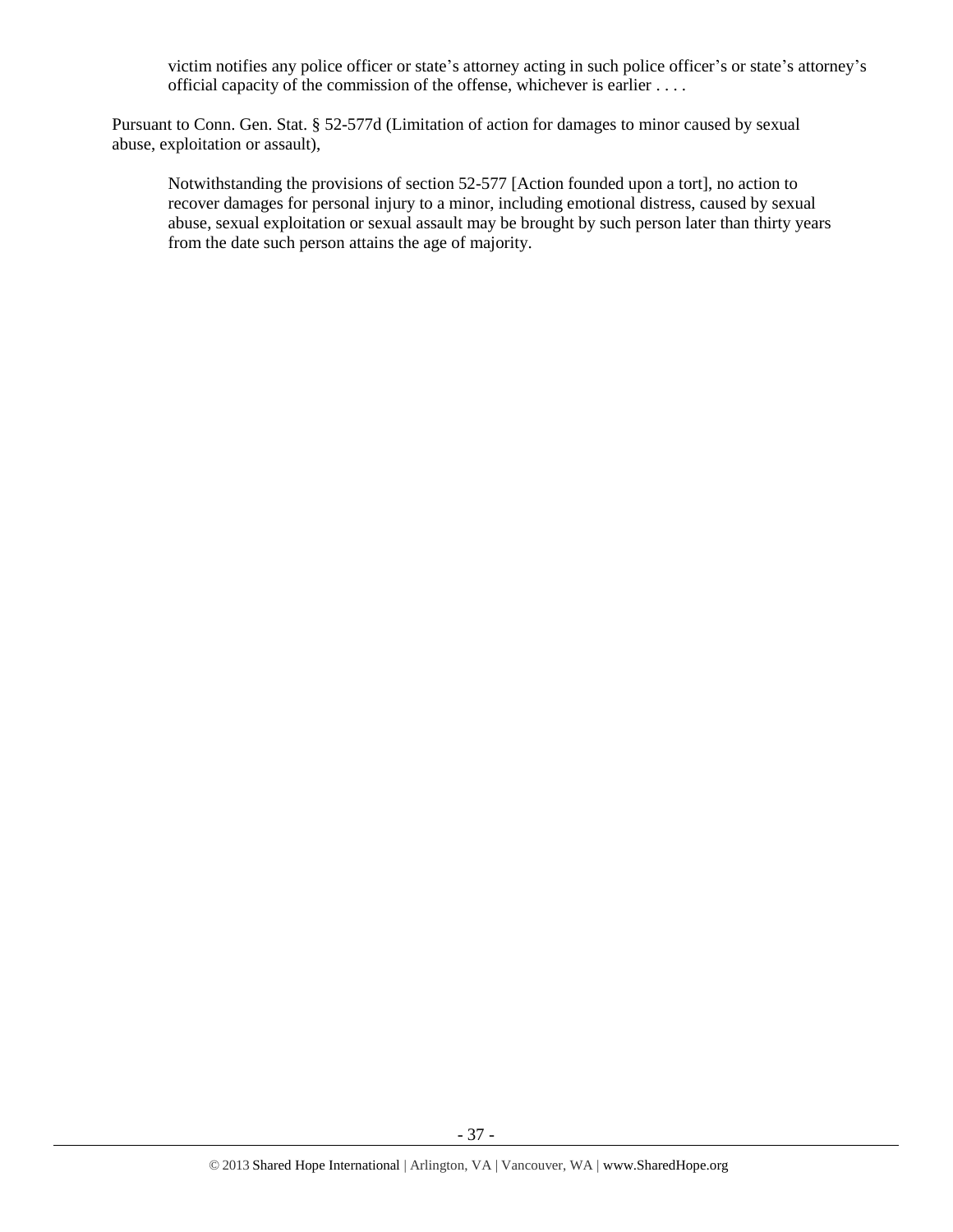#### **FRAMEWORK ISSUE 6: CRIMINAL JUSTICE TOOLS FOR INVESTIGATION AND PROSECUTIONS**

## *Legal Components:*

- *6.1 Training on human trafficking and domestic minor sex trafficking for law enforcement is statutorily mandated or authorized.*
- *6.2 Single party consent to audiotaping is permitted in law enforcement investigations.*
- *6.3 Wiretapping is an available tool to investigate domestic minor sex trafficking.*
- *6.4 Using a law enforcement posing as a minor to investigate buying or selling of commercial sex acts is not a defense to soliciting, purchasing, or selling sex with a minor.*
- *6.5 Using the Internet to investigate buyers and traffickers is a permissible investigative technique.*
- *6.6 Law enforcement and child welfare agencies are mandated to promptly report missing and recovered children. \_\_\_\_\_\_\_\_\_\_\_\_\_\_\_\_\_\_\_\_\_\_\_\_\_\_\_\_\_\_\_\_\_\_\_\_\_\_\_\_\_\_\_\_\_\_\_\_\_\_\_\_\_\_\_\_\_\_\_\_\_\_\_\_\_\_\_\_\_\_\_\_\_\_\_\_\_\_\_\_\_\_\_\_\_\_\_\_\_\_\_\_\_\_*

## *Legal Analysis:*

*6.1 Training on human trafficking and domestic minor sex trafficking for law enforcement is statutorily mandated or authorized.*

While training is not mandated, Connecticut has developed a training program on trafficking in persons pursuant to Conn. Gen. Stat. § 46a-4b (Training program on trafficking in persons) which states,

The Permanent Commission on the Status of Women, in conjunction with the Police Officer Standards and Training Council, shall develop a training program on trafficking in persons and make such training program available, upon request, to the Division of State Police within the Department of Emergency Services and Public Protection, the office of the Chief State's Attorney, local police departments and community organizations.

*6.2 Single party consent to audiotaping is permitted in law enforcement investigations.*

Connecticut requires two-party consent for the recording of telephonic communications. Pursuant to Conn. Gen. Stat. § 52-570d(a) (Action for illegal recording of private telephonic communications),

No person shall use any instrument, device or equipment to record an oral private telephonic communication unless the use of such instrument, device or equipment (1) is preceded by consent of all parties to the communication and such prior consent either is obtained in writing or is part of, and obtained at the start of, the recording, or (2) is preceded by verbal notification which is recorded at the beginning and is part of the communication by the recording party, or (3) is accompanied by an automatic tone warning device which automatically produces a distinct signal that is repeated at intervals of approximately fifteen seconds during the communication while such instrument, device or equipment is in use.

- 6.2.1. Recommendation: Amend Conn. Gen. Stat. § 52-570d(a) (Action for illegal recording of private telephonic communications) to create an exception that allows for single-party consent to audiotaping if the offense being investigated is a trafficking in persons offense under Conn. Gen. Stat. § 53a-192a or a CSEC offense.
- *6.3 Wiretapping is an available tool to investigate domestic minor sex trafficking.*

Pursuant to Conn. Gen. Stat. § 54-41d(1), (2) (Issuance of order), orders authorizing wiretapping may only be issued for crimes enumerated in Conn. Gen. Stat. § 54-41(b) (Application for order authorizing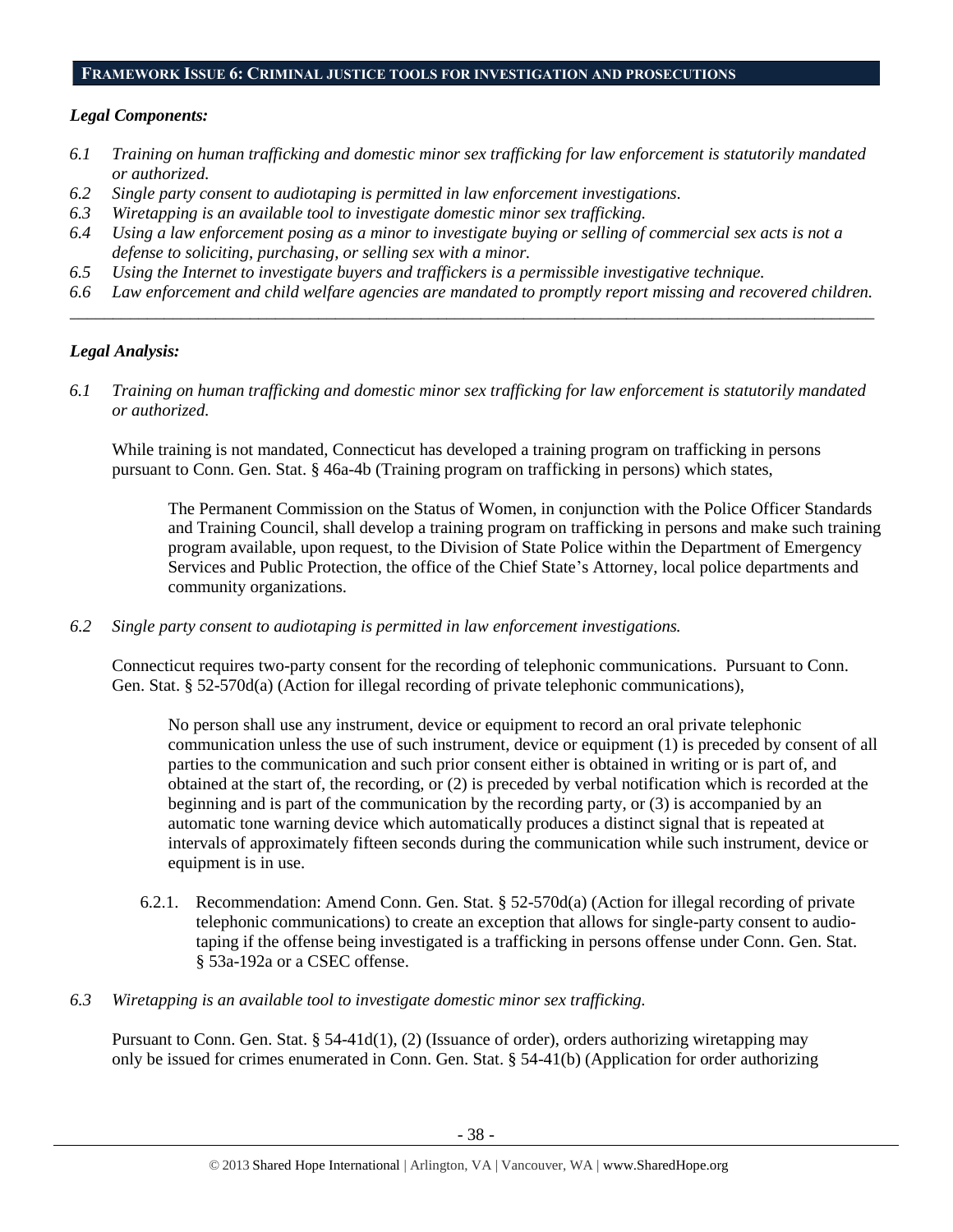interception). Assuming the other requirements in Conn. Gen. Stat. § 54-41d and the chapter on wiretapping are met, an authorization to intercept a wire can be granted pursuant to Conn. Gen. Stat. § 54- 41b states,

when such interception may provide evidence of the commission of offenses involving gambling, bribery, violations of section 53-395 [Prohibited activities in Chapter 949c Corrupt Organizations and Racketeering Activity Act], violations of section 21a-277 [Penalty for illegal manufacture, distribution, sale, prescription, dispensing], felonious crimes of violence or felonies involving the unlawful use or threatened use of physical force or violence committed with the intent to intimidate or coerce the civilian population or a unit of government.

Therefore, wiretapping for domestic minor sex trafficking cases is only authorized to the extent that these crimes fall within Conn. Gen. Stat. § 53-395 or are felonious crimes of violence.

- 6.3.1 Recommendation: Amend Conn. Gen. Stat. § 54-41b (Application for order authorizing interception to include Conn. Gen. Stat 53a-192a (Trafficking in persons), § 53a-86(a) (Promoting prostitution in the first degree), § 53a-70c (Aggravated sexual assault of a minor), § 53a-90a(a) (Enticing a minor. Penalties), and § 53a-196a (Employing a minor in an obscene performance) as crimes for which wiretapping can be authorized.
- *6.4 Using a law enforcement posing as a minor to investigate buying or selling of commercial sex acts is not a defense to soliciting, purchasing, or selling sex with a minor.*

Conn. Gen. Stat. § 53a-83<sup>104</sup> (Patronizing a prostitute) and § 53a-83a (Patronizing a prostitute from a motor vehicle) are silent with regard to the defense that the person solicited was actually an undercover officer.

Pursuant to Conn. Gen. Stat. § 53a-15 (Entrapment as defense),

In any prosecution for an offense, it shall be a defense that the defendant engaged in the proscribed conduct because he was induced to do so by a public servant, or by a person acting in cooperation with a public servant, for the purpose of institution of criminal prosecution against the defendant, and that the defendant did not contemplate and would not otherwise have engaged in such conduct.

- 6.4.1 Recommendation: Enact a law expressly permitting the use of a law enforcement decoy during the investigation or prohibiting a defense to prosecution based on the "minor" being in fact a person posing as a minor for purposes of the investigation of a violation under Conn. Gen. Stat. § 53a-192a (Trafficking in persons) and CSEC laws.
- *6.5 Using the Internet to investigate buyers and traffickers is a permissible investigative technique.*

Conn. Gen. Stat. § 53a-90a (Enticing a minor) does not explicitly allow for conviction if the person the individual contacted was merely believed to be a minor, but was really an undercover officer.<sup>105</sup>

<sup>104</sup> *See supra* not[e 14.](#page-3-0)

<sup>&</sup>lt;sup>105</sup> *But see State v. Nero*, 1 A.3d 184, 207 (Conn. App. Ct. 2010) (affirming the conviction of an offender who was apprehended by an undercover police officer posing online as a 15-year-old girl for attempting to entice a minor to engage in noncommercial sex acts).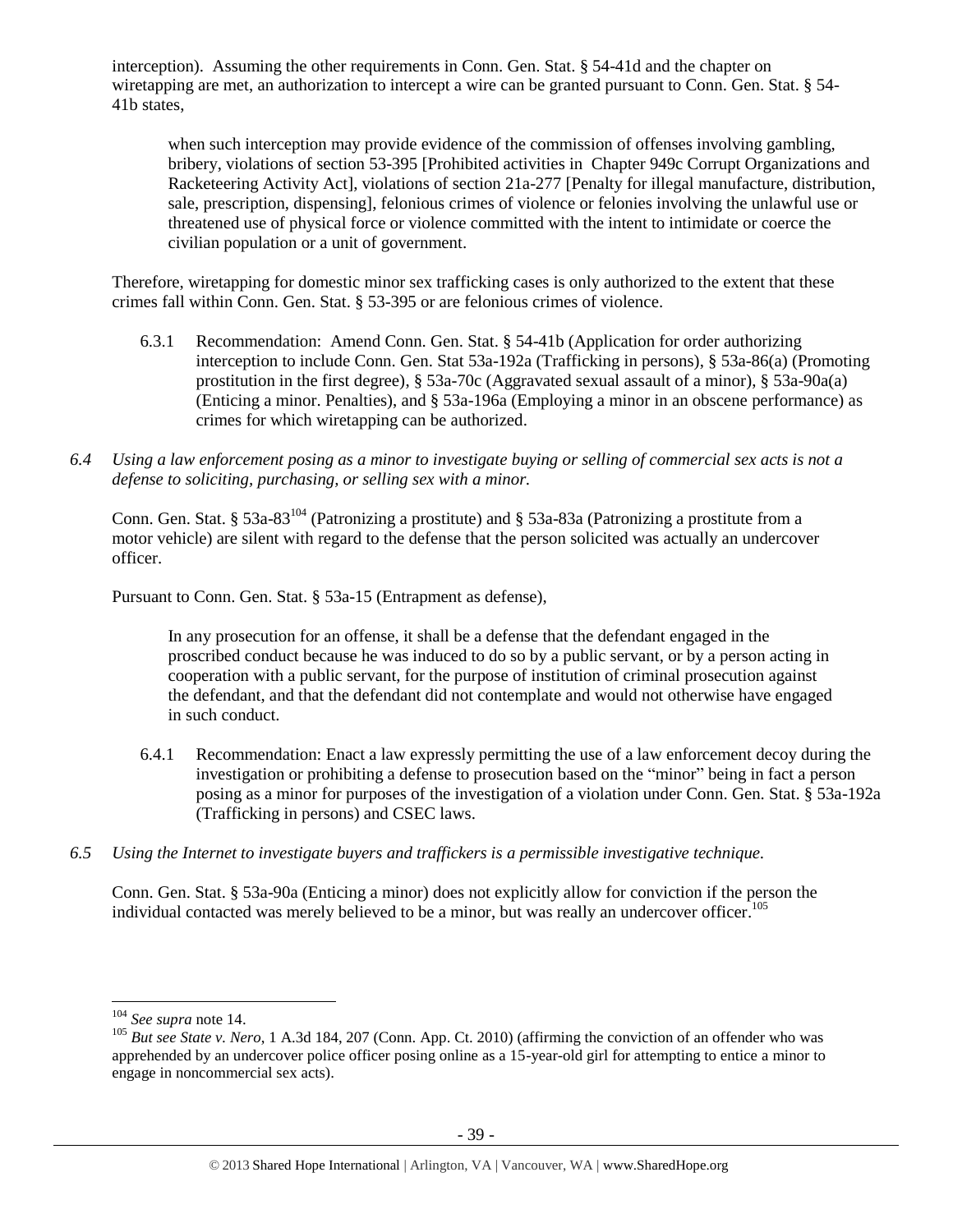- 6.5.1 Recommendation: Amend Conn. Gen. Stat. § 53a-90a (Enticing a minor) to expressly allow for an undercover officer to investigate buyers or traffickers using the internet without regard to whether the defendant merely believed the investigator to be a minor.
- *6.6 Law enforcement and child welfare agencies are mandated to promptly report missing and recovered children.*

Conn. Gen. Stat. § 29-1e<sup>106</sup> (Missing Children Information Clearinghouse. Definitions. Duties. Missing child reports) establishes a Missing Children Information Clearinghouse within the Department of Emergency Services and Public Protection. Pursuant to Conn. Gen. Stat. § 29-1e(c)-(e),

(c) The clearinghouse is established as a central repository of information regarding missing children<sup>107</sup> and other missing persons. Such information shall be collected and disseminated to assist in the location of missing children. The clearinghouse shall:

(1) Establish a system of intrastate communication of information relating to children determined to be missing by the parent, guardian or legal custodian of the child, or by a law enforcement agency; (2) Provide a centralized file for the exchange of information on missing children within the state; (3) Interface with the National Crime Information Center for the exchange of information on children suspected of interstate travel;

(4) Collect, process, maintain and disseminate information on missing children and shall strive to maintain or disseminate only accurate and complete information;

(5) Establish procedures to maintain the confidentiality of the medical information of any missing child or other missing person that is collected, discovered or otherwise obtained pursuant to the provisions of this section or section 29–1f, including procedures providing that no such medical information shall be disseminated to the public without the consent of the parent, guardian or legal custodian of any such missing child or, in the case of a missing person other than a missing child, the spouse, parent, sibling, child or next of kin of such person; and

(6) Conduct investigations concerning missing children in this state and cooperate with local law enforcement agencies and other state and federal agencies in investigations concerning missing children.

(d) All state, county and municipal law enforcement agencies shall submit to the clearinghouse all missing child reports received by any such agency.

(e) (1) Any parent, guardian or legal custodian may submit a missing child report to the clearinghouse on any child whose whereabouts is unknown, regardless of the circumstances, subsequent to the reporting of such to the appropriate law enforcement agency within the county in which the child became missing, which shall be included in the clearinghouse data base.

(2) The parent, guardian or legal custodian responsible for notifying the clearinghouse or a law enforcement agency of a missing child shall immediately notify such agency or the clearinghouse of any child whose location has been determined.

Additionally, Conn. Gen. Stat. § 7-282c (Filing and dissemination of reports re missing children and certain missing persons) states, "Any municipal police department which receives a report of a missing child or missing youth under eighteen years of age. . . shall immediately accept such report for filing and inform all on-duty police officers. . . and communicate the report to other appropriate law enforcement agencies."

<sup>&</sup>lt;sup>106</sup> Here and elsewhere in this report that Conn. Gen. Stat. § 29-1e is quoted or cited, it has been updated to reflect the amendments added by the passage of Senate Bill 709. S.B. 709, 2013 Gen. Assemb. Leg. Sess. (Conn. 2013) (effective October 1, 2013).

<sup>&</sup>lt;sup>107</sup> Pursuant to Conn. Gen. Stat. § 29-1e(b)(1), "'Missing child' means any person who is under the age of eighteen years, whose temporary or permanent residence is in Connecticut or is believed to be in Connecticut, whose location has not been determined, and who has been reported as missing to a law enforcement agency."